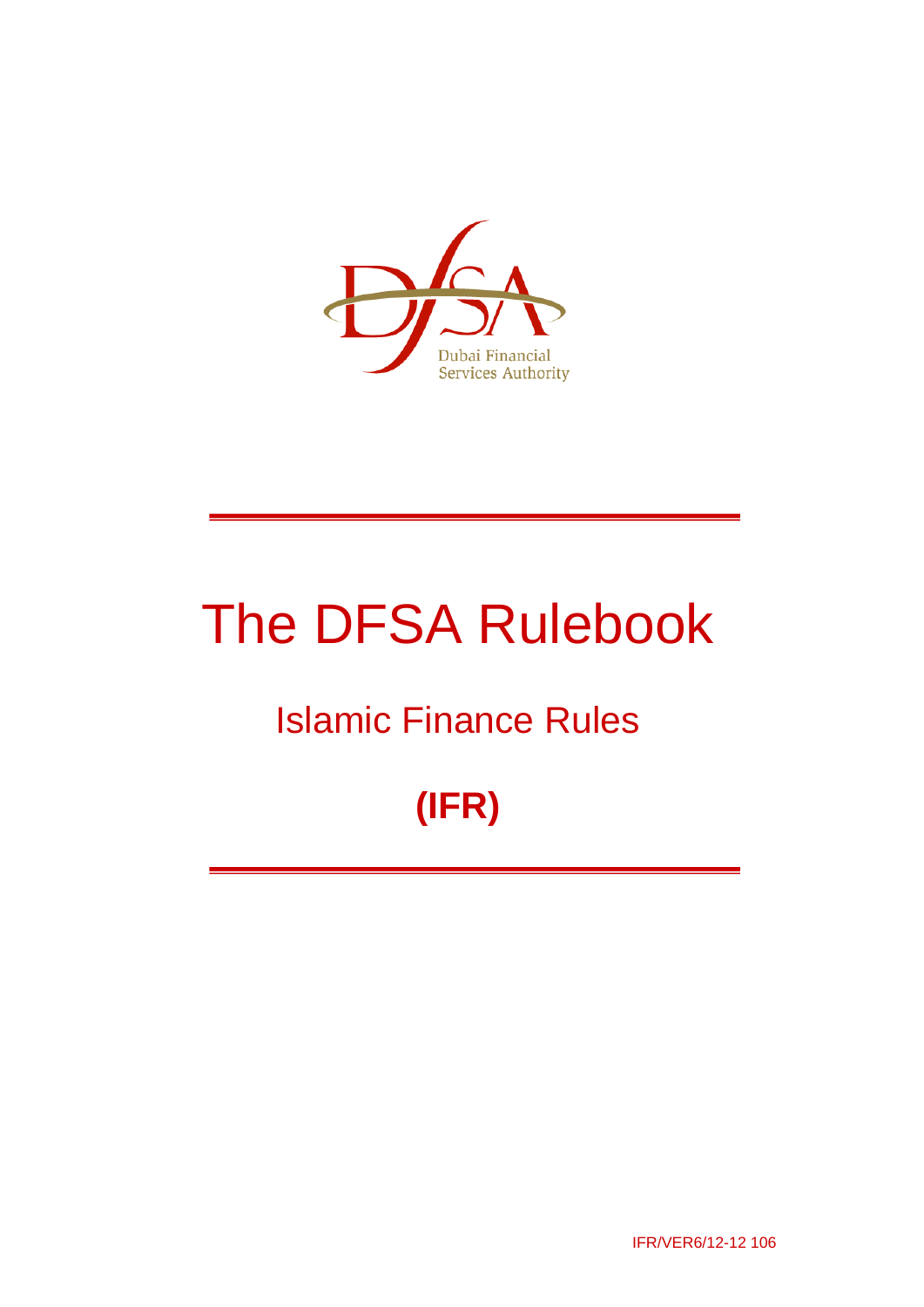

## **Contents**

The contents of this module are divided into the following chapters, sections and<br>appendices:

| 1.                                                   |                                                       |    |
|------------------------------------------------------|-------------------------------------------------------|----|
| 1.1<br>1.2                                           |                                                       |    |
| $\mathbf{2}$                                         |                                                       |    |
| 2.1<br>2.2<br>2.3<br>2.4                             |                                                       |    |
| 3                                                    |                                                       |    |
| 3.1<br>3.2<br>3.3<br>3.4<br>3.5<br>3.6<br>3.8<br>3.9 |                                                       |    |
| 4                                                    |                                                       |    |
|                                                      |                                                       |    |
| 4.1<br>4.2                                           |                                                       |    |
| 5                                                    | <b>MANAGING PROFIT SHARING INVESTMENT ACCOUNTS 14</b> |    |
| 5.1<br>5.2<br>5.3<br>5.4                             |                                                       |    |
| 6 <sup>1</sup>                                       |                                                       | 27 |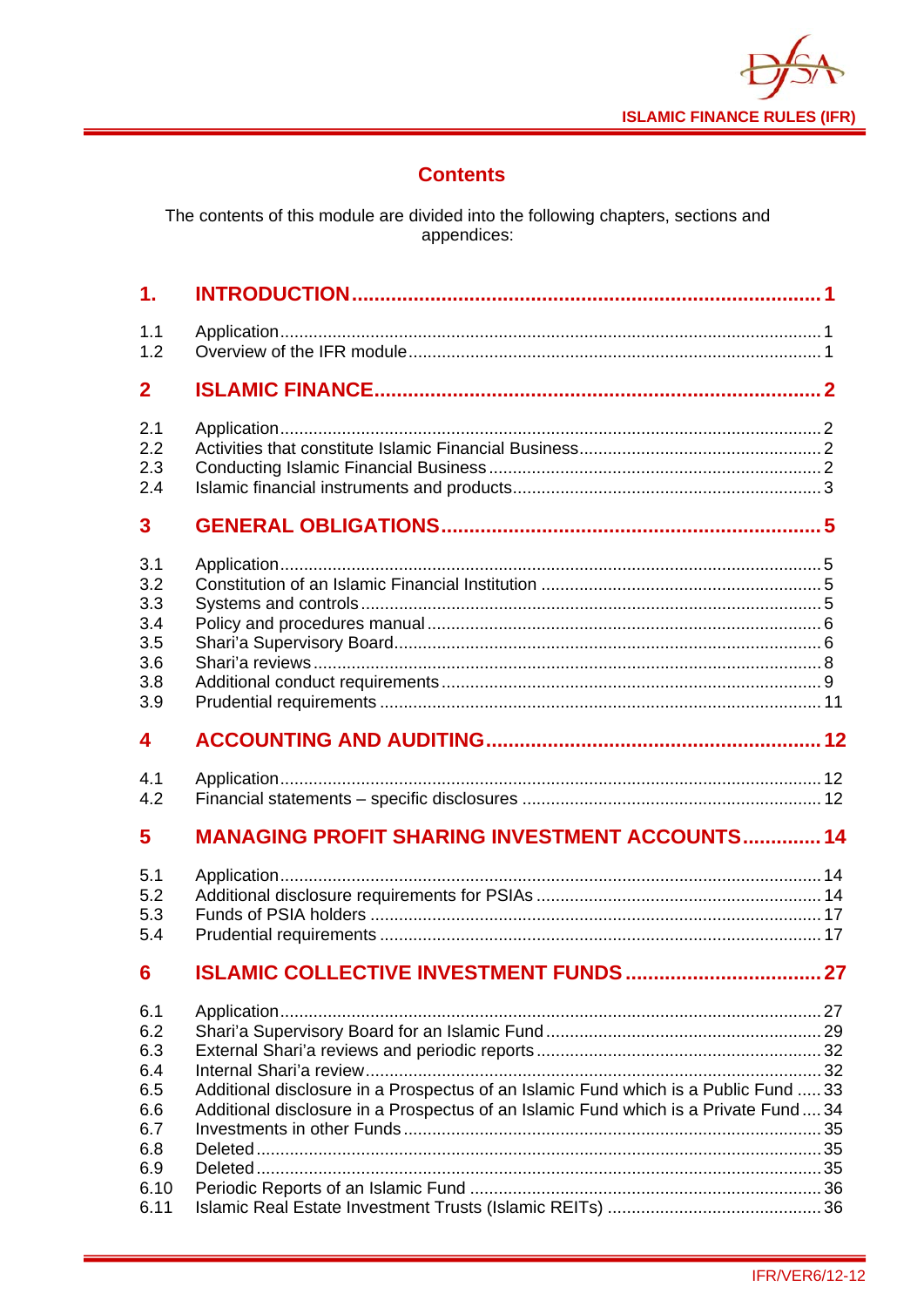

**ISLAMIC FINANCE RULES (IFR)**

## **7. CONDUCT RULES FOR OFFERS OF ISLAMIC SECURITIES ........... 38**

| 7.2 |                      |  |
|-----|----------------------|--|
|     |                      |  |
| 8.1 |                      |  |
| 8.2 |                      |  |
|     | $100 \pm 0.00000000$ |  |

## **APP 1 PROSPECTUS DISCLOSURES FOR ISLAMIC FUNDS ................... 41**

A1.1 Shari'a approval process statement for offers of Domestic Funds from the DIFC ..... 41

A1.2 Shari'a approval process statement for offers of Foreign Funds in or from the DIFC 41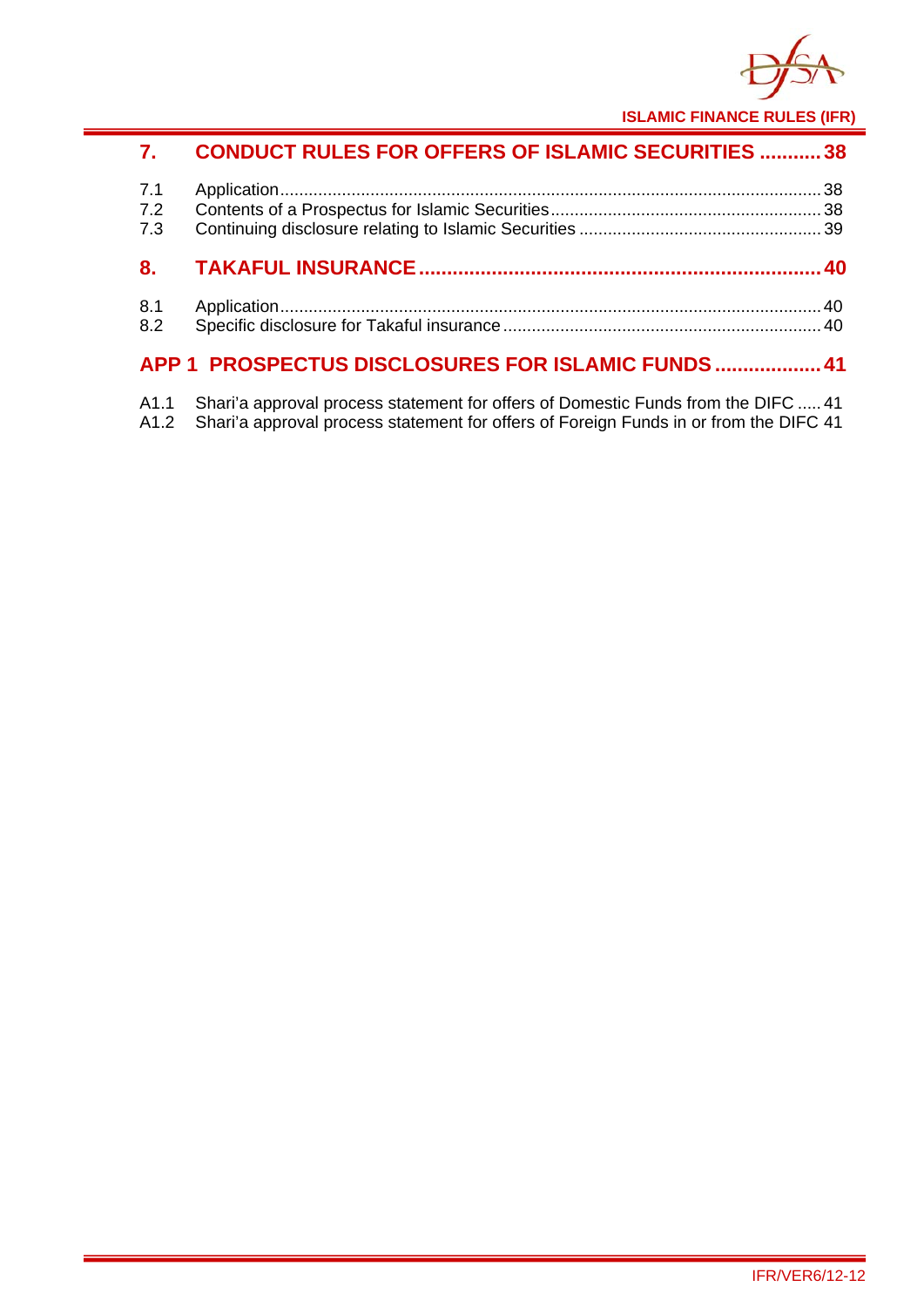

## **1. INTRODUCTION**

## **1.1 Application**

- **1.1.1** This module (IFR) applies to:
	- (a) every Person who carries on, or holds itself out as carrying on, a Financial Service in or from the DIFC as in accordance with Shari'a;
	- (b) a Domestic Fund which is operated or held out as being operated as an Islamic Fund; and
	- (c) a Person making an Offer in or from the DIFC relating to an Investment which is held out as Islamic or Shari'a compliant.

#### **Guidance**

- 1. Most of the requirements that apply to Persons conducting Financial Services or distributing Securities as Islamic or Shari'a compliant are included in this module. There are other more generic requirements relating to such Financial Services or activities that are included in other modules of the DFSA Rulebook.
- 2. To enable Persons carrying on or proposing to carry on Islamic finance activities to easily access the Islamic finance related requirements applicable to their activities, the DFSA has created a web-based Islamic Finance Handbook. This handbook allows electronic navigation to reach the relevant provisions in the IFR and other DFSA Rulebook modules where Islamic finance related requirements applicable to specific Islamic finance activities are located. The handbook is accessible from the DFSA web-site.

## **1.2 Overview of the IFR module**

#### **Guidance**

- 1. Rules in this module are made under or for the purposes of a number of laws, including the Regulatory Law 2004, the Law Regulating Islamic Financial Business 2004 and the Collective Investment Law 2010. Guidance may indicate the relevant legislation.
- 2. Chapters 2 and 3 contain the general requirements and obligations that apply to an Authorised Person who carries on any Financial Service as Islamic Financial Business. Chapter 4 contains the accounting and audit requirements that apply to such Persons.
- 3. Chapter 5 contains additional requirements that apply to an Authorised Firm that carries on the Financial Service of Managing Profit Sharing Accounts.
- 4. Chapter 6 contains the additional requirements that apply to a Fund Manager of an Islamic Fund.
- 5. Chapter 7 contains specific requirements that apply to Reporting Entities which Offer Securities as Shari'a compliant. However, the general requirements that apply to such Offers with which the Reporting Entities must comply continue to be in the Markets Rules (MKT module).
- 6. Chapter 8 contains the additional requirements applying to Persons who carry on Insurance Business or Insurance Intermediation as Takaful Insurance.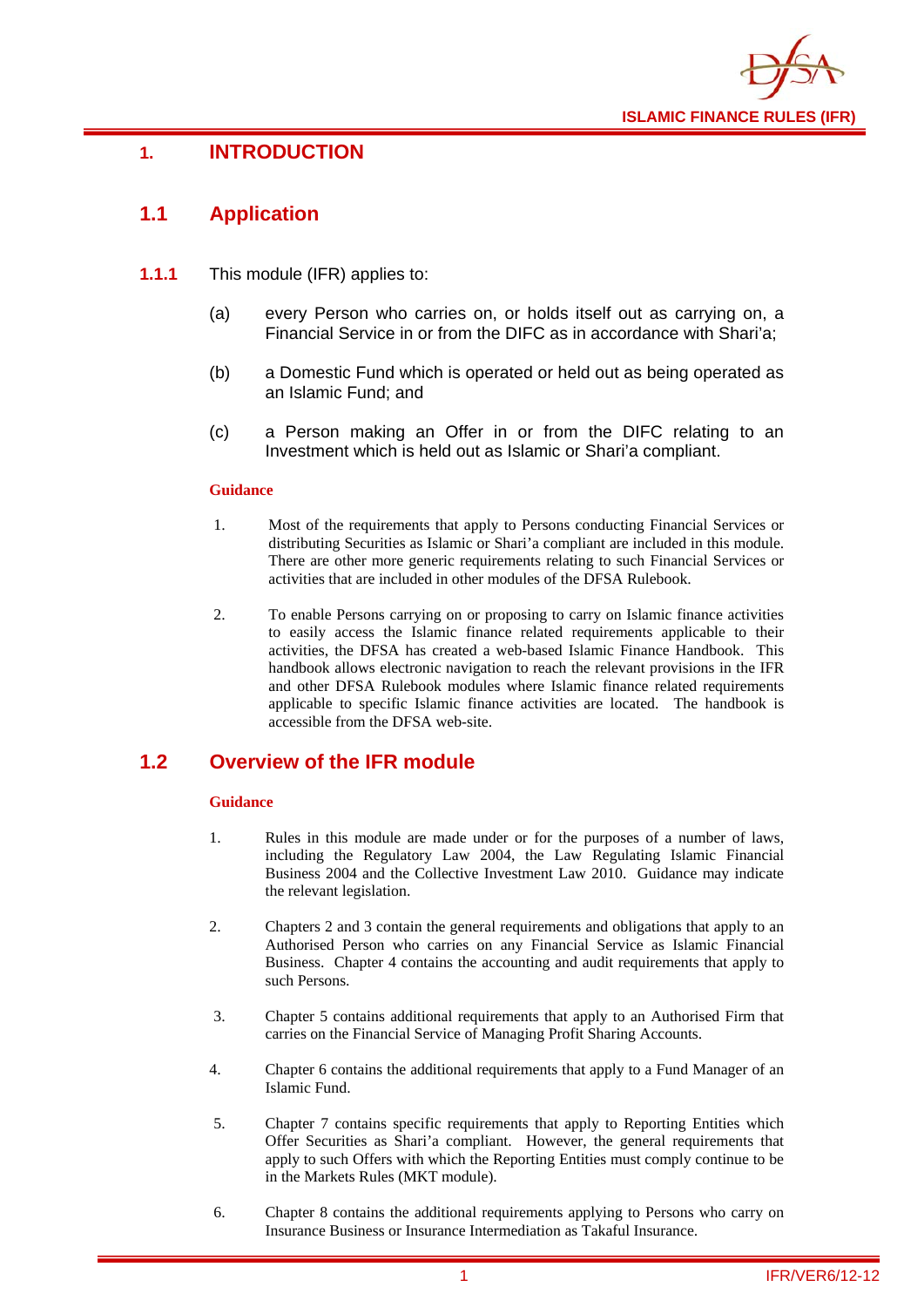

## **2 ISLAMIC FINANCE**

## **2.1 Application**

**2.1.1** This chapter applies to every Person to whom this module applies in accordance with Section 1.1.

## **2.2 Activities that constitute Islamic Financial Business**

#### **Guidance**

- 1. Article 10 of the Law Regulating Islamic Financial Business 2004 prescribes what constitutes Islamic Financial Business. In essence, where a Person engages in any activity that constitutes a Financial Service and carries on or holds out the activity as being conducted in accordance with Shari'a, that activity constitutes Islamic Financial Business.
- 2. GEN section 2.2 sets out the activities that constitute a Financial Service.

## **2.3 Conducting Islamic Financial Business**

#### **Guidance**

- 1. Article 9 of the Law Regulating Islamic Financial Business 2004 provides that in order to conduct Islamic Financial Business, the Authorised Person must have an endorsed Licence authorising it to conduct such business:
	- a. as an Islamic Financial Institution; or
	- b. by operating an Islamic Window.
- 2. Article 11 of the Law Regulating Islamic Financial Business 2004 governs the making of an application for an endorsement to conduct Islamic Financial Business.
- 3. Article 12 of the Law Regulating Islamic Financial Business 2004 governs the grant of an endorsement to conduct Islamic Financial Business as either an Islamic Financial Institution or by operating an Islamic Window. A Person must obtain the relevant endorsement before carrying on Islamic Finance Business as an Islamic Financial Institution or through an Islamic Window.
- 4. An Authorised Person with an endorsement to operate an Islamic Window may conduct some of its activities as a conventional Financial Service while conducting its Islamic Financial Business through the Islamic Window.
- 5. If Islamic Financial Business (whether through an Islamic Financial Institution or Islamic Window) is provided to Retail Clients, the Authorised Person must also have a Retail Endorsement on its Licence.
- 6. A Person may, subject to any restrictions in the DFSA Rules, carry on more than one Financial Service, provided that Person has the relevant authorisations or endorsements on its Licence as are applicable.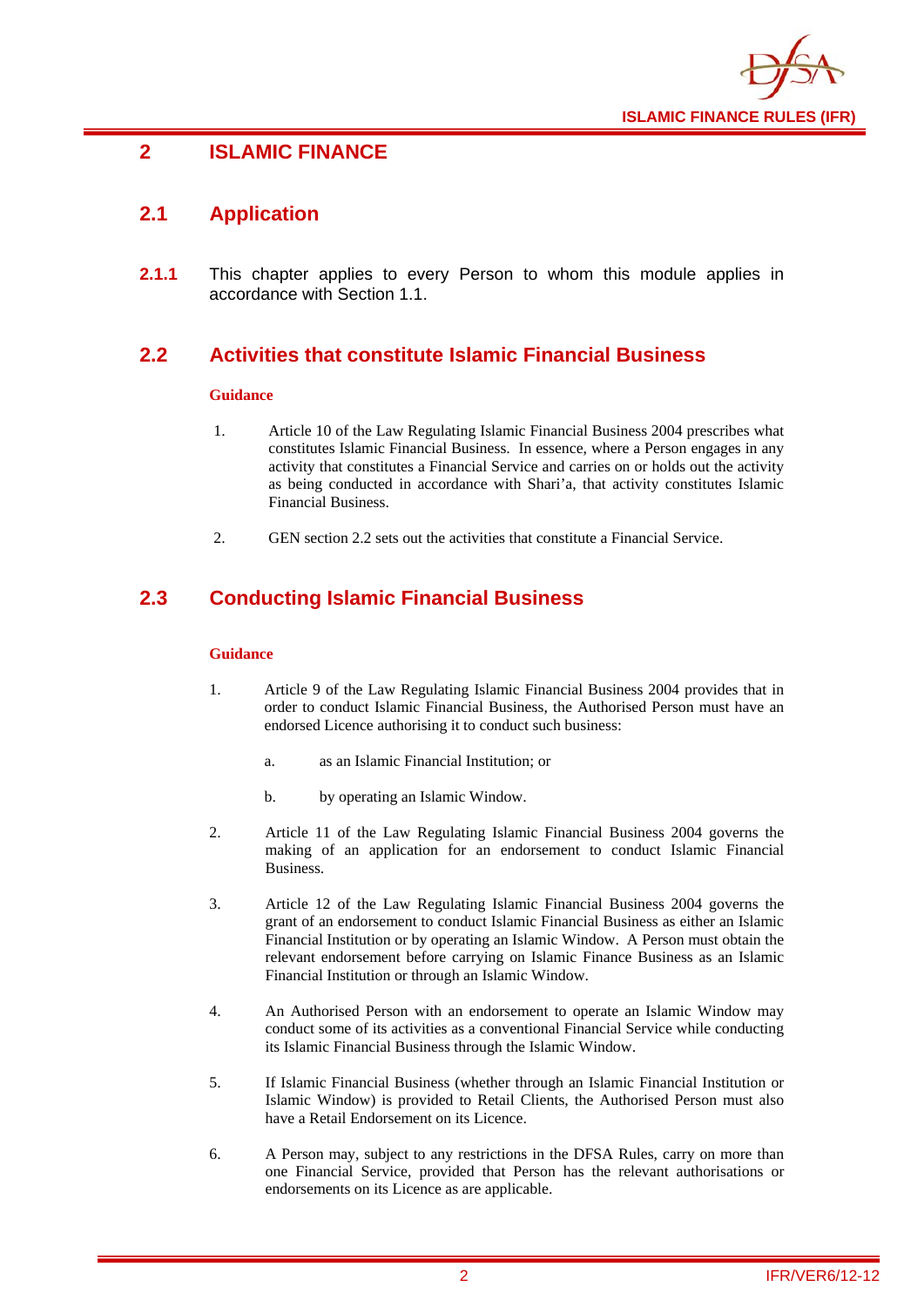

## **2.4 Islamic financial instruments and products**

#### **Guidance**

- 1. The DFSA regulatory regime applies to a Person carrying on any Islamic financial activities in or from the DIFC if the activity:
	- a. relates to a financial instrument or product of the kind described in Guidance Notes 3 (Profit Sharing Investment Accounts), 5 (Investments), and 7 (Takaful insurance) below; and
	- b. is conducted by way of business and not expressly excluded from regulation as a Financial Service. Note there are a number of such exclusions in GEN chapter 2.
- 2. The DFSA will, when considering the treatment of Islamic Financial Business arrangements, take a "substance over form" approach.
- 3. The issue of financial products which are Securities such as Shares, Debentures or Units as defined in GEN A2.1.2 (which are a subset of the definition of Investments – see Guidance Note 5), attracts product specific disclosure requirements such as Prospectus or Exempt Disclosure Statements. Where such products are included on an Official List of Securities or made available to the public in the DIFC, there are initial and ongoing disclosure and other obligations that apply to the Reporting Entity (generally the issuer) under the MKT module. These MKT obligations are quite distinct from the obligations that apply to Persons carrying on Financial Services in respect of such financial products.

#### **Profit Sharing Investment Accounts (PSIAs)**

- 4. PSIAs do not fall within the GEN definitions of Investments. They are contractual arrangements under which Islamic banks invest clients' funds, often (though not always) on a pooled basis, and are generally treated by the bank as off balance sheet. They are generally structured under Mudaraba, so that the investor in principle bears the full investment risk. Although PSIAs have the characteristics of a Collective Investment Fund, under an express exclusion provided under CIR Rule 2.1.13, they are not treated as such. Instead, Managing a PSIA is a distinct Financial Service as defined in GEN Rules 2.2.2(r) and 2.21.
- 5. Because Managing a PSIA is a Financial Service, the DFSA regulatory regime that applies to Persons carrying on Financial Services in or from the DIFC applies to Islamic banks that manage PSIAs. As PSIAs are not financial products, the issue of PSIAs, or any advising or arranging activities conducted in relation to PSIAs, especially by a third party, do not attract prospectus like disclosure or any advising or dealing related COB requirements (such as a suitability assessment). Instead, they attract a tailored regulatory regime that applies to the entity, i.e. an Islamic bank, that manages the PSIAs (see IFR chapter 5 for these Rules).

#### **Investments**

6. Investments comprise two types of products: Securities and Derivatives. These products are defined in GEN App2. Most of the conventional Investments defined in GEN App2 can be offered as Islamic financial products, provided the relevant requirements including Shari'a principles are adhered to and in accordance with any Shari'a Supervisory Board rulings as applicable. While not an exhaustive list, conventional Investments that are commonly used as Islamic financial products include Shares, Sukuks, Units of Islamic Funds and also Structured Products. Increasingly, Derivatives are also being developed in accordance with Shari'a, such as a contract where the rights and liabilities of the parties are determined by reference to an underlying factor such as property of any description, currency rate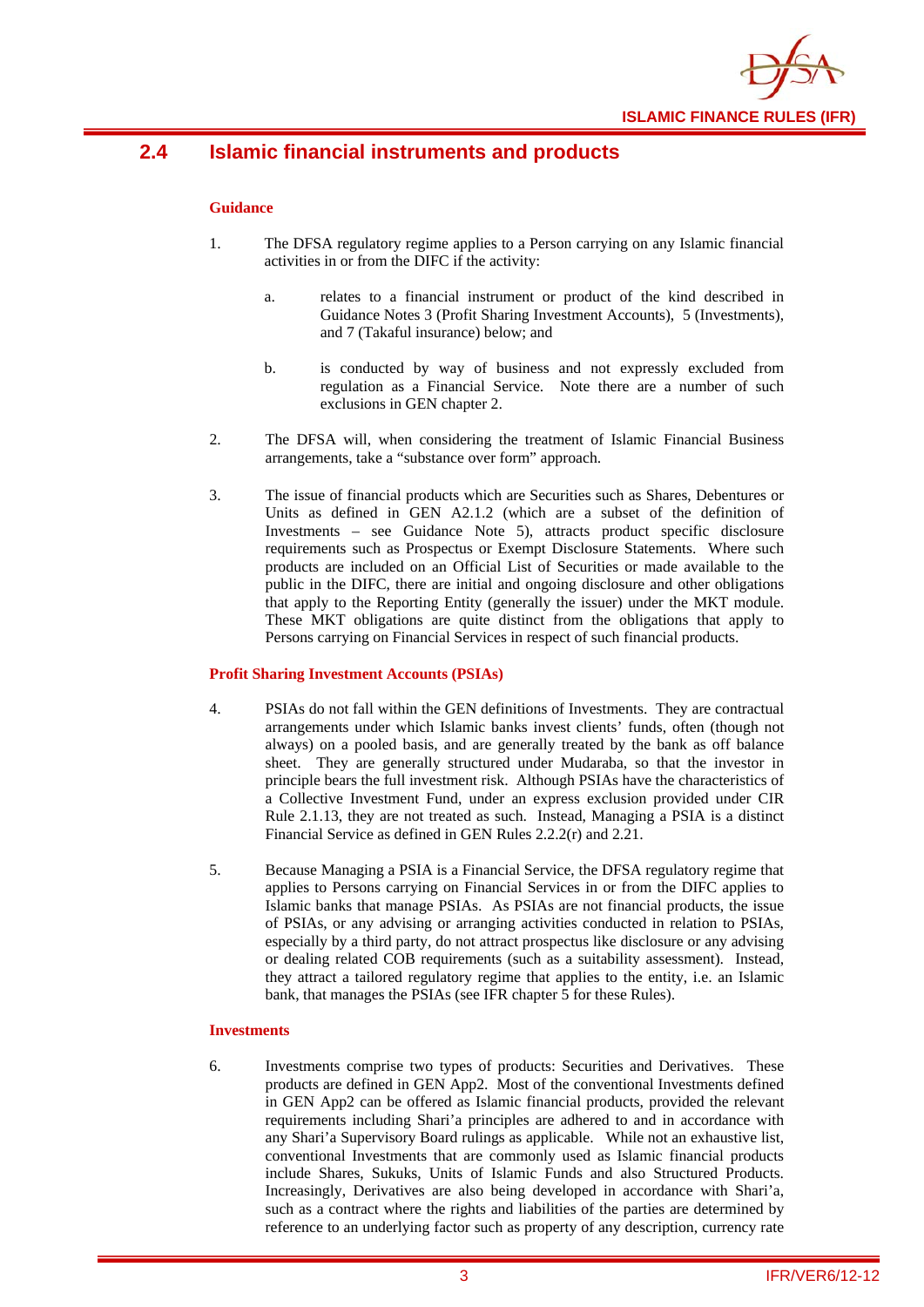

or index, provided that the underlying factor in itself is Shari'a compliant and the contract does not involve any fundamental uncertainty (Gharar).

7. The DFSA regulatory regime applies to Persons who carry on in or from the DIFC any Financial Services activity in relation to any Islamic financial products that fall within the definition of Investments. However, particular products or instruments such as Profit Sharing Investment Accounts (PSIAs), Takaful and Islamic Funds attract product/instrument specific additional conduct and other requirements, which are included in this module.

#### **Takaful insurance**

- 8. Takaful insurance generally refers to an arrangement where an insurer establishes a Shari'a compliant fund, predicated for mutual protection, where participants donate a part of their contributions to the common fund which will be used to meet claims payments and any participation rights. The Takaful insurer's role is generally confined to managing the insurance activities and investing the fund assets in accordance with Shari'a.
- 9. Persons conducting Takaful insurance are conducting Insurance Business. There are two types of Financial Services that comprise Insurance Business, ie, Effecting Contracts of Insurance or Carrying out Contracts of Insurance. Accordingly, any Person carrying on these Financial Services activities is subject to the DFSA regime for regulating Financial Services. Where such activities are carried out as Takaful insurance, there are additional Takaful specific requirements that apply to such an insurer, which are set out in this module (see IFR chapter 8). In addition, there are certain activities relating to insurance, such as advising and arranging, which are regulated as Insurance Intermediation (see GEN section 2.19). Persons conducting those activities in relation to Takaful insurance are regulated in the same way as Persons conducting such activities in relation to conventional insurance.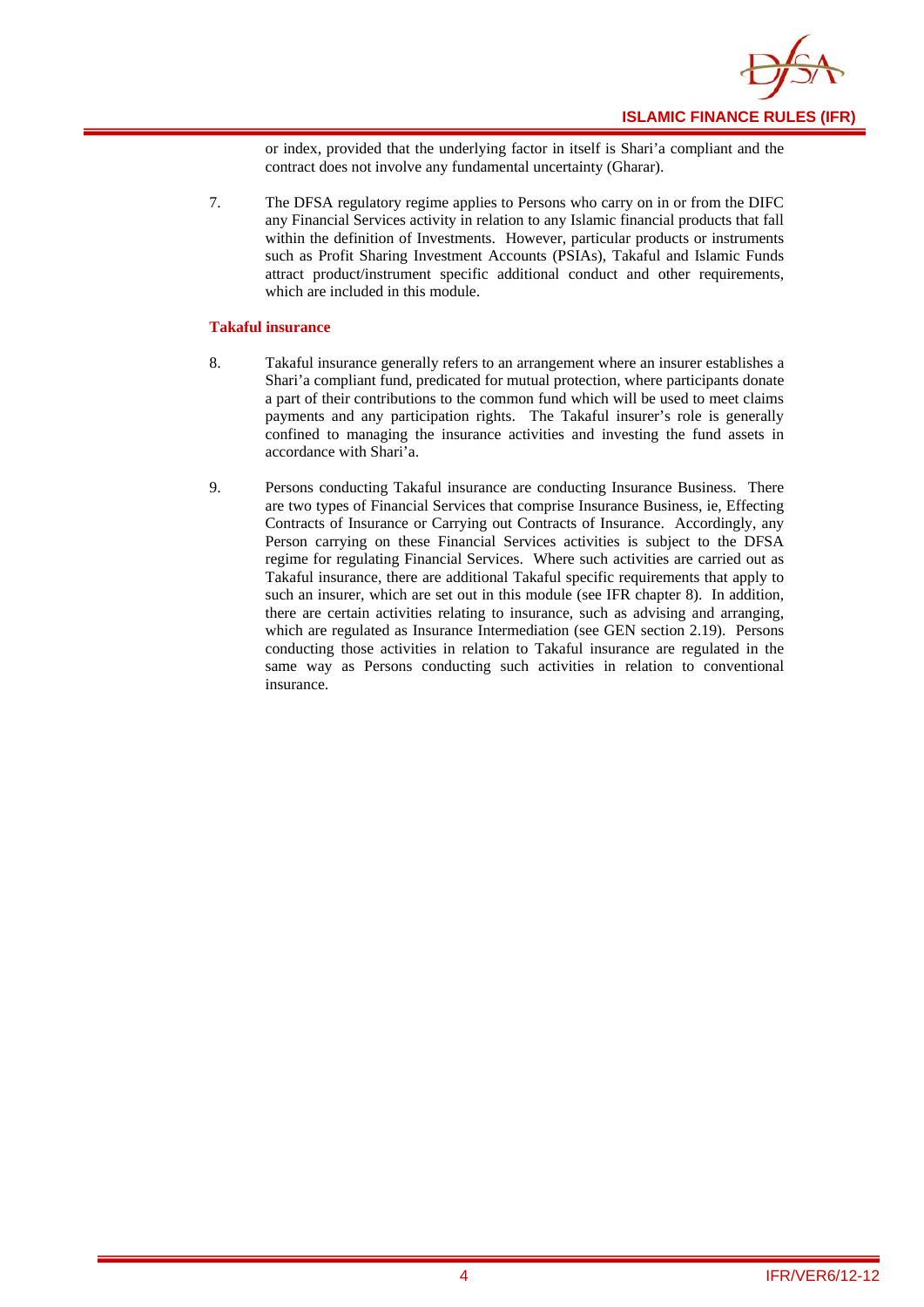

## **3 GENERAL OBLIGATIONS**

## **3.1 Application**

**3.1.1** This chapter applies to an Authorised Person which carries on Islamic Financial Business in or from the DIFC.

#### **Guidance**

"Authorised Person" is defined in the GLO module as an Authorised Firm or Authorised Market Institution.

## **3.2 Constitution of an Islamic Financial Institution**

**3.2.1** An Authorised Person which is an Islamic Financial Institution must ensure that its constitutional documents state that its entire business will be conducted in accordance with Shari'a.

#### **Guidance**

Article 10 of the Law Regulating Islamic Financial Business 2004 provides that an Islamic Financial Institution is an Authorised Person whose entire business is conducted in accordance with Shari'a.

## **3.3 Systems and controls**

**3.3.1** An Authorised Firm conducting Islamic Finance Business must establish and maintain systems and controls which enable it to comply with the applicable Shari'a requirements.

#### **Guidance**

- 1. This Chapter should be read in conjunction with Chapter 5 of the GEN Module.
- 2. Responsibility for ensuring that an Authorised Person complies with Shari'a ultimately rests with its senior management. The systems and controls required by Rule 3.3.1 will assist senior management to ensure that there is such compliance.
- 3. The Governing Body should, when setting the business objectives and strategies of the firm and on an on-going basis, make use of the expertise of the firm's Shari'a Supervisory Board as appropriate.
- 4. Similarly, Persons Undertaking Risk Control Functions of the firm, particularly compliance and internal audit, should have easy access to the Shari'a Supervisory Board in relation to matters involving Shari'a compliance.
- 5. The members of the SSB should also have adequate access to the Governing Body, senior management and the Persons Undertaking Key Control Functions as appropriate to ensure that their roles can be effectively discharged.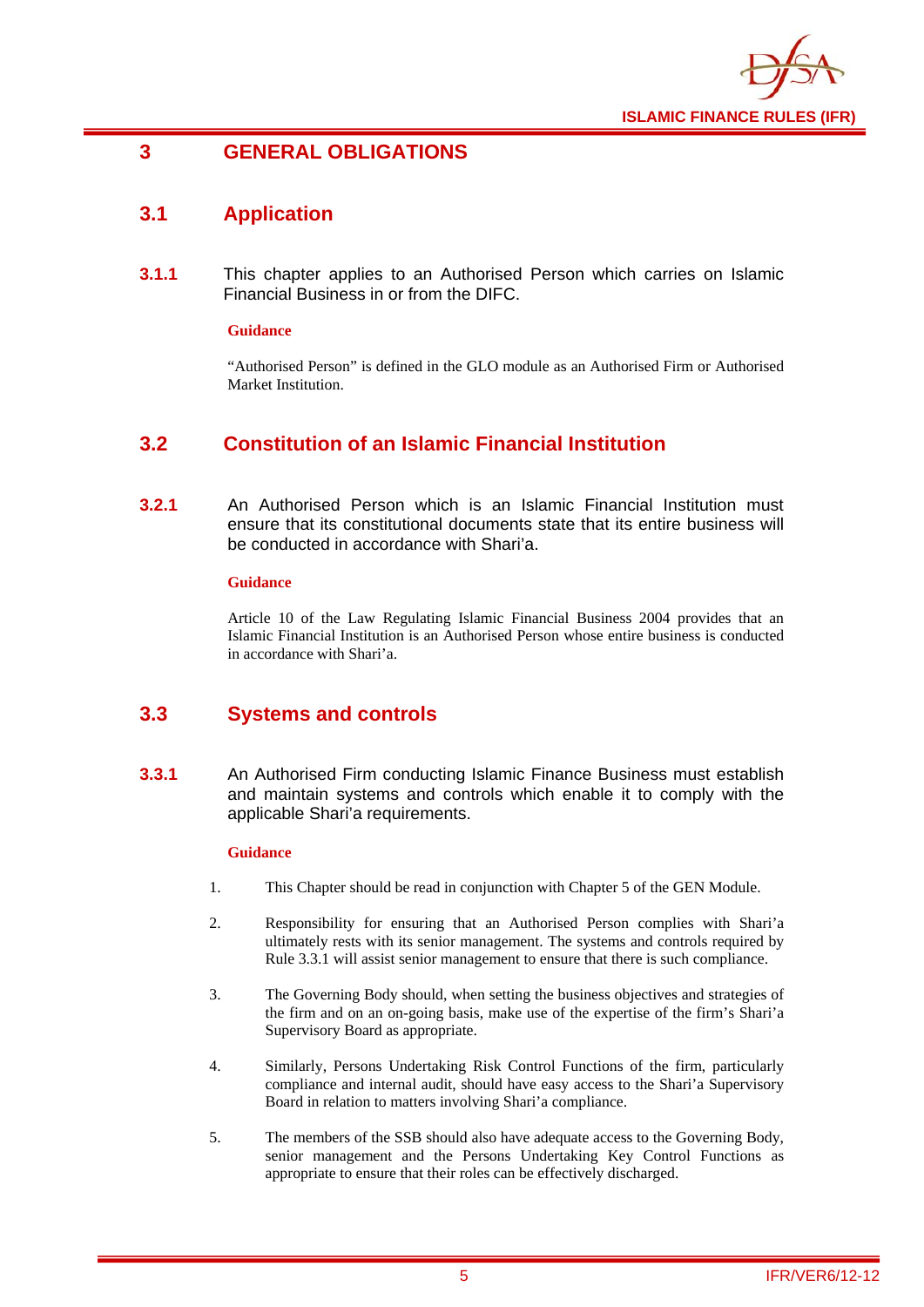

## **3.4 Policy and procedures manual**

- **3.4.1** An Authorised Person undertaking Islamic Financial Business must implement and maintain an Islamic Financial Business policy and procedures manual which addresses the following matters:
	- (a) the manner in which the compliance function will be undertaken, in respect of Shari'a compliance;
	- (b) the manner in which the Shari'a Supervisory Board will oversee and advise in regard to the Islamic Financial Business conducted by the Authorised Person;
	- (c) the manner in which Shari'a Supervisory Board fatwas, rulings and guidelines will be recorded, disseminated and implemented and the internal Shari'a review undertaken;
	- (d) the manner in which disputes between the Shari'a Supervisory Board and the Authorised Person in respect of Shari'a compliance will be addressed;
	- (e) the process for approving those internal systems and controls which are in place to ensure not only that the Islamic Financial Business is carried out in compliance with Shari'a, but that information is disseminated, using an appropriate method and manner, to investors and, in the case of an Authorised Market Institution, Persons to whom access to its facilities are provided;
	- (f) the manner in which conflicts of interest will be identified and managed including where prescribed; and
	- (g) in respect of an Authorised Person operating an Islamic Window, the systems and controls in place to ensure the appropriate separation of the Islamic Financial Business of the Authorised Person from its conventional business.

## **3.5 Shari'a Supervisory Board**

#### **Guidance**

Article 13 of the Law Regulating Islamic Financial Business 2004 requires an Authorised Person undertaking Islamic Financial Business to appoint a Shari'a Supervisory Board.

- **3.5.1** When an Authorised Person appoints a Shari'a Supervisory Board, it must ensure that:
	- (a) the Shari'a Supervisory Board has at least three members;
	- (b) the members appointed to the Shari'a Supervisory Board are competent to perform their functions as Shari'a Supervisory Board members;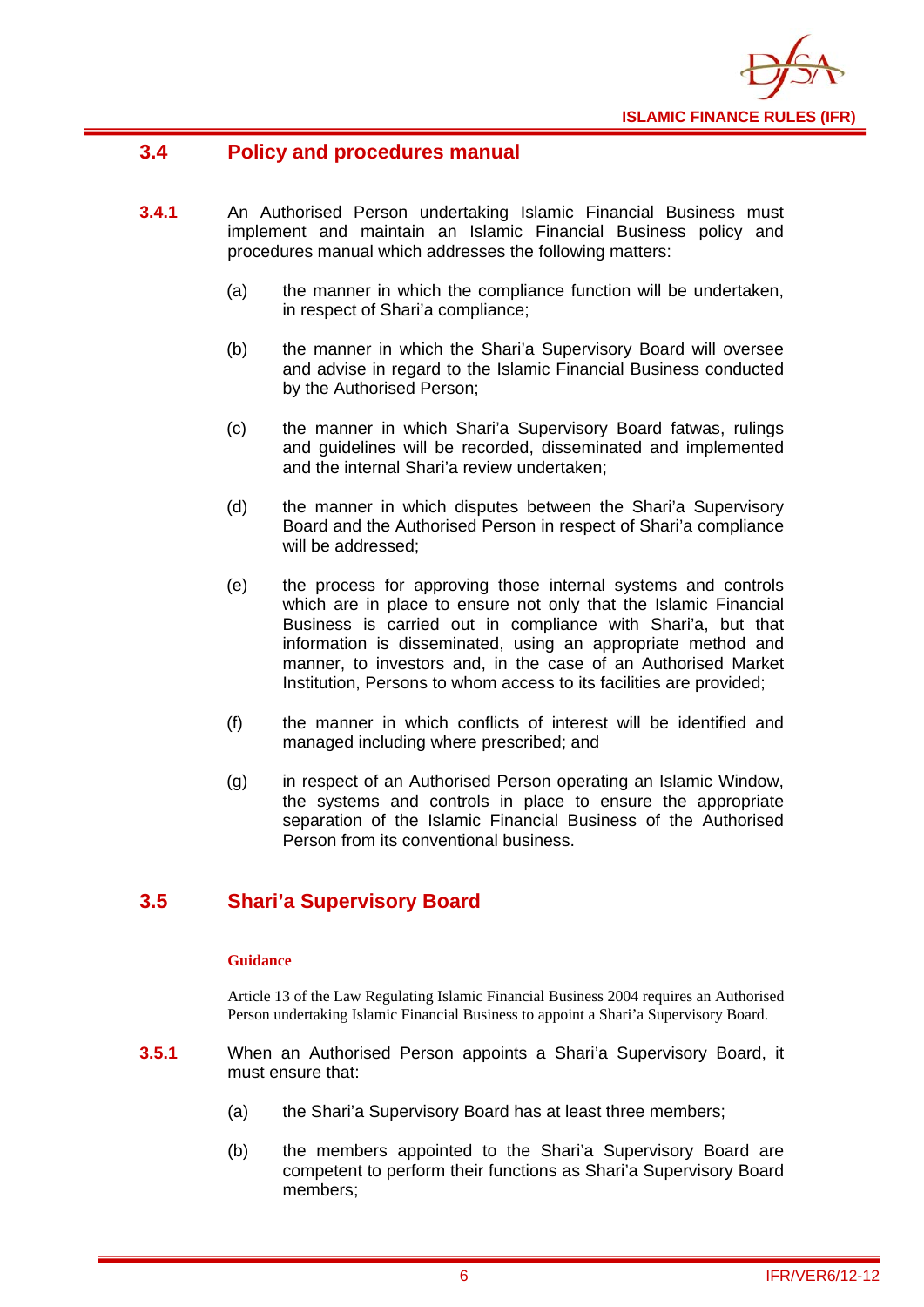

- (c) any appointments, dismissals or changes in respect of members of the Shari'a Supervisory Board are approved by the Governing Body of the Authorised Person; and
- (d) no member of the Shari'a Supervisory Board is a director or Controller of the Authorised Person.

#### **Guidance**

For the purposes of Rule 3.5.1, an Authorised Person should consider the previous experience and qualifications of the proposed Shari'a Supervisory Board members to assess whether the proposed Shari'a Supervisory Board member is competent to advise on the Islamic Financial Business to be undertaken by the Authorised Person.

- **3.5.2** An Authorised Person must document its policy in relation to:
	- (a) how appointments, dismissals or changes will be made to the Shari'a Supervisory Board;
	- (b) the process through which the suitability of Shari'a Supervisory Board members will be considered; and
	- (c) the remuneration of the members of the Shari'a Supervisory Board.
- **3.5.3** An Authorised Person must establish and maintain, for six years, records of:
	- (a) its assessment of the competency of the Shari'a Supervisory Board members;
	- (b) the agreed terms of engagement of each member of the Shari'a Supervisory Board; and
	- $(c)$  the matters in Rules 3.5.1 $(c)$  and 3.5.2.

#### **Guidance**

The records of the assessment of competency of Shari'a Supervisory Board members should clearly indicate; at least:

- a. the factors that have been taken into account when making the assessment of competency;
- b. the qualifications and experience of the Shari'a Supervisory Board members;
- c. the basis upon which the Authorised Person has deemed that the proposed Shari'a Supervisory Board member is suitable; and
- d. details of any other Shari'a Supervisory Boards of which the proposed Shari'a Supervisory Board member is, or has been, a member.
- **3.5.4** (1) The Authorised Person must ensure that the Islamic Financial Business policy and procedures manual it is required to maintain under Rule 3.4.1 provides that:
	- (a) a member of the Shari'a Supervisory Board is obliged to notify the Authorised Person of any conflict of interest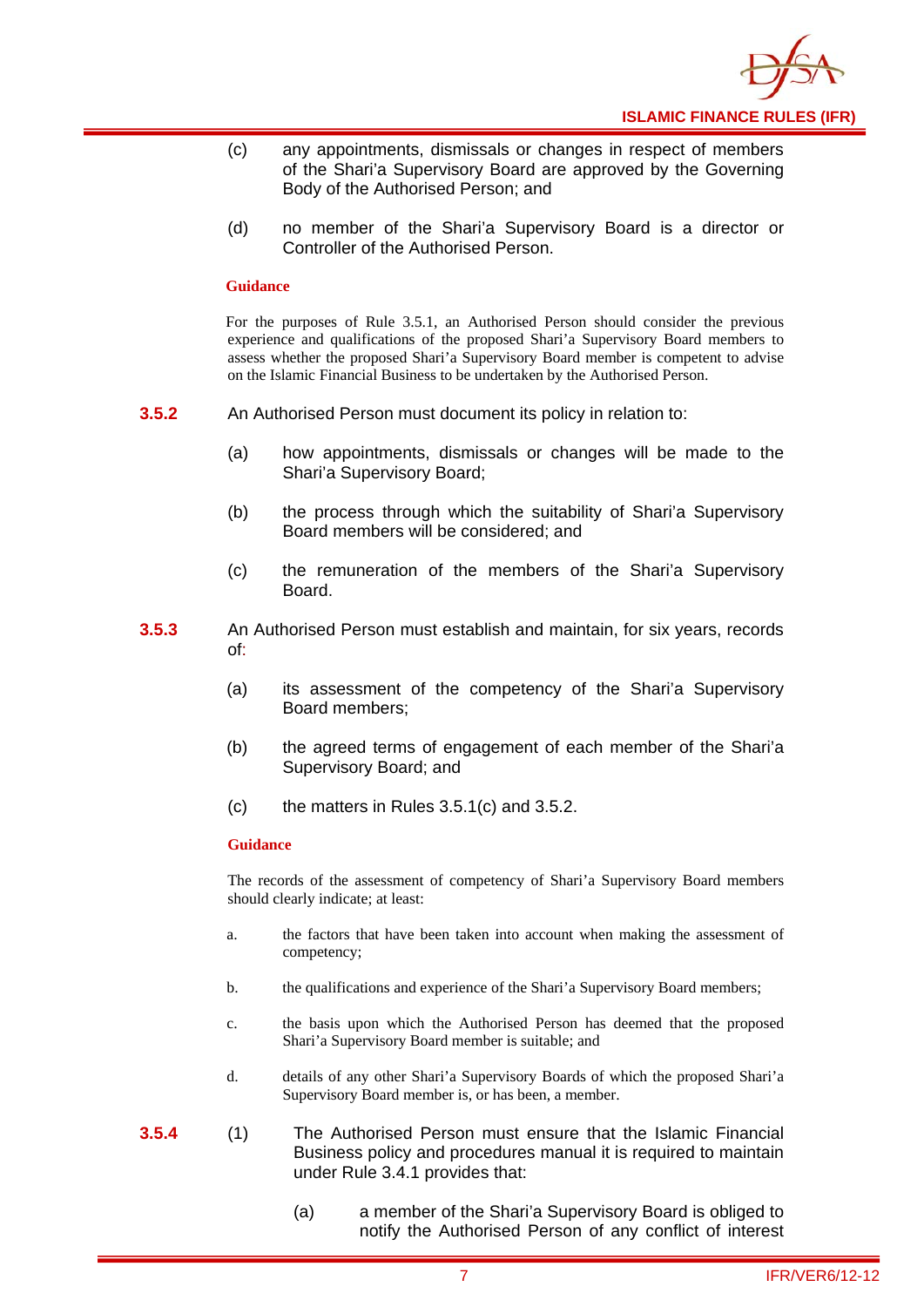

that such member may have with respect to the Authorised Person or, in the case of an Investment Trust, the Trustee; and

- (b) the Authorised Person will take appropriate steps to manage any such conflict of interest so that the Islamic Financial Business is carried out appropriately and in compliance with Shari'a, the interest of a Client is not adversely affected and all Clients are fairly treated and not prejudiced by any such interests.
- (2) If an Authorised Person is unable to manage a conflict of interest as provided above, it must dismiss or replace the member as appropriate.
- **3.5.5** If requested by the DFSA, an Authorised Person must provide the DFSA with information on its appointed or proposed Shari'a Supervisory Board members with regard to the qualifications, skills, experience and independence of the Shari'a Supervisory Board members.
- **3.5.6** An Authorised Person must take reasonable steps to ensure that it and its Employees:
	- (a) provide such assistance as the Shari'a Supervisory Board reasonably requires to discharge its duties;
	- (b) give the Shari'a Supervisory Board right of access at all reasonable times to relevant records and information;
	- (c) do not interfere with the Shari'a Supervisory Board's ability to discharge its duties; and
	- (d) do not provide false or misleading information to the Shari'a Supervisory Board.

## **3.6 Shari'a reviews**

- **3.6.1** An Authorised Person must ensure that all Shari'a reviews are undertaken by the Shari'a Supervisory Board in accordance with AAOIFI GSIFI No 2.
- **3.6.2** (1) An Authorised Person must commission an annual report from the Shari'a Supervisory Board which complies with AAOIFI GSIFI No 1.
	- (2) An Authorised Person must deliver a copy of the annual report of the Shari'a Supervisory Board to the DFSA within 14 days of having received it.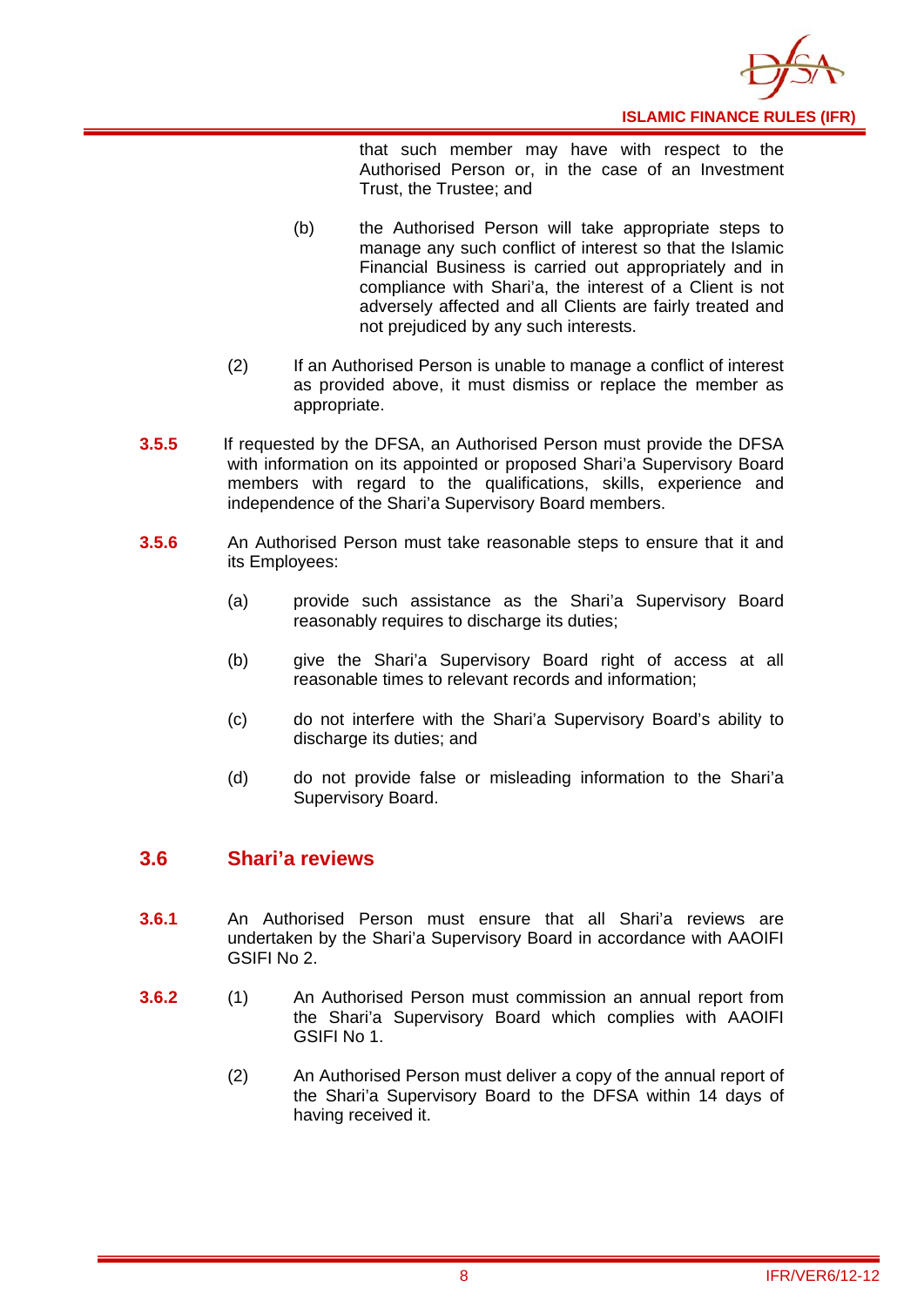

## **3.7 Internal Shari'a review**

- **3.7.1** An Authorised Person must perform an internal Shari'a review to assess the extent to which the Authorised Person complies with fatwas, rulings and guidelines issued by its Shari'a Supervisory Board.
- **3.7.2** An Islamic Financial Institution must perform the internal Shari'a review in accordance with AAOIFI GSIFI No. 3.
- **3.7.3** An Authorised Person which operates an Islamic Window must, to the extent possible, perform the internal Shari'a review in accordance with AAOIFI GSIFI No. 3 and must document the manner in which it will conduct that part of the internal Shari'a review that is not conducted in accordance with AAOIFI GSIFI No. 3. **Guidance**

GSIFI No. (3) (Internal Shari'a Review) establishes standards and provides guidance on the internal Shari'a review in institutions that conduct business in accordance with Shari'a. The standard covers the following:

- a. objectives;
- b. internal Shari'a Review;
- c. independence and objectivity;
- d. professional proficiency;
- e. scope of work;
- f. performance of the internal Shari'a Review work;
- g. management of the internal Shari'a Review;
- h. quality assurance; and
- i. elements of an effective internal Shari'a Review control system.
- **3.7.4** An Authorised Person must ensure that the internal Shari'a review is performed by the internal audit function or the compliance function of the Authorised Person and that the individuals or departments involved in performing the review are competent and sufficiently independent to assess compliance with Shari'a.

#### **Guidance**

For the purposes of assessing competency of personnel or departments which perform the internal Shari'a review, an Authorised Person should consult AAOIFI GSIFI No. 3 paragraphs 9 to 16 inclusive.

## **3.8 Additional conduct requirements**

#### **Guidance**

The COB module contains conduct of business requirements that apply to Authorised Firms conducting Financial Services. The AMI module contains additional conduct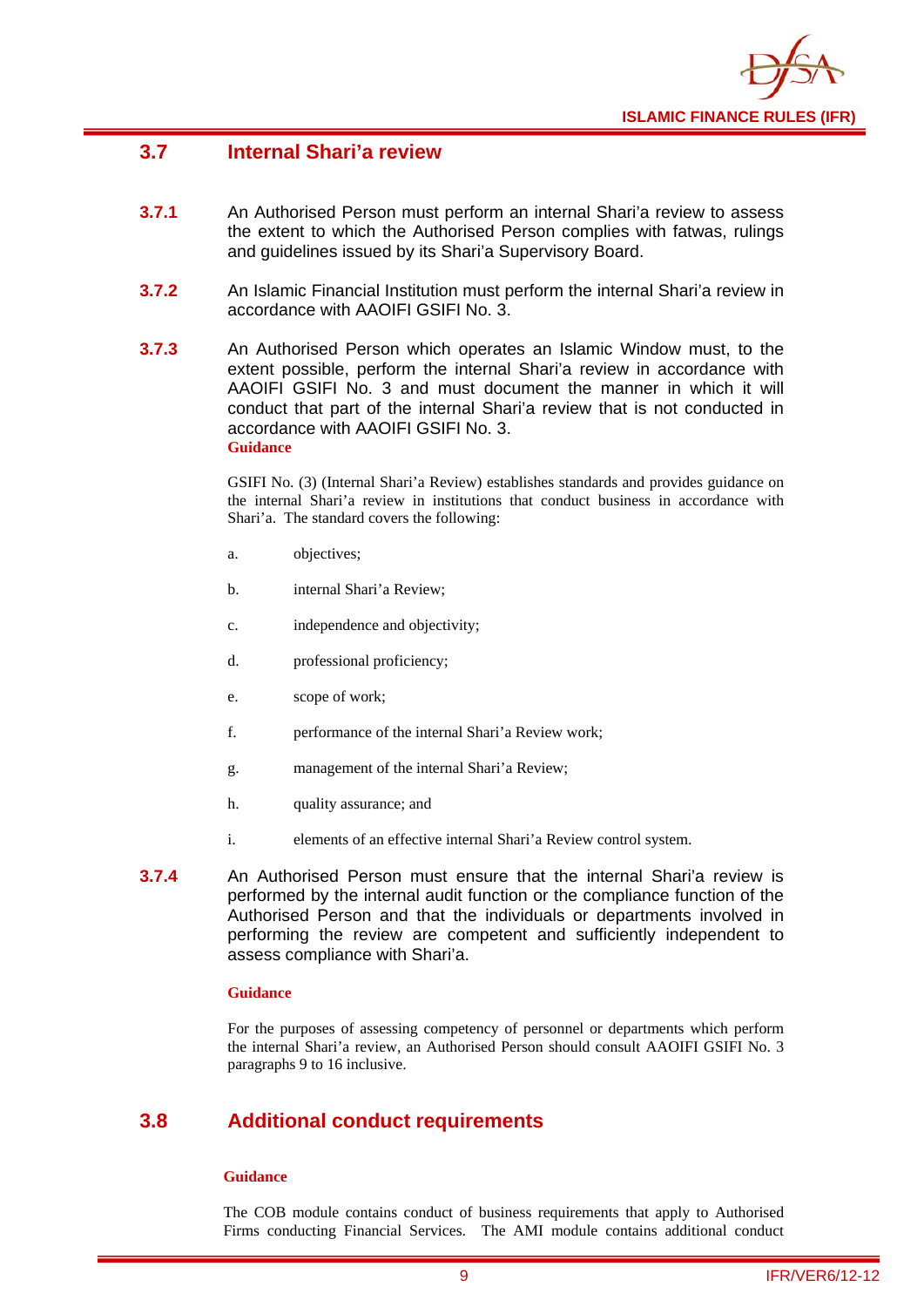

standards that apply to Authorised Market Institutions. Set out below are additional conduct requirements that apply to an Authorised Person carrying out any Financial Service in accordance with Shari'a.

#### **Disclosure relating to Shari'a Supervisory Board**

- **3.8.1** (1) An Authorised Firm, subject to (2), must disclose to each Client:
	- (a) at the outset of the relationship and thereafter at any time on request, details of the members of the Authorised Firm's Shari'a Supervisory Board; and
	- (b) at any time on request, details of the manner and frequency of Shari'a reviews.
	- (2) An Authorised Firm does not have to make the disclosure required under (1) if it is a Fund Manager of a Fund and is making an Offer of Units of that Fund in accordance with the disclosure requirements in the Collective Investment Law 2010, the CIR module and this module.
	- (3) An Authorised Market Institution must disclose the following information to each Person granted access to its facilities at the outset of the relationship, and thereafter whenever the information changes:
		- (a) the members of the Authorised Market Institution's Shari'a Supervisory Board; and
		- (b) if the Person granted access to its facilities requests, the manner and frequency of Shari'a reviews.

#### **Guidance**

- 1. An Authorised Firm may make the initial disclosures required under Rule 3.8.1(a) by including such information in the Client Agreement provided under COB chapter 3.
- 2. An Authorised Firm Managing a PSIA may make additional disclosure required to be made relating to PSIA by including such information in the Client Agreement. See chapter 5 for additional disclosure for PSIAs.
- 3. A Fund Manager making an Offer of a Unit of a Fund it manages is required under CIR Rules 14.3.1(b) and 14.3.2(b) to include information specified in Rule 3.8.1(1) in the Prospectus which it must prepare and make available to Clients, hence the exemption in Rule 3.8.1(2). A similar exemption is available to Fund Managers with regard to key information that must be provided to a Client under COB Rule 3.3.1(e).

#### **Marketing material**

**3.8.2** In addition to information required by COB 3.2, any marketing material communicated by an Authorised Firm to a Person must state which Shari'a Supervisory Board has reviewed the products or services to which the material relates.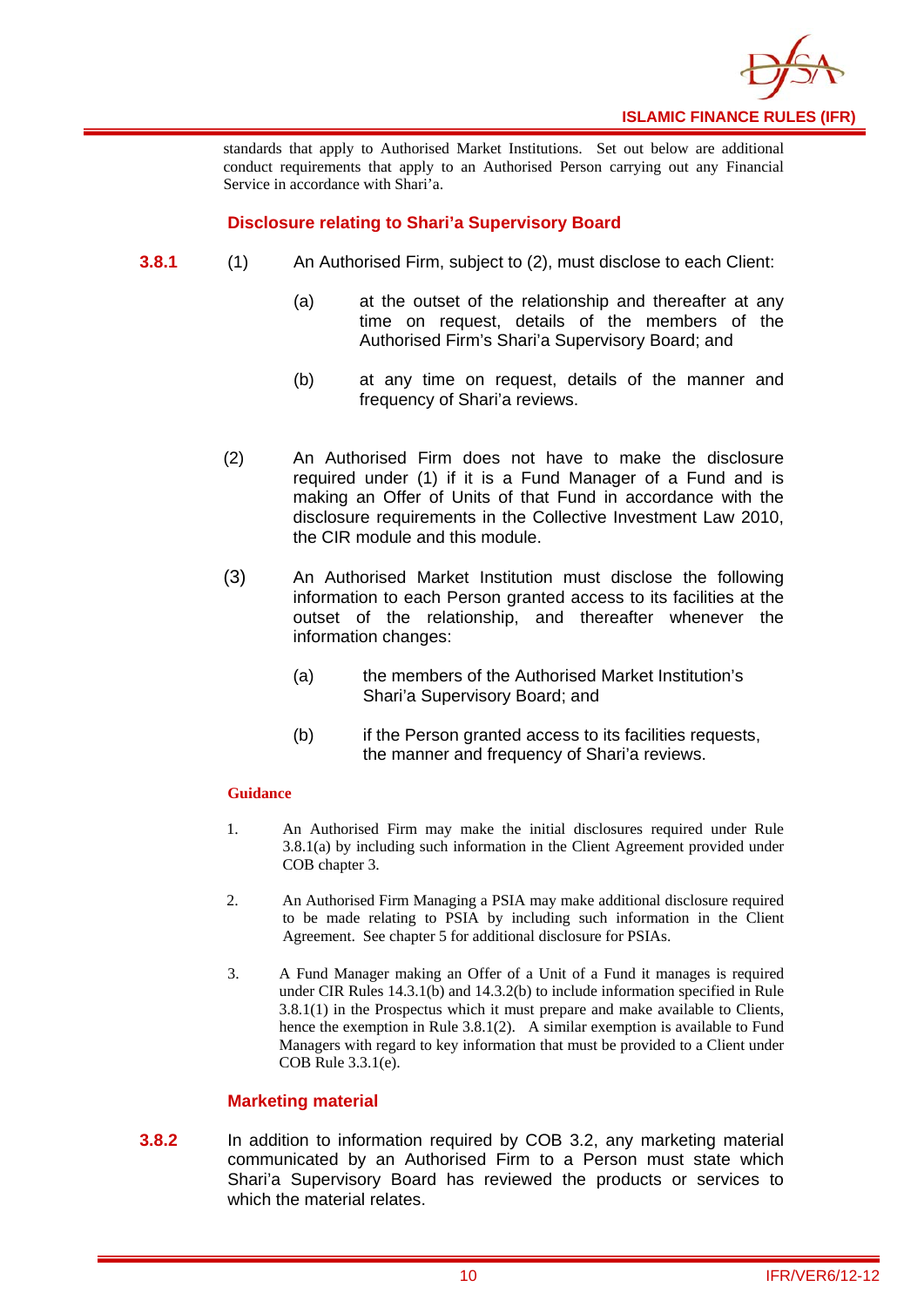

#### **Guidance**

- 1. COB section 3.2.4 sets out the meaning of "marketing material".
- 2. An Authorised Firm may be able to rely on the Transitional Rules in chapter 10 of GEN for the purposes of complying with some of the provisions in this module. See for example GEN Rule 10.5.1 which provides transitional relief for marketing material.

#### **Islamic window**

- **3.8.3** (1) An Authorised Firm which operates an Islamic Window must, subject to (3), disclose to its Clients whether or not it commingles funds attributable to its Islamic Financial Business with funds attributable to conventional financial business.
	- (2) An Authorised Market Institution which operates an Islamic Window must disclose to any Person granted access to its facilities whether or not it commingles funds attributable to its Islamic Financial Business with funds attributable to conventional financial business.
	- (3) An Authorised Firm does not have to make the disclosure required under (1) if it is a Fund Manager of a Fund and is making an Offer of Units of that Fund in accordance with the disclosure requirements in the Collective Investment Law 2010, the CIR module and this module.

#### **Guidance**

See Guidance 3 for the type of information required to be included in a Prospectus. The disclosures required under Rule 3.8.3(1) and (2) should initially be made in writing at the beginning of the relationship with a Client or with a person granted access to an Authorised Market Institution's facilities. Additional disclosure should also be made if the Authorised Firm changes its policy relating to commingling of funds attributable to its Islamic Financial Business with funds attributable to conventional financial business.

#### **Disclosure relating to Client Money provisions**

**3.8.4** An Authorised Firm must disclose to its Clients details about how any Client Money arising out of Islamic Financial Business is or will be held.

#### **3.9 Prudential requirements**

**3.9.1** An Authorised Firm in Prudential Category 1, 2, 3 or 5 which invests in or holds Islamic Contracts for purposes other than managing PSIAs must calculate its Credit Risk or Market Risk in respect of those contracts in the same way as a firm holding or investing in Islamic Contracts for the purposes of managing PSIAs as set out in section 4.4.

#### **Guidance**

Substantive prudential requirements in PIB which apply to conduct of Investment Business continue to apply in the same way to firms conducting Islamic Financial Business, except to the extent added to or otherwise provided in this module.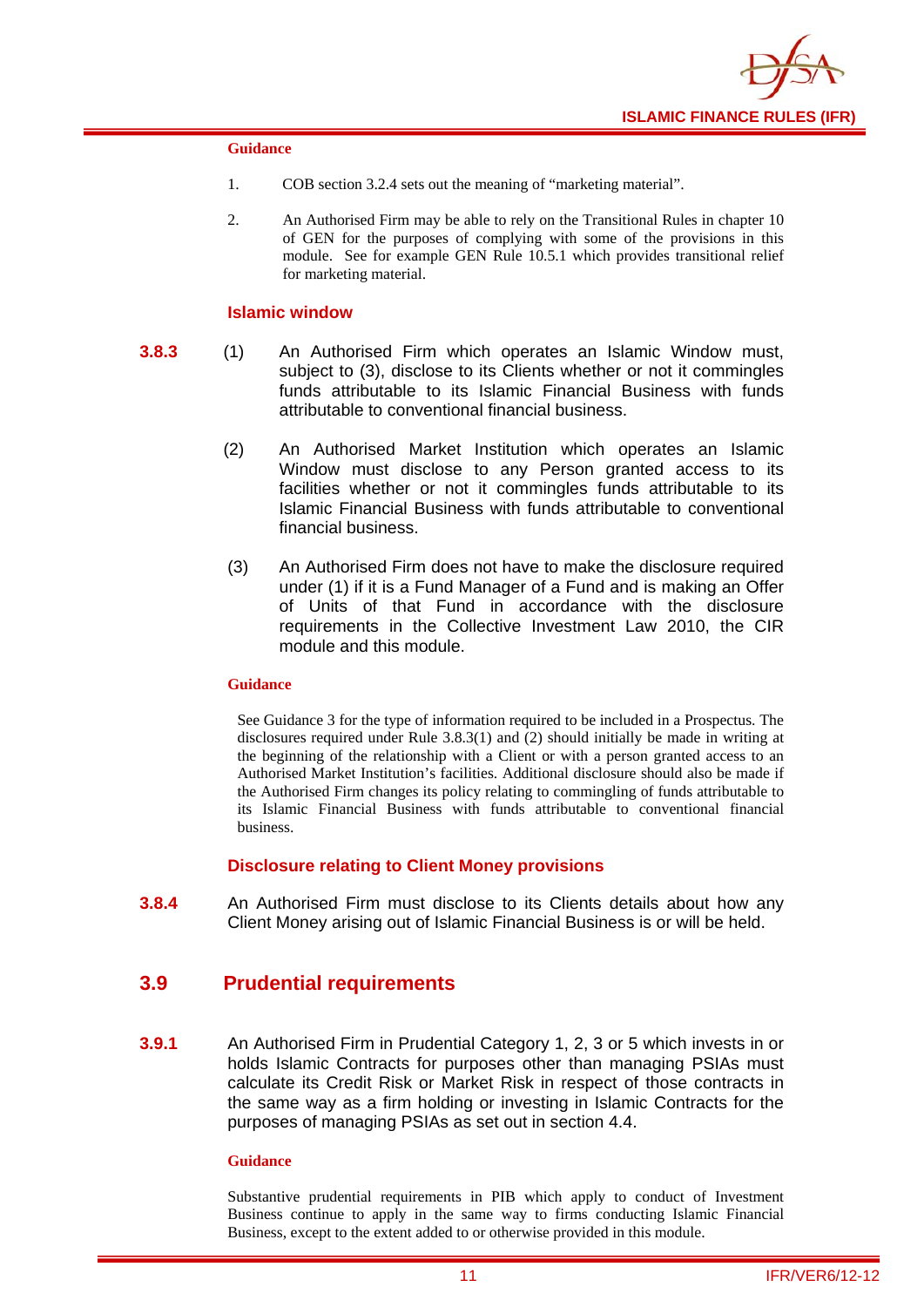

## **4 ACCOUNTING AND AUDITING**

## **4.1 Application**

**4.1.1** This chapter applies to every Authorised Person carrying on Islamic Financial Business.

#### **Guidance**

GEN chapter 8 contains the general accounting and audit requirements applying to Authorised Persons and auditors.

## **4.2 Financial statements – specific disclosures**

- **4.2.1** An Authorised Person carrying on Islamic Financial Business must ensure that its financial statements required under GEN chapter 8 contain the following disclosures:
	- (a) the role and authority of the Shari'a Supervisory Board in overseeing the Authorised Person's Islamic Financial Business;
	- (b) the method used in the calculation of the Zakah base;
	- (c) whether Zakah has been paid by the Authorised Person;
	- (d) where Zakah has been paid by the Authorised Person, the amount which has been paid; and
	- (e) where Zakah has not been paid by the Authorised Person, sufficient information to allow a shareholder or other investor to compute the amount of his own liability to Zakah.
- **4.2.2** An Authorised Person who operates an Islamic Window must ensure that its financial statements required under GEN chapter 8 contain the following disclosures:
	- (a) a detailed statement of the funds mobilised according to Shari'a rules and principles and the assets financed by those funds;
	- (b) a detailed statement of the income and expenditure attributable to its Islamic Financial Business; and
	- (c) whether funds attributable to Islamic Financial Business are commingled with funds attributable to conventional financial services.
- **4.2.3** An Authorised Firm which is a Takaful Insurer must ensure that the financial statements required under GEN chapter 8 for each Insurance Fund contain the following disclosures:
	- (a) income from contributions to the Insurance Fund;
	- (b) revenues and gains from the Insurance Fund's investments;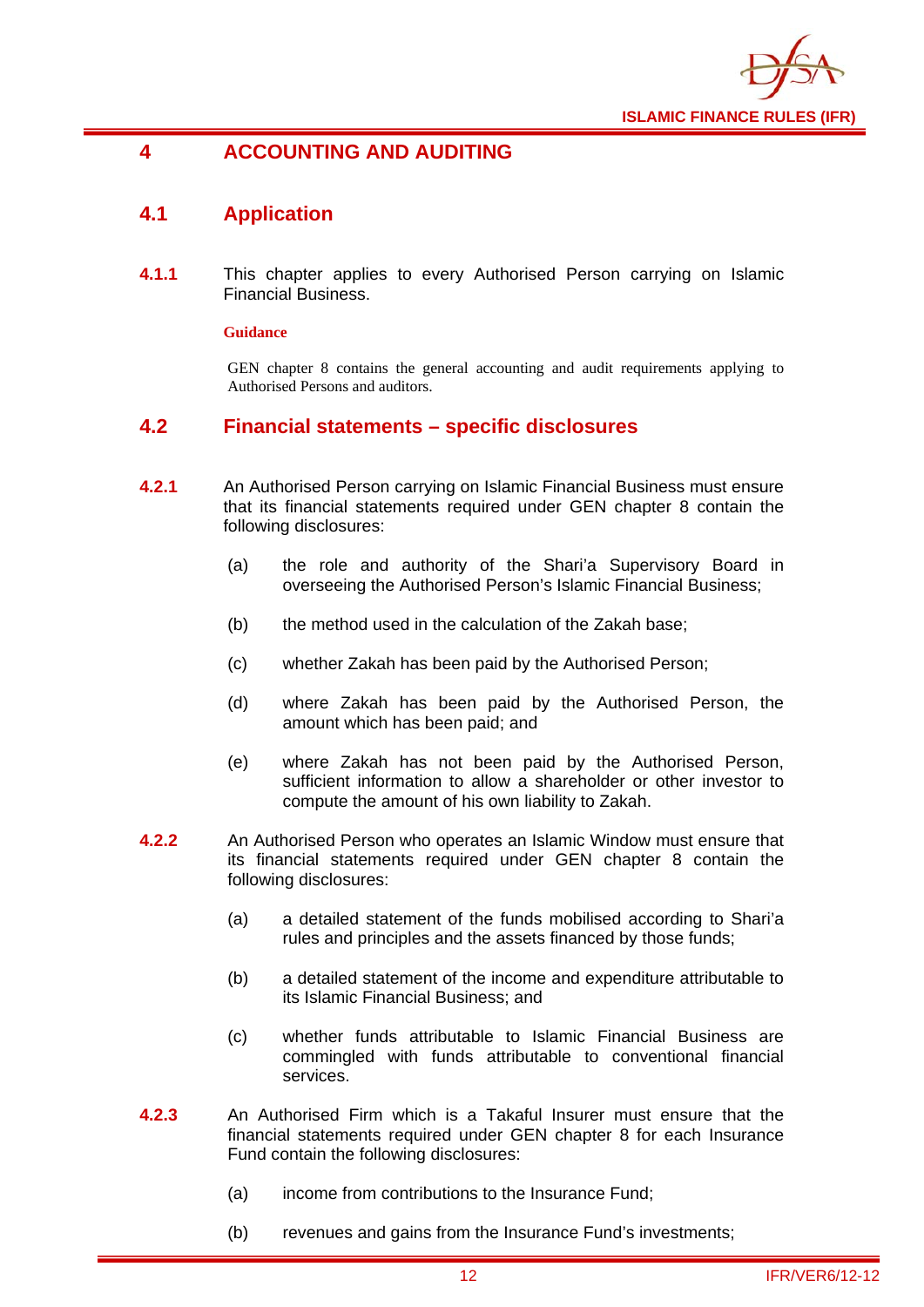

- (c) amounts paid to the Takaful operator;
- (d) amounts paid for reinsurance cover, net of any commissions;
- (e) amounts paid to Takaful contributors as a distribution of surplus;
- (f) amount of any loan received from, or repaid to the Takaful operator;
- (g) changes in the actuarial reserves of the Insurance Fund; and
- (h) the position of the Insurance Fund at the end of the period, including actuarial reserves, policyholders' surplus and any loans outstanding.
- **4.2.4** An Authorised Firm which Manages a Profit Sharing Investment Account ("PSIA") must ensure that its financial statements required under GEN chapter 8 contain the following disclosures:
	- (a) an analysis of income according to types of investments and their financing by customers;
	- (b) the basis for the allocation of profits between owners' equity and PSIA holders;
	- (c) the equity of PSIA holders at the end of the reporting period;
	- (d) the bases used to determine any Profit Equalisation Reserve or Investment Risk Reserve;
	- (e) the changes which have occurred in such reserves during the reporting period;
	- (f) any deductions made by the Authorised Firm from its share of income, and any expenses borne by the Authorised Firm on behalf of PSIA holders, as a contribution to increase the income of PSIA holders, if such contribution was material; and
	- (g) the identity of any person to whom any remaining balances of any Profit Equalisation Reserve or Investment Risk Reserve is attributable in the event of liquidation.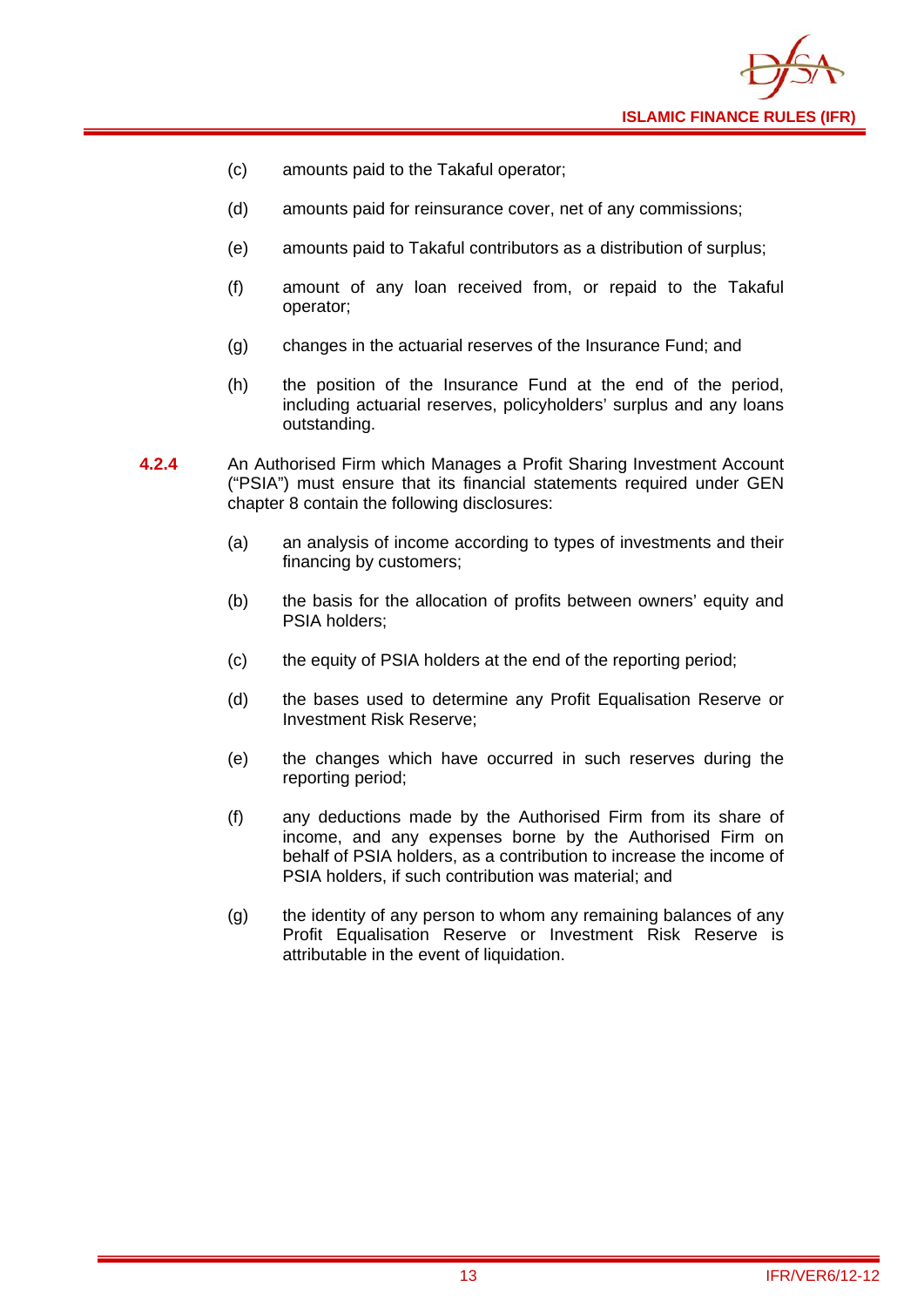

## **5 MANAGING PROFIT SHARING INVESTMENT ACCOUNTS**

## **5.1 Application**

**5.1.1** This chapter applies to an Authorised Firm which conducts the Financial Service of Managing Profit Sharing Investment Accounts (PSIAs).

#### **Guidance**

- 1. A PSIA does not constitute a Deposit, because a PSIA is managed in relation to property of any kind, and the risk of loss of capital, to the extent of the Client's contribution, remains with the Client. Accordingly, an Authorised Firm should take great care to ensure that a PSIA is not represented as a Deposit, either directly or indirectly. The DFSA may conclude that the Authorised Firm is Accepting a Deposit instead of Managing a PSIA in certain circumstances, for example, where the Authorised Firm attaches to the investment account characteristics or facilities that are generally regarded to be those of a Deposit or current account such as providing:
	- a. an explicit or implicit guarantee to the Client against the risk of loss of capital; or
	- b. a cheque book, an ATM card or a debit card.
- 2. The prudential Category for Islamic Financial Institutions and other Authorised Firms Managing PSIAs is determined in accordance with the Rules in PIB. Prudential Category 5 firms are Islamic Financial Institutions whose entire business is conducted according to Shari'a and are authorised to manage Profit Sharing Investment Accounts. An Authorised Firm which manages PSIAs, whether as an Islamic Financial Institution or through an Islamic Window, must also comply with the requirements in PIB in relation to specific prudential requirements relating to Trading Book and Non-Trading Book activities, including Credit Risk, Market Risk, Liquidity Risk and Group Risk.

## **5.2 Additional disclosure requirements for PSIAs**

**5.2.1** An Authorised Firm must, prior to Managing a PSIA, provide written notice to the Client that the Client alone will bear any losses arising from the PSIA, which are limited to the amount of his contribution, unless there is negligence, misconduct or breach of contract on the part of the Authorised Firm.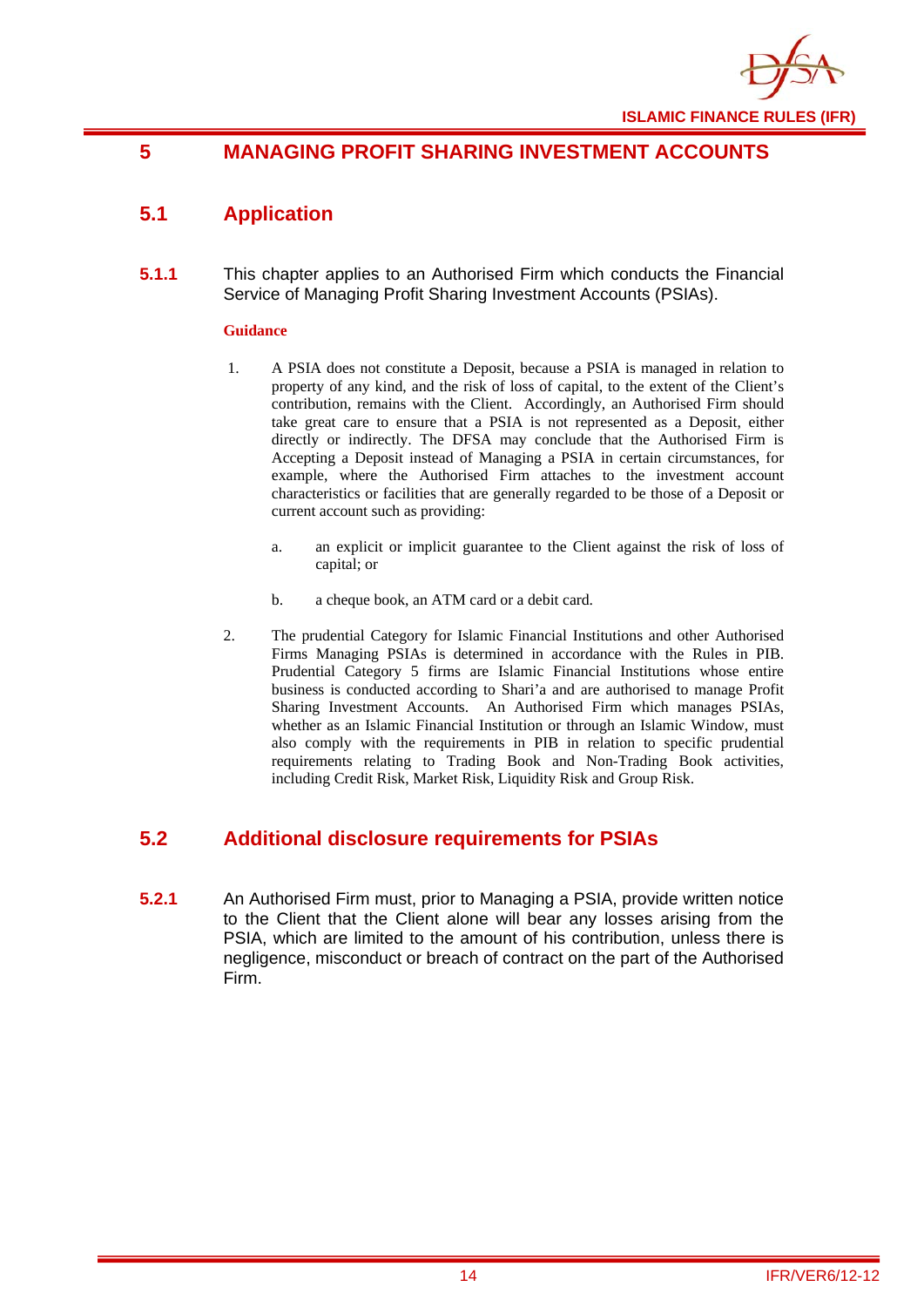

#### **Client Agreement**

- **5.2.2** In addition to matters referred to in COB section 3.3, an Authorised Firm must ensure that the following information is included in the Client Agreement relating to a PSIA:
	- (a) how and by whom the funds of the Client will be managed and invested including details of its policy on diversification of the portfolio;
	- (b) the basis for the allocation of profit between the Authorised Firm and the Client;
	- (c) confirmation of the Client's investment objectives including details of any restrictions requested by the Client, as agreed between the Client and the Authorised Firm;
	- (d) a summary of the policies and procedures for valuation of assets or portfolio;
	- (e) a summary of policies and procedures for the transfer of funds to and from the Profit Equalisation Reserve or Investment Risk Reserve accounts, if applicable;
	- (f) particulars of the management of the PSIA and of any third party to whom the Authorised Firm has or will delegate or outsource the management of the PSIA, including:
		- (i) the name of the third party;
		- (ii) the regulatory status of the third party; and
		- (iii) details of the arrangement.
	- (g) details of early withdrawal , redemption or other exit arrangement and any costs to a Client as a result thereof;
	- (h) details of segregation of the funds of the Client from the funds of the Authorised Firm and from any claims by the creditors of the Authorised Firm;
	- (i) details of whether funds from one PSIA will be commingled with the funds of another PSIA; and
	- (j) details of any applicable charges and the basis upon which such charges will be calculated including, any deductions of fees that may be made by the Authorised Firm from the profits of the PSIA.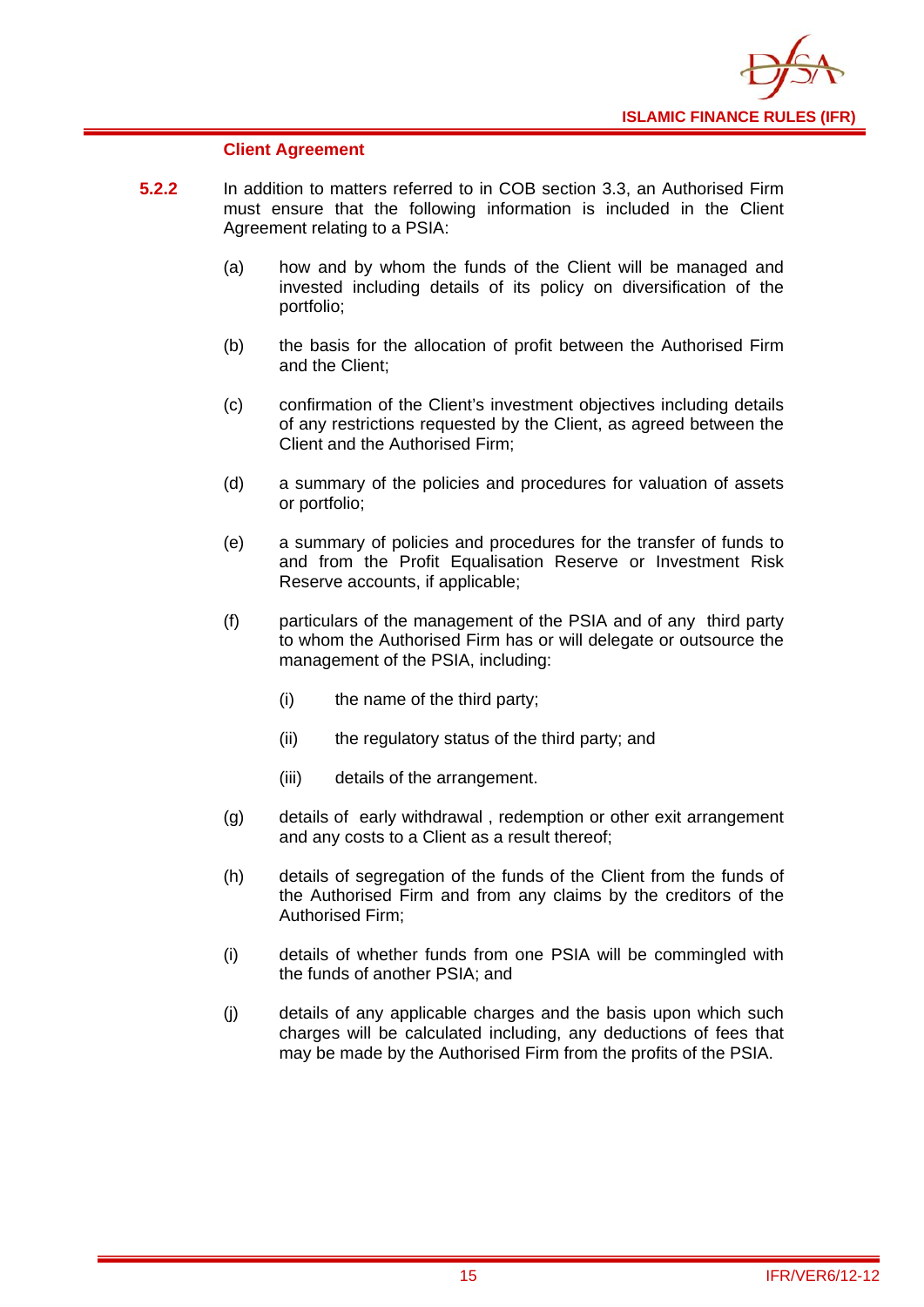

#### **Periodic Statements**

- **5.2.3** (1) COB section 6.10 applies to an Authorised Firm as if the Authorised Firm is an investment manager in respect of those Clients who are PSIA holders.
	- (2) In addition to the requirements of COB section 6.10, an Authorised Firm must ensure that a periodic statement provided to a Client contains the following information:
		- (a) details of the performance of the Client's investment;
		- (b) the allocation of profit between the Authorised Firm and the Client; and (c) where applicable, details of changes to the investment strategies that may affect the Client's account or portfolio

#### **Additional matters to be included in the policy and procedures manual**

- **5.2.4** Where an Authorised Firm Manages a PSIA, its Islamic Financial Business policy and procedures manual must address the following additional matters:
	- (a) the basis upon which a PSIA will be deemed restricted or unrestricted;
	- (b) the basis for allocation of profit or loss to the PSIA;
	- (c) the basis for allocation of expenses to the PSIA;
	- (d) the manner in which an Authorised Firm's own funds, funds of restricted PSIAs and funds from unrestricted PSIAs are to be controlled;
	- (e) the manner in which the funds of each type of investment account holder will be managed;
	- (f) the manner in which it will determine priority for investment of own funds and those of holders of unrestricted PSIAs;
	- (g) how provisions and reserves against equity and assets are to be applied; and
	- (h) the manner in which losses incurred as a result of the misconduct or negligence for which the Authorised Firm is responsible will be dealt with.

#### **Guidance**

For the purposes of Rule 5.2.4, the policy and procedures manual should include procedures to ensure that the Authorised Firm manages the accounts of Profit Sharing Investment Account holders in accordance with their instructions.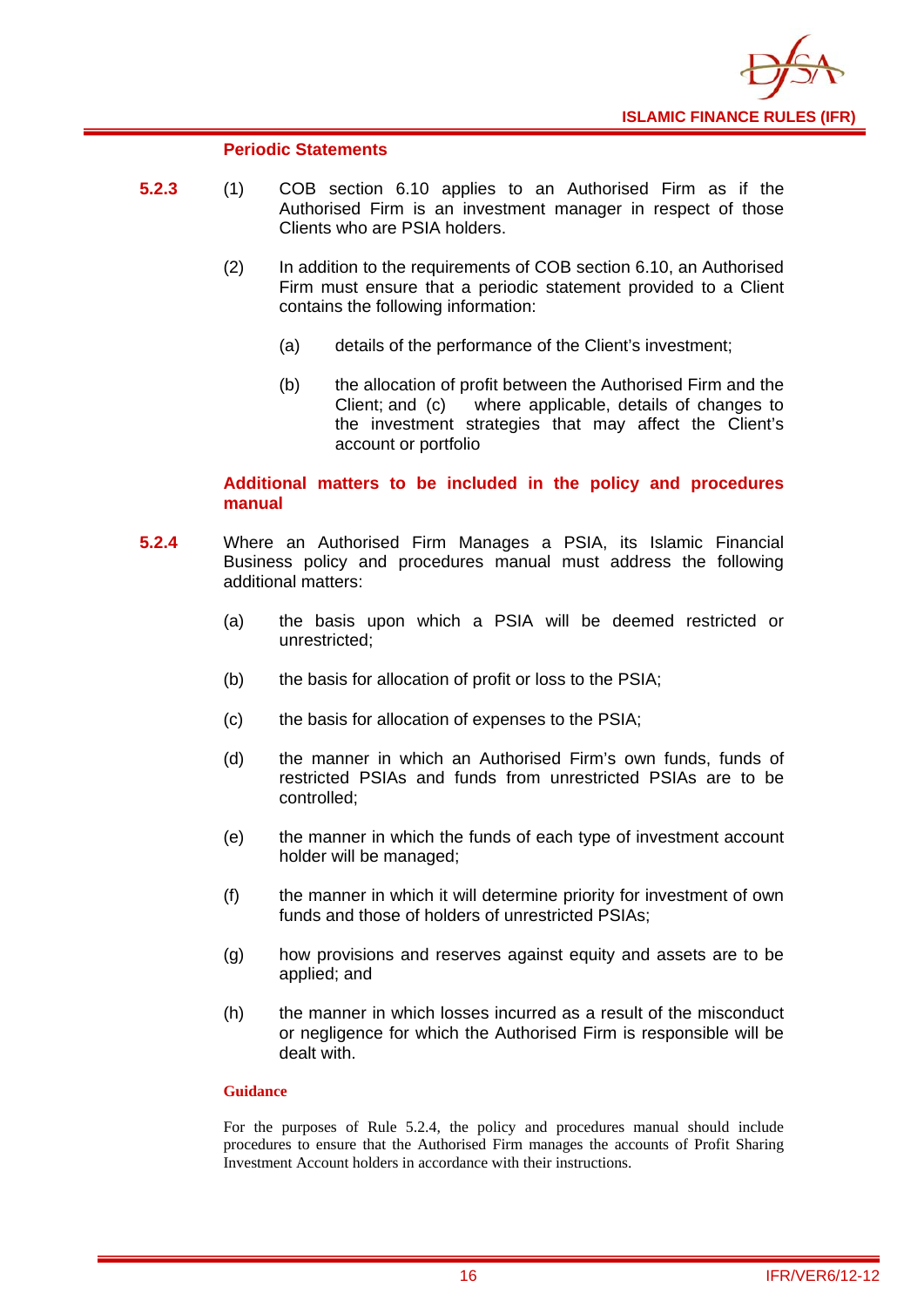

## **5.3 Funds of PSIA holders**

**5.3.1** Unless clearly expressed in the contract between an Authorised Firm and a PSIA holder, the Authorised Firm may not use funds provided by a PSIA holder to fund its own corporate activities.

## **5.4 Prudential requirements**

#### **Application and Interpretation**

- **5.4.1** (1) This section applies when calculating Credit Risk or Market Risk in respect of Islamic Contracts invested in or held by an Authorised Firm Managing a PSIA, which is an Unrestricted PSIA.
	- (2) In (1), the Islamic Contracts referred to are contracts which are funded by the PSIA.
	- (3) In this section, the term "investing in or holding Islamic Contracts" means investing in or holding as a principal.

#### **Initial and ongoing capital requirements**

#### **Guidance**

- 1. An Authorised Firm undertaking Islamic Financial Business is required to maintain initial and ongoing Capital Requirements in accordance with Rules in part 2 of Chapter 3 of PIB.
- 2. In accordance with Rules in part 3 of chapter 3 of PIB, an Authorised Firm undertaking Islamic Financial Business is required to ensure that only the eligible components of capital are included in the calculation of capital.
- 3. In accordance with PIB Rule 3.15.9, an Authorised Firm undertaking Islamic Financial Business is required to exclude from T2 Capital any amount by which the total of the Profit Equalisation Reserve and the Investment Risk Reserve exceeds the Displaced Commercial Risk Capital Requirement.
- 4. For the purpose of calculating Capital Requirements, an Authorised Firm undertaking Islamic Financial Business or otherwise investing in or holding Islamic Contracts should give due importance to the economic substance of the transaction, in addition to the legal form of the Islamic Contracts.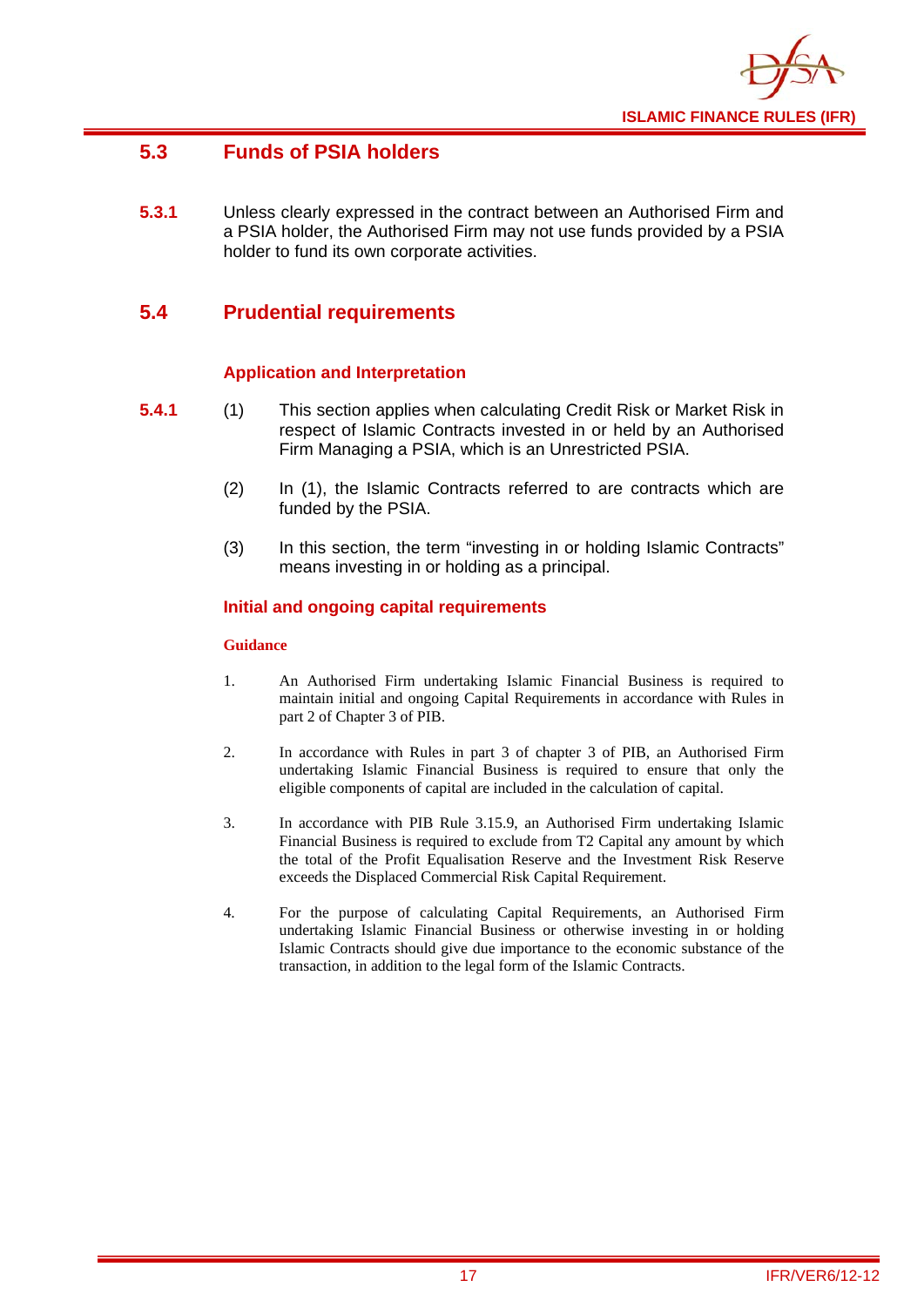

#### **Systems and controls in relation to PSIAs**

#### **Guidance**

The requirements in Rules 5.4.2 and 5.4.3 amplify the requirements in GEN Chapter 5.

- **5.4.2** In addition to PIB Rule 3.2.4, 3.2.5, GEN Rule 5.3.1 and this module, an Authorised Firm Managing a PSIA must ensure that its senior management establishes and maintains systems and controls that ensure that the Authorised Firm is financially sound and able at all times to satisfy the specific prudential requirements arising out of such business.
- **5.4.3** (1) In addition to Rules in 5.2.4, an Authorised Firm Managing a PSIA must set out in a written policy how it proposes to organise and control the activities that arise from such business and ensure that its activities are conducted in accordance with Shari'a.
	- (2) The policy must as a minimum address, where appropriate, the following matters:
		- (a) how the interests of shareholders and PSIA holders are safeguarded;
		- (b) how the Authorised Firm will limit exposures of PSIA holders to the Authorised Firm;
		- (c) a description of the controls to ensure that the funds of the PSIA are invested in accordance with the investment guidelines agreed in the investment contract;
		- (d) the basis for allocating profits and losses to the PSIA holders;
		- (e) the policy for making provisions and reserves and, in respect of PSIAs, to whom these provisions and reserves revert in the event of a write-off or recovery;
		- (f) the Authorised Firm's policy on the prioritisation of investment of own funds and those of Unrestricted PSIA holders;
		- (g) how liquidity mismatch will be monitored;
		- (h) the basis for allocating expenses to PSIA holders; and
		- (i) how the Authorised Firm will monitor the value of its assets.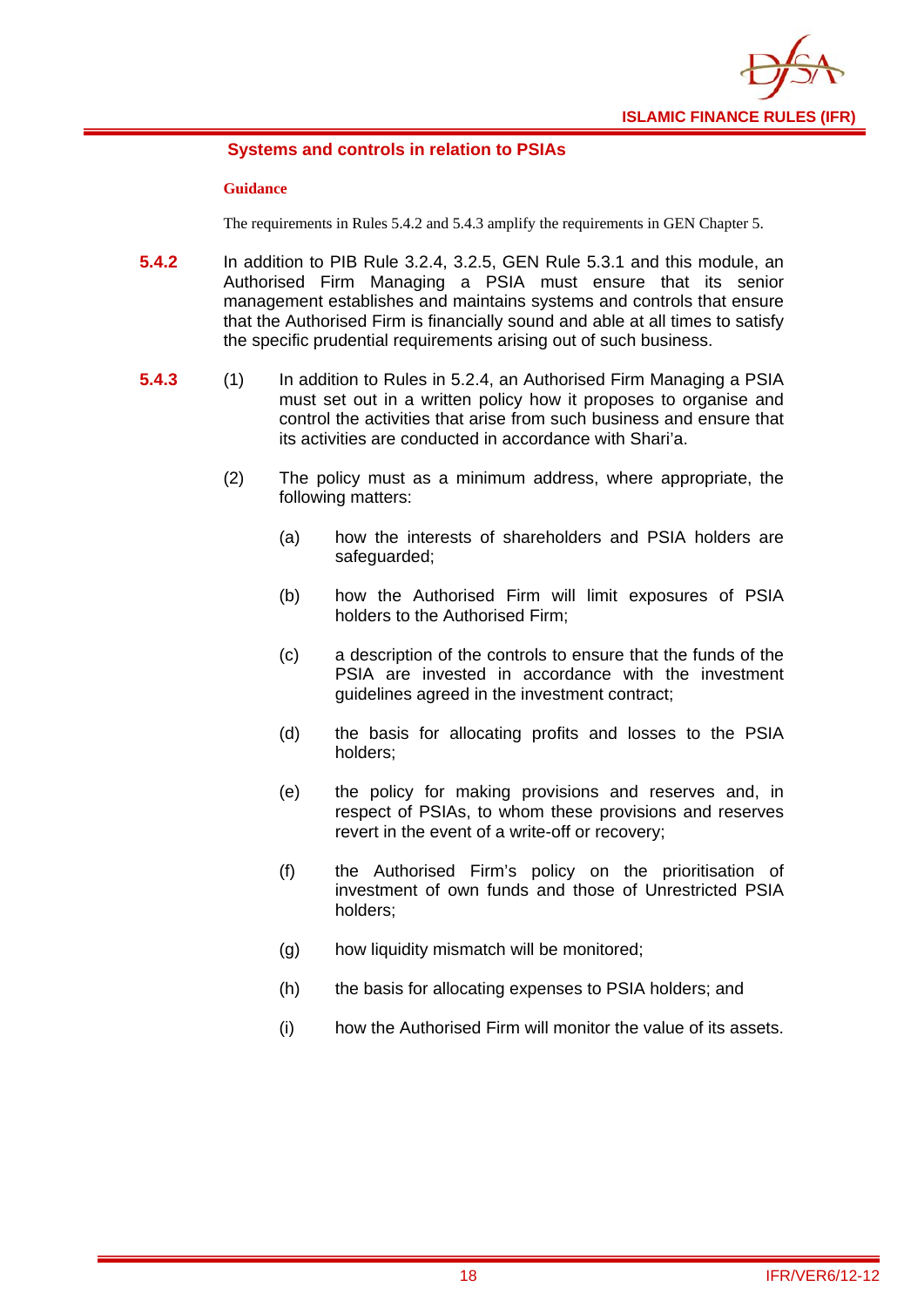

#### **Displaced commercial risk**

**5.4.4** An Authorised Firm Managing a PSIA, which is an Unrestricted PSIA, must calculate a Displaced Commercial Risk Capital Requirement in respect of its PSIA business.

#### **Guidance**

- 1. An Authorised Firms Managing a PSIA, on an unrestricted basis is subject to a unique type of risk referred to as Displaced Commercial Risk. This risk reflects the fact that an Authorised Firm may be liable to find itself under commercial pressure to pay a rate of return to its PSIA holders which is sufficient to induce those investors to maintain their funds with the Authorised Firm, rather than withdrawing them and investing them elsewhere. If this "required" rate of return is higher than that which would be payable under the normal terms of the investment contract, the Authorised Firm may be under pressure to forgo some of the share of profit which would normally have been attributed to its shareholders (e.g., part of the Mudarib's share). Failure to do this might result in a volume of withdrawals of funds by investors large enough to jeopardise the Authorised Firm's commercial position (or, in an extreme case, its solvency). Thus, part of the commercial risk attaching to the returns attributable to the PSIA is, in effect, transferred to the shareholders' funds or the Authorised Firm's own capital. It also reflects situations whereby an investor may be permitted to exit from an asset pool at par while the fair value of such assets may be lower than their carrying amounts and where the Authorised Firm in certain circumstances may provide for the shortfalls.
- 2. In an Unrestricted PSIA, the account holder authorises the Authorised Firm to invest the account holder's funds in a manner which the Authorised Firm deems appropriate without specifying any restrictions as to where, how or for what purpose the funds should be invested, provided that they are Shari' a compliant. Under this arrangement, the Authorised Firm can commingle the investment account holder's funds with its own funds or with other funds which the Authorised Firm has the right to use. The investment account holders and the Authorised Firm generally participate in the returns on the invested funds.
- 3. In a Restricted PSIA, the account holder imposes certain restrictions as to where, how and for what purpose the funds are to be invested. Further, the Authorised Firm may be restricted from commingling its own funds with the restricted investment account funds for purposes of investment. In addition, there may be other restrictions that the investment account holders may impose. In other words, the funds provided by holders of Restricted PSIAs are managed by the Authorised Firm which does not have the right to use or dispose of the investments except within the conditions of the contract.
- 4. An Authorised Firms undertaking Islamic Financial Business is also exposed to fiduciary risk which arises where the terms of the contract between the Authorised Firm and the investor are breached and where the Authorised Firm does not act in compliance with Shari'a.
- 5. An Authorised Firm is required to apply the Capital Requirements specified in PIB chapters 4 and 5 to any other business it carries on.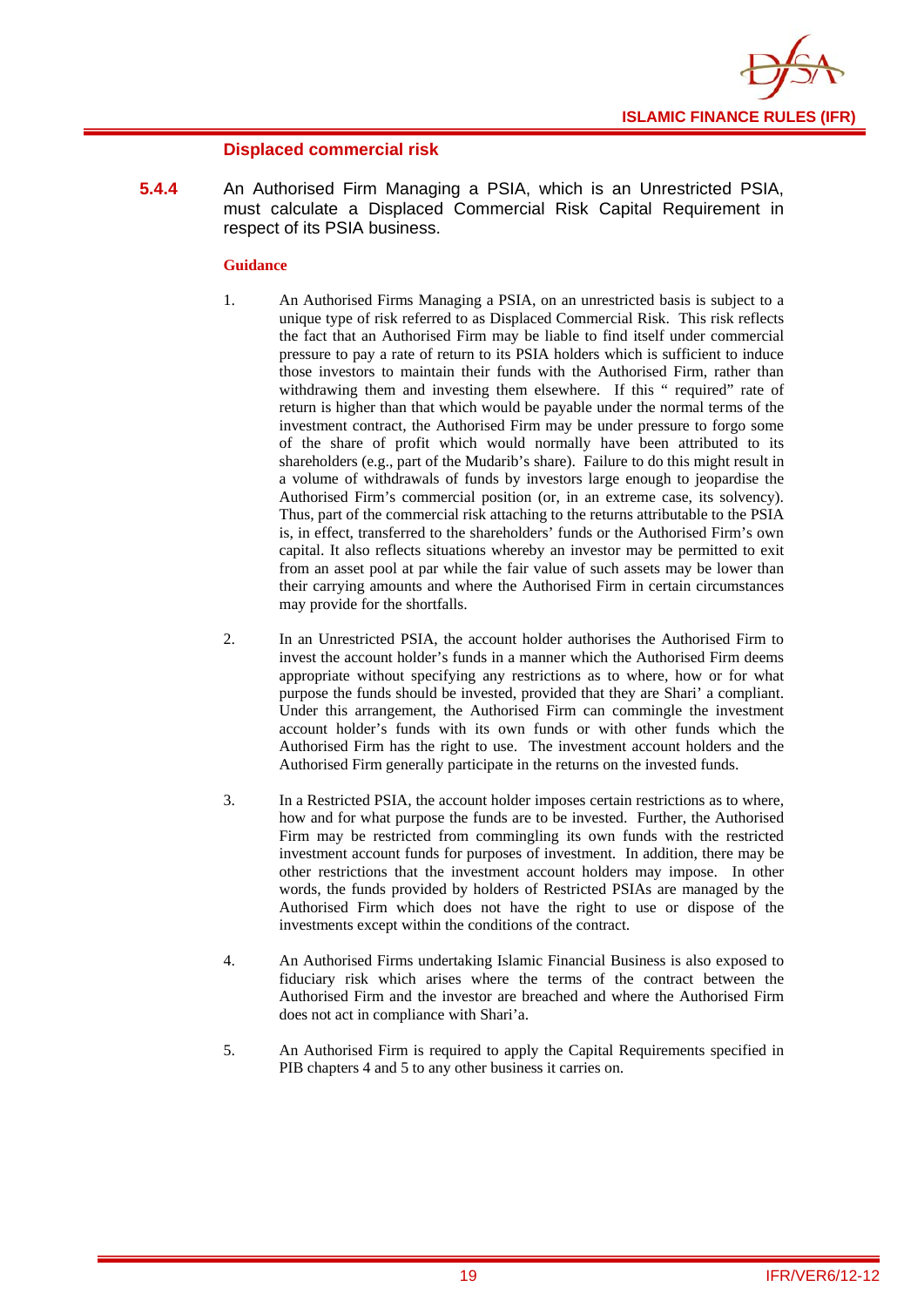

**5.4.5** (1) An Authorised Firm's Displaced Commercial Risk Capital Requirement is based on 35% of the CRCOM and Market Risk capital requirement of assets funded by Unrestricted PSIA holders and is calculated using the following formula:

PSIACOM = [PSIACOMcredit + PSIACOMmarket] x 35%.

- (2) PSIACOM is the Displaced Commercial Risk Capital Requirement;
- (3) PSIACOMcredit is the Credit Risk capital requirement for assets funded by Unrestricted PSIA holders and is calculated in accordance with Rules in part 3 of chapter 4 of PIB; and
- (4) PSIACOMmarket is the Market Risk capital requirement for assets funded by Unrestricted PSIA holders and is calculated in accordance with Rules in PIB chapter 5.

#### **Credit risk and counterparty risk for Islamic contracts**

- **5.4.6** (1) An Authorised Firm Managing a PSIA, which is an Unrestricted PSIA, must calculate its PSIAComcredit in relation to all Islamic Contracts financed by Unrestricted PSIAs in the manner prescribed in this section.
	- (2) An Authorised Firm must, when undertaking the calculation in (1), apply an appropriate risk weighting for the relevant Islamic Contract.
- **5.4.7** (1) In this section:
	- (a) "E" represents the Exposure determined by an Authorised Firm as applicable to an Islamic Contract; and
	- (b) "CRW" represents the risk weighting or capital charge assessed by an Authorised Firm as appropriate to that Islamic Contract.
	- (2) Where an Islamic Contract is in the Non-Trading Book, an Authorised Firm must determine the PSIACOMcredit for that contract by applying the following formula: E x CRW x 10%.
	- (3) Where an Islamic Contract is in the Trading Book, an Authorised Firm must determine the PSIACOMcredit for that contract in accordance with the methodology in PIB A4.7 and A4.8 as appropriate.
	- (4) An Authorised Firm must calculate its PSIACOMcredit of all contracts by:
		- (a) identifying all Islamic Contracts to which this section applies;
		- (b) valuing the underlying investment or asset of each contract and reducing the value of any such investment or asset in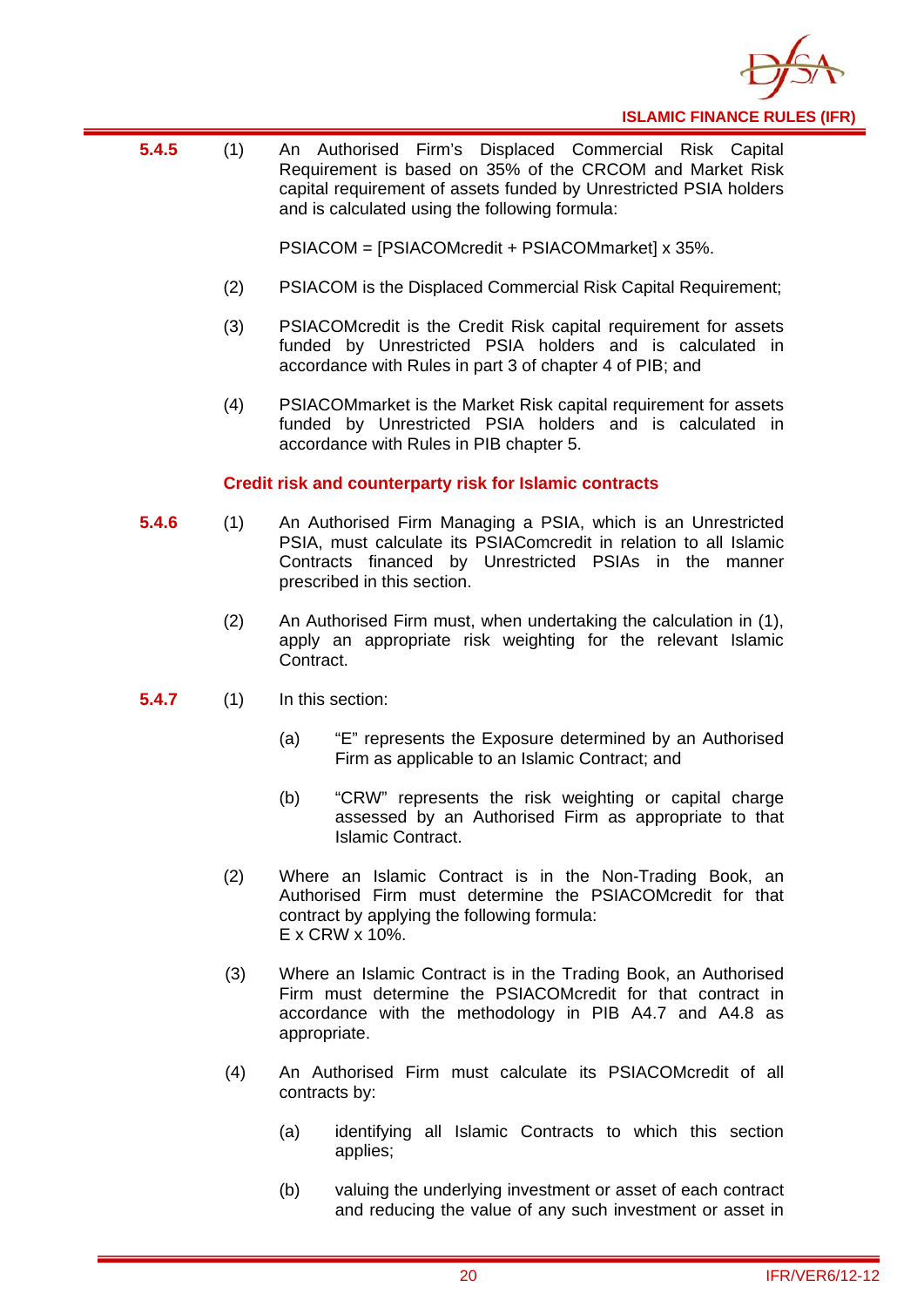

the manner stipulated in Section 4.9 of chapter 4 of PIB, the result of which constitutes E for that contract;

- (c) determining the risk weighting or capital charge appropriate to each contract, which will constitute the CRW for that contract in accordance with Rules in Sections 4.10, 4.11 and 4.12 of chapter 4 of PIB;
- (d) applying the respective formula in Rule 5.4.7(2) or (3) to determine of PSIACOMcredit in respect of each contract; and
- (e) summing the PSIACOMcredit of each contract to determine the PSIACOMcredit applicable to the Authorised Firm.

#### **Guidance**

- 1. The DFSA considers that this Guidance will assist an Authorised Firm in applying the appropriate risk weighting or capital charge to each Islamic Contract for the purpose of Rule 5.4.7. Accordingly, the DFSA expects an Authorised Firm managing PSIAs, which are Unrestricted PSIAs to pay due regard to this Guidance.
- 2. The Rules in this section and this Guidance are also relevant to an Authorised Firm which invests in or holds Islamic Contracts, when calculating CRCOM for Islamic Contracts under PIB chapter 4.
- 3. Table 2 contains Guidance on how an Authorised Firm Managing a PSIA, which is an Unrestricted PSIA should apply risk weightings for Islamic Contracts in respect of calculating relevant E and CRW for its PSIACOMcredit component of the PSIACOM.

| <b>Islamic Contract type</b>                                           | <b>Underlying investment or asset</b>                                                                                                                                                            | 3.<br><b>CRW</b>                                                                                                                                   |
|------------------------------------------------------------------------|--------------------------------------------------------------------------------------------------------------------------------------------------------------------------------------------------|----------------------------------------------------------------------------------------------------------------------------------------------------|
| Binding Murabaha for the<br>Purchase Orderer (MPO)                     | Asset with an Authorised Firm before<br>purchase by the Counterparty                                                                                                                             | Apply the appropriate percentage<br>from the second column in the<br>table in PIB Rule A4.6.5                                                      |
|                                                                        | Accounts receivable for the contract.<br><i>i.e.</i> amounts due from the Counterparty<br>less any provision for doubtful debts                                                                  | CRW in accordance with PIB<br>chapter 4                                                                                                            |
| Murabaha and Non-binding<br>Murabaha for the Purchase<br>Orderer (MPO) | Accounts receivable for the contract,<br>i.e. amounts due from the Counterparty<br>less any provision for doubtful debts                                                                         | CRW in accordance with PIB<br>chapter 4                                                                                                            |
| Mudaraba and Musharaka                                                 | Where the underlying investment meets<br>the requirements for inclusion in the<br><b>Trading Book</b>                                                                                            | Market Risk Capital Requirement<br>for the exposure associated with<br>the underlying investment<br>determined in accordance with<br>PIB chapter 5 |
|                                                                        | Investment in commercial enterprise to<br>undertake business ventures other than<br>trading activities (or other than those<br>which meet the requirements for<br>inclusion in the Trading Book) | CRW of 400% on the exposure                                                                                                                        |

#### **Table 2**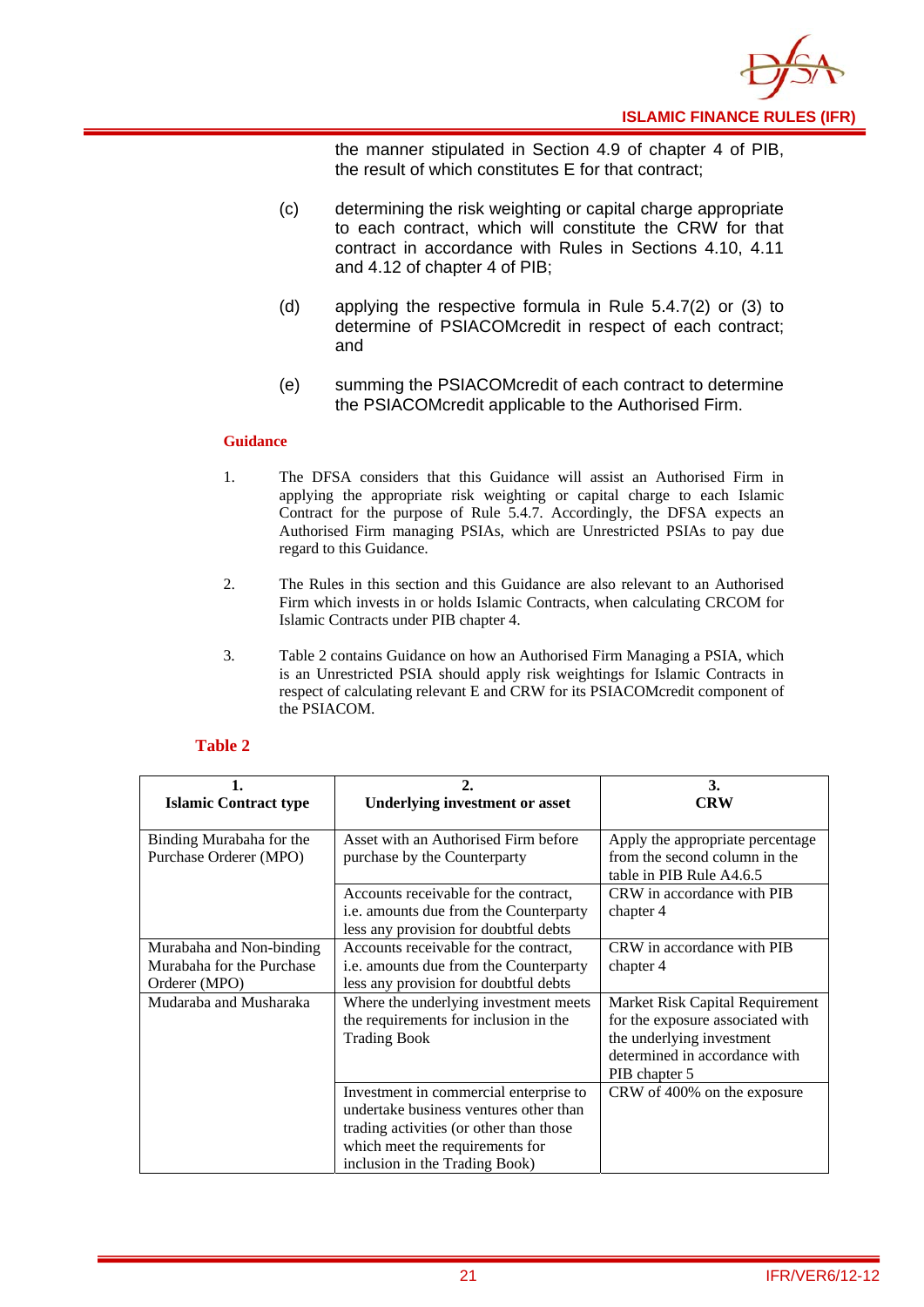

| 1.<br><b>Islamic Contract type</b>                                            | 2.<br><b>Underlying investment or asset</b>                                                                                                                                             | 3.<br><b>CRW</b>                                                                                                                                                                |
|-------------------------------------------------------------------------------|-----------------------------------------------------------------------------------------------------------------------------------------------------------------------------------------|---------------------------------------------------------------------------------------------------------------------------------------------------------------------------------|
|                                                                               | Investment in real estate assets and<br>other movable assets, using underlying<br>Ijarah and Murabaha contracts                                                                         | CRW of the lessee for the<br>underlying Ijarah contracts or the<br>CRW of the counterparty of the<br>underlying Murabaha contract, in<br>accordance with PIB App4               |
| Ijarah/Ijarah Muntahia<br><b>Bittamleek</b>                                   | Asset with an Authorised Firm<br>available for lease before purchase by<br>the Counterparty – for both contracts<br>with both binding or non-binding<br>promise to lease                | Apply the appropriate percentage<br>from the second column in the<br>table in PIB Rule A4.6.5                                                                                   |
|                                                                               | Residential real estate where the lessee<br>has the right to purchase property at the<br>end of the lease and the lessor has a<br>legally enforceable first charge over the<br>property | Apply the appropriate percentage<br>in accordance with PIB Rule<br>4.12.17                                                                                                      |
|                                                                               | Total estimated value of lease<br>receivables for the whole duration of<br>the Ijarah, less any recovery value of<br>the leased asset                                                   | CRW of Ijarah lessee, in<br>accordance with PIB Section 4.12                                                                                                                    |
| Full recourse Istisna'a -with<br>or without parallel Istisna'a                | Net balance of the work-in-progress                                                                                                                                                     | CRW of the Istisna'a buyer, in<br>accordance with PIB Section 4.12                                                                                                              |
| and<br>limited / non-recourse<br>Istisna'a with/without<br>parallel Istisna'a | Total amount receivable from the<br>counterparty, pursuant to contract<br>billings                                                                                                      | CRW of Istisna'a buyer, in<br>accordance with PIB Section 4.12                                                                                                                  |
| Salam and parallel Salam                                                      | Value of the underlying asset<br>receivable for the Salam contract                                                                                                                      | CRW in accordance with PIB<br>Section 4.12                                                                                                                                      |
|                                                                               | Assets acquired                                                                                                                                                                         | 100%                                                                                                                                                                            |
|                                                                               | Balance in relevant accounts receivable                                                                                                                                                 | CRW in accordance with PIB<br>Section 4.12                                                                                                                                      |
| Kefala                                                                        | The amount of the guarantee                                                                                                                                                             | CRW in accordance with PIB<br>Section 4.12                                                                                                                                      |
| Sukuk held in the Non-<br><b>Trading Book</b>                                 | Receivables from the Sukuk structure,<br>including the principal and any returns<br>associated with it, arising from any of<br>the following as underlying contracts:                   | CRW applicable to underlying<br>Ijarah, Salam or Murabaha<br>contracts, in accordance with PIB<br>Section 4.12                                                                  |
|                                                                               | Salam<br>Istisna'a<br>Ijarah<br>Murabaha<br>Mudaraba                                                                                                                                    | If the Sukuk provides recourse to<br>the issuer, CRW applicable to the<br>issuer or CRW applicable to<br>underlying contracts of the Sukuk<br>is in accordance with PIB Section |
|                                                                               | Musharaka<br>Usufructs/services                                                                                                                                                         | 4.12, whichever is higher<br>CRW applicable to underlying                                                                                                                       |
|                                                                               |                                                                                                                                                                                         | service provider or usufruct<br>owner, in accordance with PIB<br>Section 4.12. If the Sukuk                                                                                     |
|                                                                               |                                                                                                                                                                                         | provides recourse to the issuer,<br>CRW applicable to the issuer or<br>CRW applicable to underlying<br>service provider or usufruct<br>owner in accordance with PIB             |
|                                                                               | Leased assets                                                                                                                                                                           | App4, whichever is higher<br>The higher of CRW of the                                                                                                                           |
|                                                                               |                                                                                                                                                                                         | underlying leased assets and that<br>of the issuer                                                                                                                              |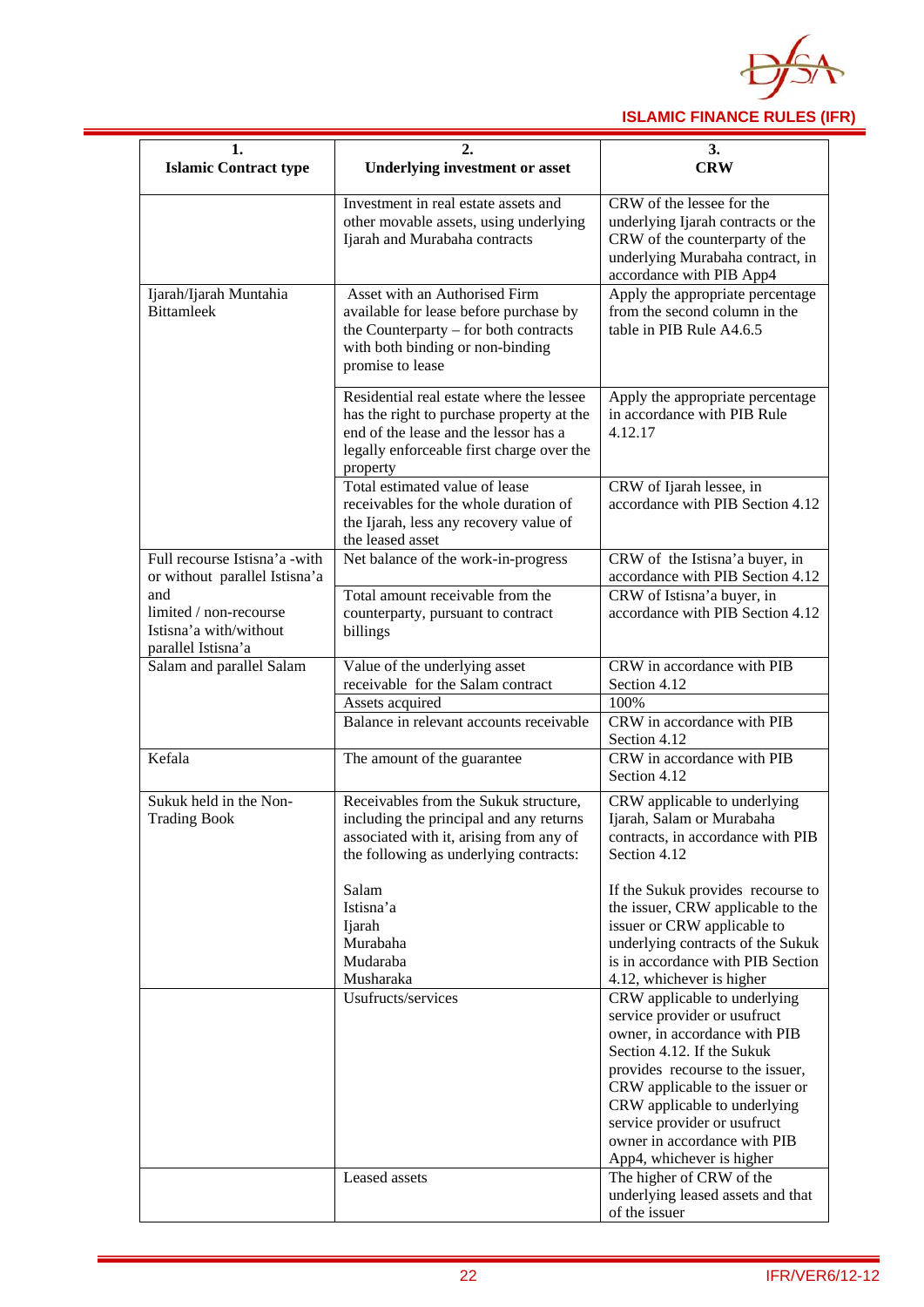

|                              | $\overline{2}$ .                                                                                                                   | 3.<br><b>CRW</b>                                                                                                                                   |  |
|------------------------------|------------------------------------------------------------------------------------------------------------------------------------|----------------------------------------------------------------------------------------------------------------------------------------------------|--|
| <b>Islamic Contract type</b> | <b>Underlying investment or asset</b>                                                                                              |                                                                                                                                                    |  |
|                              | Investment agency                                                                                                                  | The higher of CRW of the                                                                                                                           |  |
|                              |                                                                                                                                    | underlying assets and that of the<br>issuer                                                                                                        |  |
|                              | Muzara'a (share of produce of the land)<br>Musaqa (share of produce of the trees)<br>Mugarasa (share in the land and the<br>trees) | 100%                                                                                                                                               |  |
|                              | Mixture of tangible and intangible<br>assets                                                                                       | The higher of CRW of the<br>underlying assets and that of the<br>issuer                                                                            |  |
|                              | Where the underlying investment meets<br>the requirements for inclusion in the<br><b>Trading Book</b>                              | Market Risk Capital Requirement<br>for the exposure associated with<br>the underlying investment<br>determined in accordance with<br>PIB chapter 5 |  |
| Bai' Bithaman Ajil           | Residential and commercial properties<br>Plant and equipment<br>Motor vehicles<br><b>Shares</b><br>Land                            | CRW in accordance with PIB<br>chapter 4                                                                                                            |  |
| Arboun                       | Where an Authorised Firm has made<br>the purchase deposit                                                                          | CRW in accordance with PIB<br>chapter 4                                                                                                            |  |
|                              | Where an Authorised Firm has received<br>the purchase deposit                                                                      | No CRW is applicable                                                                                                                               |  |
|                              | Where the contract would meet the<br>requirements for inclusion in the<br><b>Trading Book</b>                                      | Market Risk Capital Requirement<br>for the exposure associated with<br>the underlying investment<br>determined in accordance with                  |  |
|                              |                                                                                                                                    | PIB chapter 5                                                                                                                                      |  |

- 4. Where an Islamic Contract is not listed in Table 2, an Authorised Firm should consult with the DFSA, on a case-by-case basis, to determine the:
	- a. contract type and the underlying investments or assets to calculate the E; and
	- b. appropriate risk weighting or the capital charge for such contract to calculate the CRW.
- 5. In some cases, as stipulated in the relevant parts of column 3 of Table 2, the calculation of capital requirement should be carried out as prescribed in PIB Rule A4.6.5 and in accordance with PIB chapter 5.
- 6. In determining the E of a Binding Murabaha for the Purchase Orderer (MPO), as per PIB Rule A4.6.5, E should equal the total acquisition cost of the asset (purchase price and other direct costs) less market value of the asset (net of any haircut) less any security deposit provided.
- 7. In determining the E of Ijarah / Ijarah Munthia Bittamleek contract, as per PIB Rule A4.6.5, E should equal the total acquisition cost of the asset (purchase price and other direct costs) less the market value of the asset (net of any haircut), less any Arboun (earnest money deposit received from the potential lessee).
- 8. In addition to paragraph 7 above, in the case of an Ijarah Muntahia Bittamleek contract, the exposure may be reduced by the recovery value of the leased asset, only in cases where there is a reasonable basis to conclude that the leased asset can be repossessed and effectively redeployed as a leased asset to another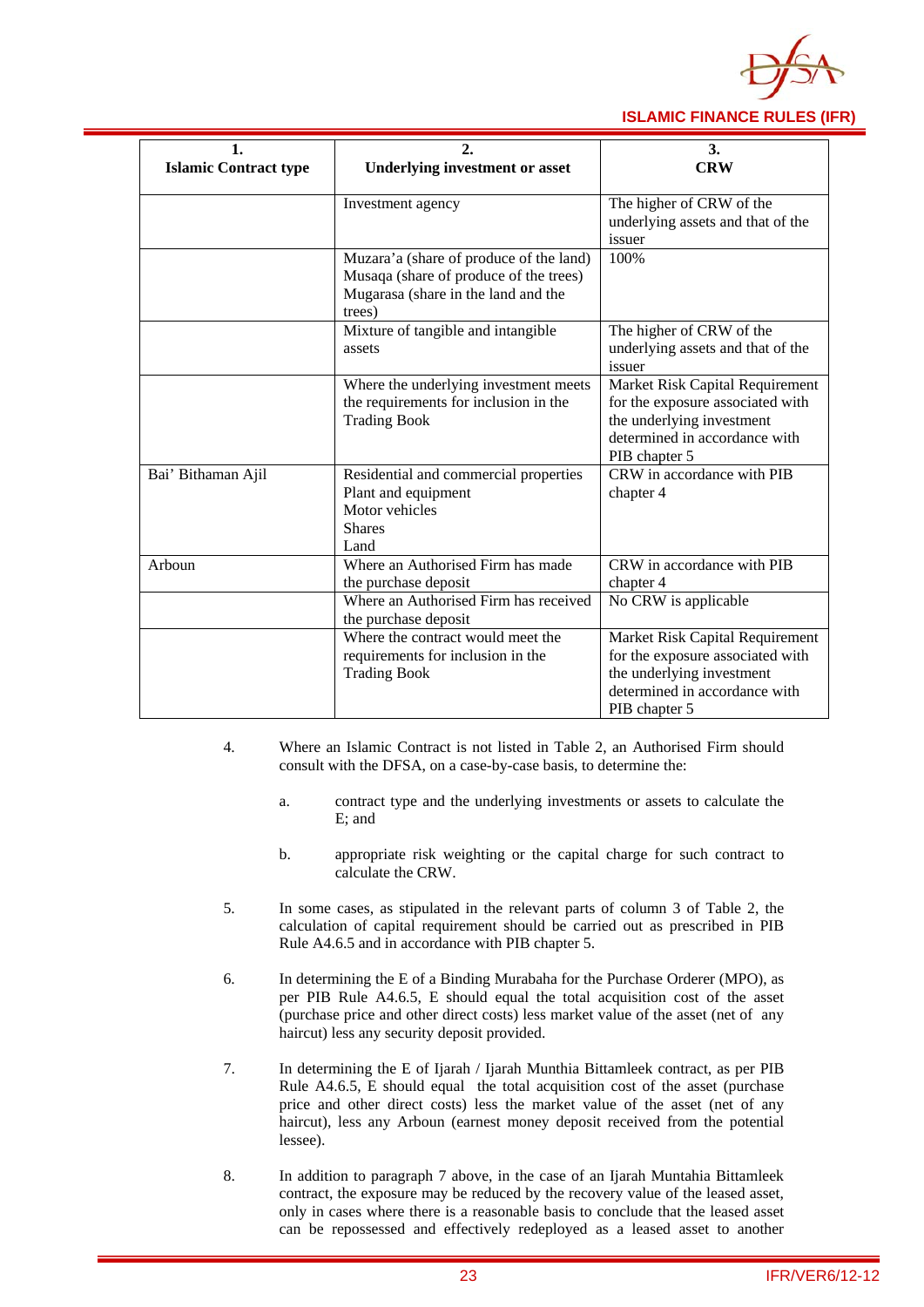

Counterparty. This is important because the asset leased under the Ijarah Muntahia Bittamleek contract is usually customised equipment or large pieces of equipment which are integrated with other assets of the lessee and hence are unsuitable for repossession and releasing to another lessee.

- 9. In determining the E of an Istisna'a contract, the exposures arising from such a contract should not be netted off against exposures arising from a Parallel Istisna'a contract entered into by an Authorised Firm for procuring the underlying investment for the Istisna'a contract.
- 10. In determining the E of a Salam contract, the exposures arising from such a contract should not be netted off against exposures arising from a Parallel Salam contract entered into by an Authorised Firm for procuring the underlying asset for the Salam contract.
- 11. Off-balance sheet exposures for import or export financing contracts based on Murabaha, where the underlying goods or shipment are collateralised and insured, should attract a 20% CCF to an Authorised Firm that issues or confirms the letter of credit.
- 12 Where Mudaraba and Musharaka contracts are used to invest in commercial enterprise to undertake business ventures other than trading activities (or other than those which meet the requirements for inclusion in the Trading Book), the E is measured as the amount invested in the commercial enterprise less any specific provisions. If there is a guarantee and such guarantor is not connected to the commercial enterprise, then the CRW for the guarantor will be applied for risk weighting for the amount of any such guarantee.
- 13. In addition to the relevant Rules prescribed in PIB chapter 4 and PIB App4, an Authorised Firm may consider the following types of collateral as eligible collateral for Credit Risk management:
	- a. Hamish Jiddiyyah (security deposit) only for agreements to purchase or lease preceded by a binding promise;
	- b. Arboun where earnest money deposit held after a contract is established as collateral to guarantee contract performance; and
	- c. in Mudaraba investment in project finance, an Authorised Firm may use the collateralisation of the progress payments made by the ultimate customers to mitigate the exposures of unsatisfactory performance by the Mudarib.
- 14. Where an Authorised Firm places funds under a Mudaraba contract, subject to a Shari`a compliant guarantee from a third party and such a guarantee relates only to the Mudaraba capital, the capital amount should be risk-weighted at CRW of the guarantor provided that the CRW of that guarantor is lower than the CRW of the Mudarib (as a Counterparty). Otherwise, the CRW of the Mudarib will apply.
- 15. An Authorised Firm placing liquid funds with a central bank or another financial institution on a short-term Mudaraba basis in order to obtain a return on those funds, may apply the CRW applicable to the Mudarib (as a Counterparty), provided the Mudarib effectively treats the liquid funds placement as its liability, although normally such placements are not treated as liabilities of the Mudarib.

#### **Market risk**

**5.4.8** An Authorised Firm Managing a PSIA, which is an Unrestricted PSIA, must calculate its PSIACOMmarket in relation to all underlying Islamic Contracts in the manner prescribed in PIB chapter 5, except as may be provided in Rules 5.4.8 to 5.4.17.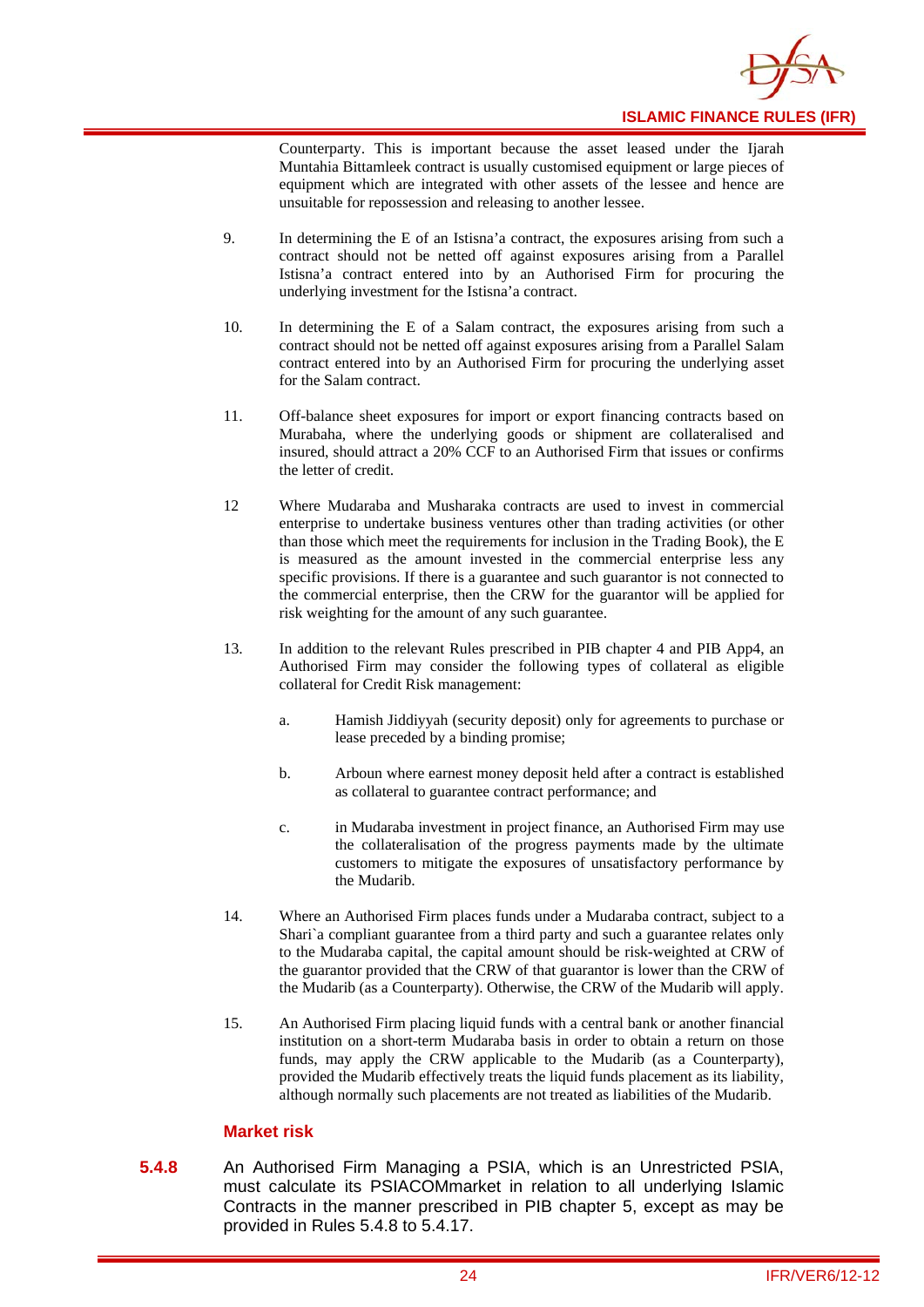

- **5.4.9** An Authorised Firm must treat Sukuk held in its Trading Book as equity for the purpose of calculating its Equity Risk Capital Requirement and determine the same in accordance with PIB Rule 5.5.2.
- **5.4.10** Where investments are made using Musharaka or Mudaraba contracts with commodities as the underlying assets, an Authorised Firm must calculate its Commodities Risk Capital Requirement in accordance with PIB Rule 5.7.2.
- **5.4.11** An Authorised Firm which is exposed to the risk of foreign currencies and gold under any Islamic Contract, must calculate its Foreign Exchange Risk Capital Requirement in accordance with PIB Rule 5.6.2.
- **5.4.12** An Authorised Firm which is exposed to commodities including precious metals but excluding gold under any Islamic Contract, must calculate its Commodities Risk Capital Requirement in accordance with PIB Rule 5.7.2.
- **5.4.13** (1) Commodities held by an Authorised Firm for selling or leasing when executing a Murabaha, non-binding MPO, Salam or Parallel Salam Contract must be included in the calculation of its Commodities Risk Capital Requirement.
	- (2) Where an Authorised Firm executes Salam and parallel Salam contracts, the resultant long and short positions may be set off for calculating the net open position, provided that the positions are in the same commodity, regardless of how its Commodities Risk Capital Requirement is calculated.
- **5.4.14** Where an Authorised Firm executes Musharaka or Mudaraba contracts for investing in entities or investment vehicles that trade in foreign exchange, equities or commodities, it must include the relevant underlying assets in the calculation of its Market Risk Capital Requirement in accordance with PIB chapter 5.

#### **Concentration risk**

#### **Guidance**

- 1. This section sets specific Large Exposure limits for assets financed by PSIAs, which are Unrestricted PSIAs. The DFSA uses these limits to provide constraints on the amount of Concentration Risk to which an Authorised Firm is subject in respect of its PSIA holdings. In assessing PSIA Large Exposures, an Authorised Firms may take advantage of the exemptions and partial exemptions set out in PIB section A4.11.
- 2. An Authorised Firm has a Large Exposure where its PSIA holders' credit Exposure to a single Counterparty or issuer, or group of Closely Related or Connected Counterparties, is large in relation to the Authorised Firm's Capital Resources. Where Exposure to a Counterparty or issuer is large, PSIA holders risk a large loss should the Counterparty default.
- 3. Exposures arising from assets that are financed by an Authorised Firm's own funds are dealt with in PIB section 4.15.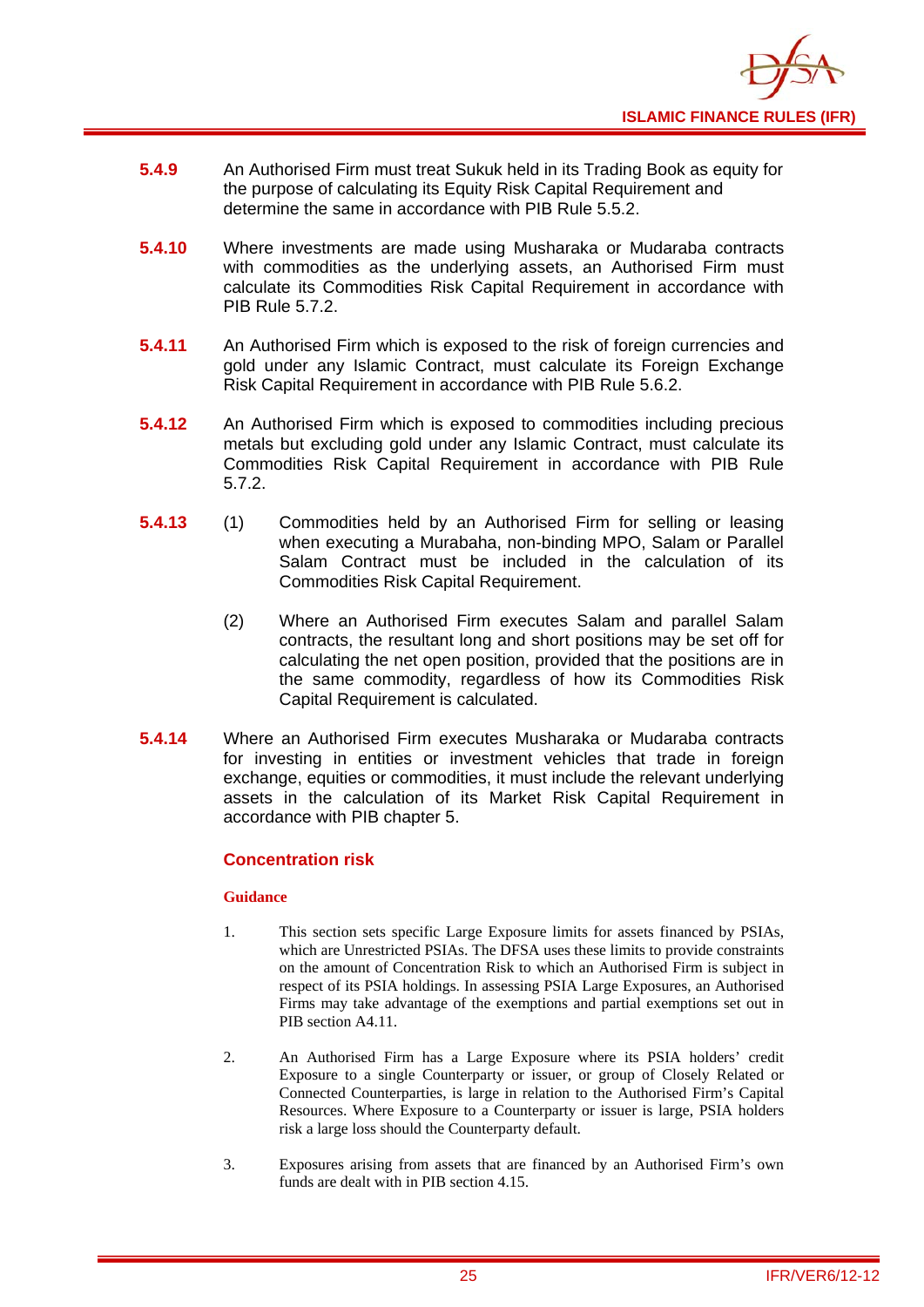

#### **Exposure limits**

- **5.4.15** An Authorised Firm Managing a PSIA, which is an Unrestricted PSIA, must not have an Exposure to a Counterparty or to a group of Closely Related Counterparties or to a group of Connected Counterparties that exceeds any one of the following percentages of its Capital Resources:
	- (a) 25% if financed by its Capital Resources or Unrestricted PSIAs; or
	- (b) 40% if financed by the total of its own Capital Resources and, Unrestricted PSIAs.

#### **Guidance**

In accordance with PIB section 4.15, the aggregate of an Authorised Firm's Exposure to a Counterparty or to a group of Closely Related Counterparties may not exceed 25% of the Authorised Firm's Capital Resources.

- **5.4.16** The sum of an Authorised Firm's non-exempt Large Exposures must not exceed 800% of its Capital Resources for Exposures funded by the Authorised Firm's Capital Resources and Unrestricted PSIAs.
- **5.4.17** An Authorised Firm must:
	- (a) monitor and control its Exposures funded by PSIAs, which are Unrestricted PSIAs, on a daily basis to ensure they remain within the concentration risk limits specified in Rule 5.4.15; and
	- (b) if a breach occurs, notify the DFSA immediately and confirm it in writing.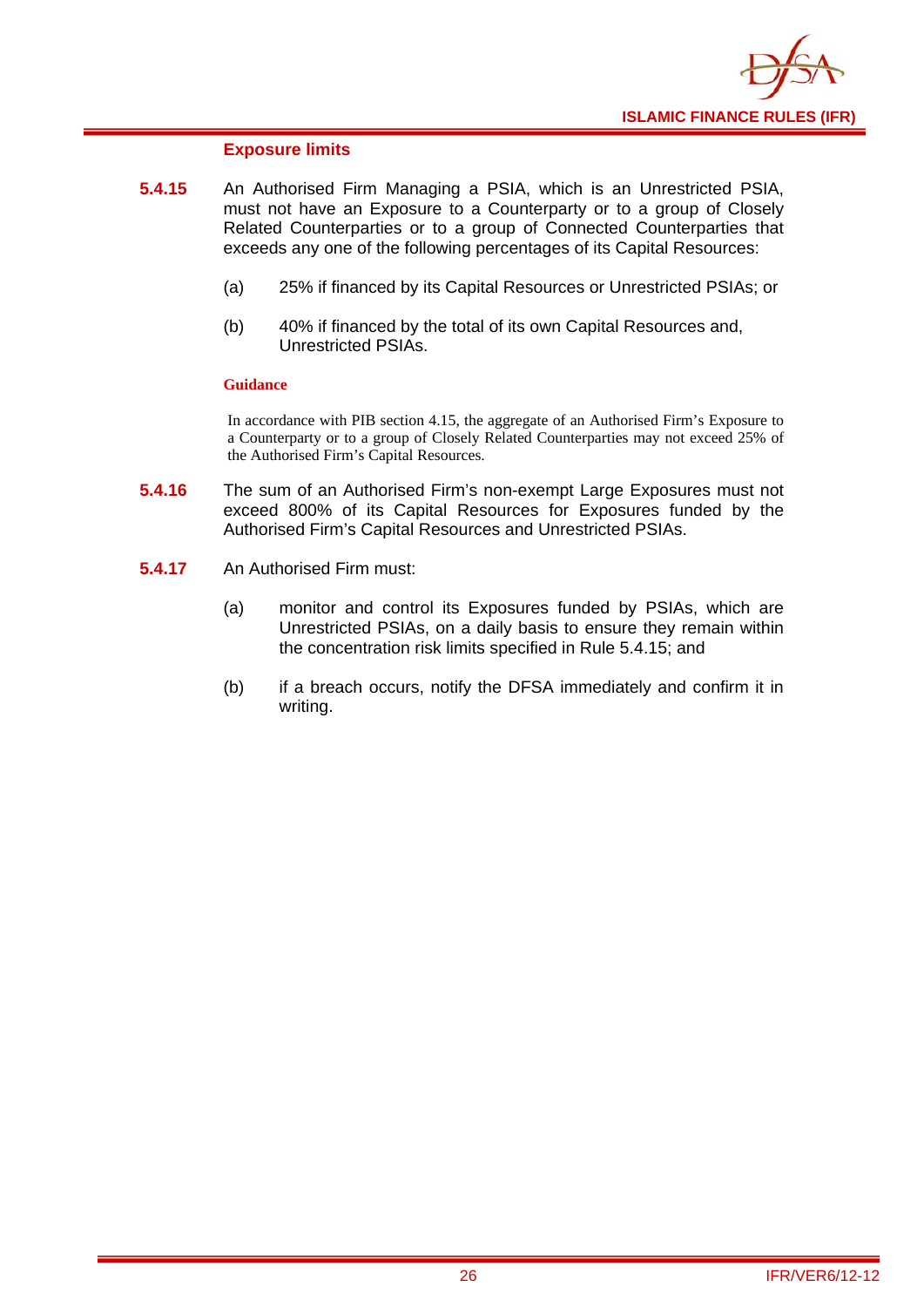

## **6 ISLAMIC COLLECTIVE INVESTMENT FUNDS**

#### **Guidance**

This chapter contains additional requirements that apply to a Collective Investment Fund operated or held out as being operated as an Islamic Fund. A Collective Investment Fund is defined in Article 11 of the Collective Investment Law 2010 (the Law). The definition in Article 11 of the Law is very wide and can capture some Islamic financial activities. However, under Article 12 of the Law, the DFSA can make Rules excluding certain arrangements or types of arrangements from constituting a Fund. Certain types of Islamic Financial Business are not regulated as Collective Investment Funds due to express exclusions provided. Key Islamic Financial Business related exclusions under the collective investment regime are Managing Insurance, participation rights evidenced by Sukuk certificates and managing PSIAs.

## **6.1 Application**

#### **6.1.1** (1) This section applies in the case of a Domestic Fund:

- (a) which is an Islamic Fund, to its Fund Manager and where appointed, its Trustee; or
- (b) which is an Umbrella Fund with one or more Islamic Sub-Funds, to its Fund Manager and where appointed, its Trustee in respect of those Sub-Funds.
- (2) The requirements that apply to a conventional Fund apply equally to an Islamic Fund, except as otherwise provided in this chapter.
- (3) In this chapter, except where otherwise provided, any reference to a Fund is to an Islamic Fund or to an Islamic Sub-Fund of an Umbrella Fund as the case may be and any reference to a Fund Manager is a reference to a Fund Manager of such a Fund.

#### **Guidance**

- 1. While the CIR module contains the key requirements relating to the management and operation of conventional Collective Investment Funds, this module sets out the additional requirements that apply where such a Fund is managed or held out as being managed as an Islamic Fund. There are other requirements that apply to such firms which are found in other modules of the DFSA rulebook, such as the GEN module, COB module and PIB module.
- 2. While section 3 contains the requirements that apply to Authorised Firms which are Fund Managers of Collective Investment Funds, the requirements in this section mainly focuses on Shari'a compliance related requirements that apply at the Fund level. For example, while the systems and controls required under section 3.3 relate to the systems and controls that a firm must have in order to comply with its Shari'a obligations, Rule 6.1.3 sets out systems and controls that must be established and maintained at the Fund level.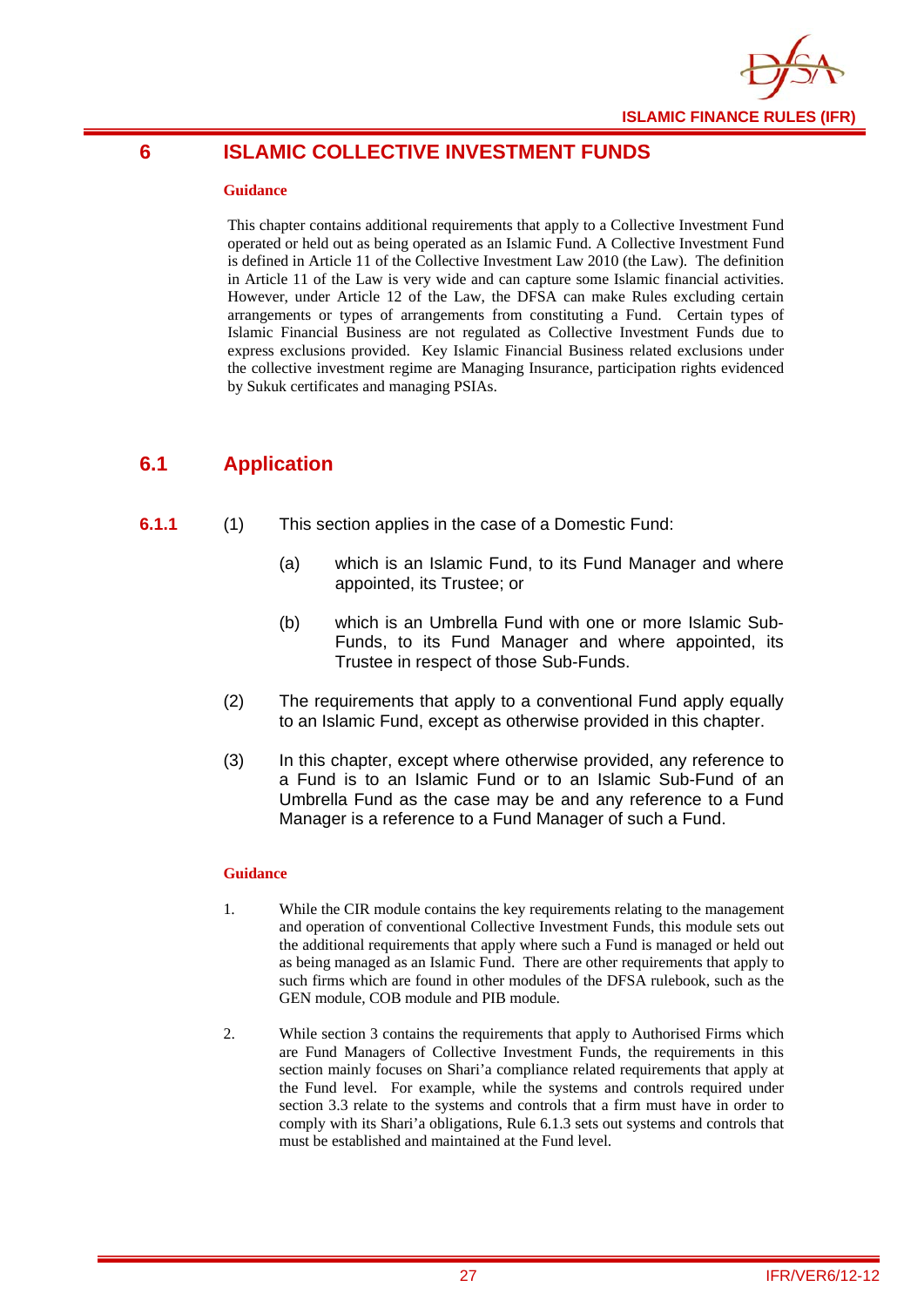

#### **Systems and controls**

- **6.1.2** (1) The Fund Manager of a Fund must establish and maintain systems and controls which ensure that its management of the Fund and the Fund Property is Shari'a compliant.
	- (2) A Fund Manager may, where it is practicable to do so, include the systems and controls required under (1) within those it is required to establish and maintain pursuant to Rule 3.3.1.

#### **Guidance**

- 1. Article 38 of the Collective Investment Law 2010 requires the Fund Manager to establish and maintain systems and controls, including, but not limited, to financial and risk controls to ensure sound management of the Fund in accordance with the Fund's Constitution and its most recent Prospectus, taking due account of the nature, scale and complexity of the Fund's investments and operations.
- 2. Rule 3.3.1 requires a Fund Manager of Islamic Funds to establish and maintain systems and controls to ensure its Shari'a compliance.

#### **Fund's constitutional documents**

- **6.1.3** (1) The Fund Manager of a Domestic Fund other than an Exempt Fund must, subject to (2), ensure that its Fund's Constitution and Prospectus are, and remain, approved by the Fund's Shari'a Supervisory Board.
	- (2) In the case of an Exempt Fund, the Fund Manager must ensure that the Fund's Constitution and Prospectus are, and remain, approved by the Fund Manager's Shari'a Supervisory Board.

#### **Guidance**

See Guidance note 3 under Rule 6.2.1.

#### **Islamic Financial Business policy and procedures manual**

#### **Guidance**

A Fund Manager may, instead of having a separate Islamic Financial Business policy and procedures manual both at the firm level and at the Fund level, maintain a single Islamic Financial Business policy and procedures manual for the firm and the Funds it manages.

- **6.1.4** The Fund Manager of a Fund must implement and maintain an Islamic Financial Business policy and procedures manual for the Fund which addresses the following matters:
	- (a) the manner in which the compliance function will be undertaken, in respect of Shari'a compliance;
	- (b) the manner in which the Shari'a Supervisory Board will oversee and advise in regard to the Islamic Financial Business conducted by the Fund Manager;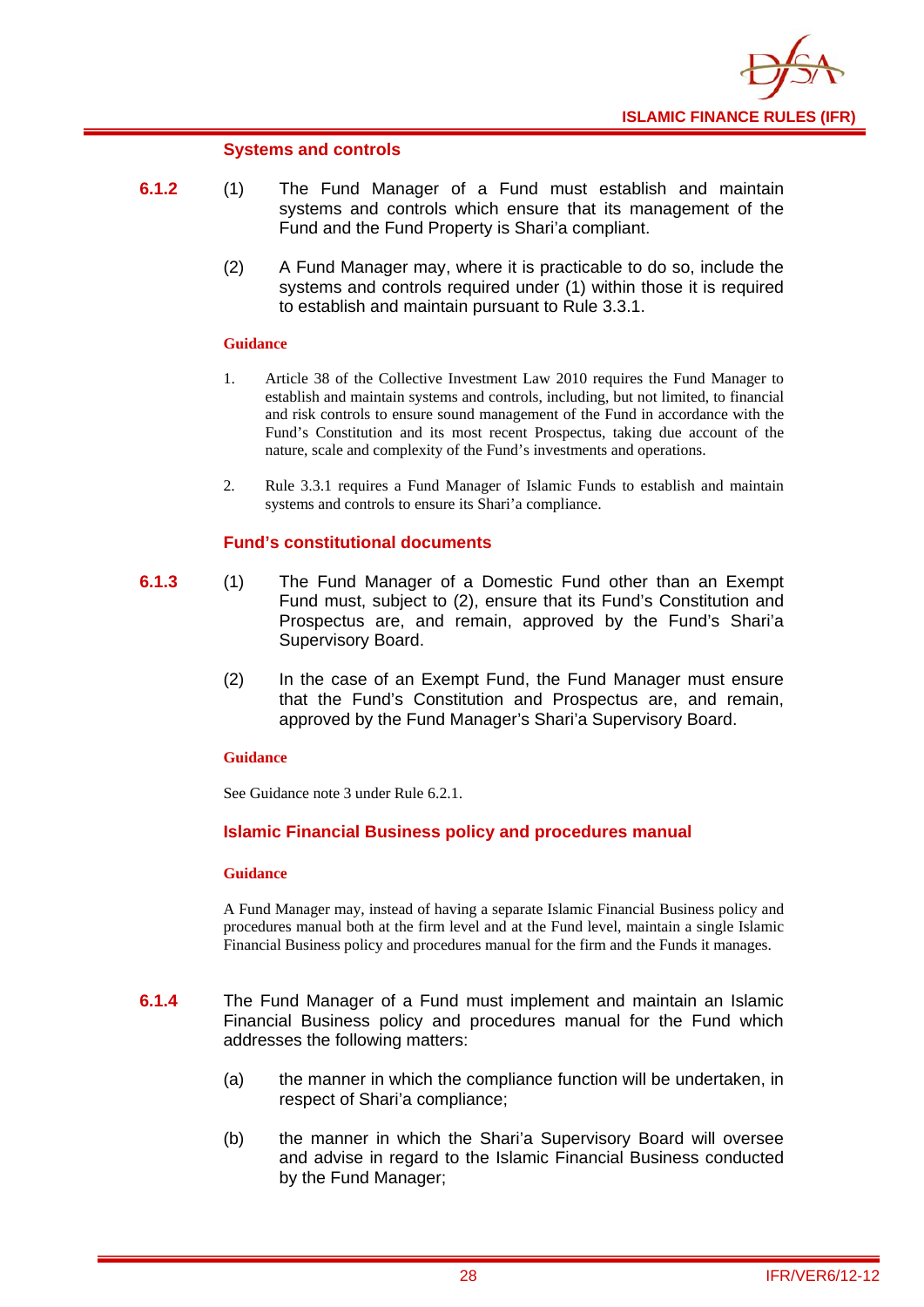

- (c) the manner in which Shari'a Supervisory Board fatwas, rulings and guidelines will be recorded, disseminated and implemented and the internal Shari'a review undertaken;
- (d) the manner in which disputes between the Shari'a Supervisory Board and the Fund Manager in respect of Shari'a compliance will be addressed;
- (e) the process for approving those internal systems and controls which are in place to ensure not only that the Islamic Financial Business is carried out in compliance with Shari'a, but that information is disseminated to Unitholders in an appropriate manner; and
- (f) the manner in which conflicts of interest will be identified and managed, including as prescribed in Rule 6.2.4.

## **6.2 Shari'a Supervisory Board for an Islamic Fund**

- **6.2.1** (1) A Fund Manager of a Domestic Fund other than an Exempt Fund must, subject to (3), appoint a Shari'a Supervisory Board to its Fund that meets the following requirements:
	- (a) the Shari'a Supervisory Board has at least three members;
	- (b) the members appointed to the Shari'a Supervisory Board are competent to perform their functions as Shari'a Supervisory Board members of the Fund;
	- (c) any appointments, dismissals or changes in respect of members of the Shari'a Supervisory Board are approved by the Governing Body of the Fund Manager; and
	- (d) no member of the Shari'a Supervisory Board is a director or Controller of the Fund or its Fund Manager.
	- (2) A Fund Manager may comply with the requirement in (1) by appointing to the Fund the same Shari'a Supervisory Board as it has appointed to the firm in accordance with Rule 3.5.1, provided the requirements in (1) are also met.
	- (3) A Fund Manager is not required to comply with the requirement in (1) where it relies, for the purposes of making investments for the Fund, on a widely accepted Shari'a screening process such as investing in securities included in, or recognised by reference to, an Islamic index, sukuk, or treasury instruments issued by a Shari'a compliant financial services provider regulated by a Financial Services Regulator.

#### **Guidance**

1. In appointing a Shari'a Supervisory Board for the purposes of Rule 6.2.1(1), the Fund Manager should consider the previous experience and qualifications of the proposed Shari'a Supervisory Board members to assess whether the proposed Shari'a Supervisory Board member is competent to advise on the activities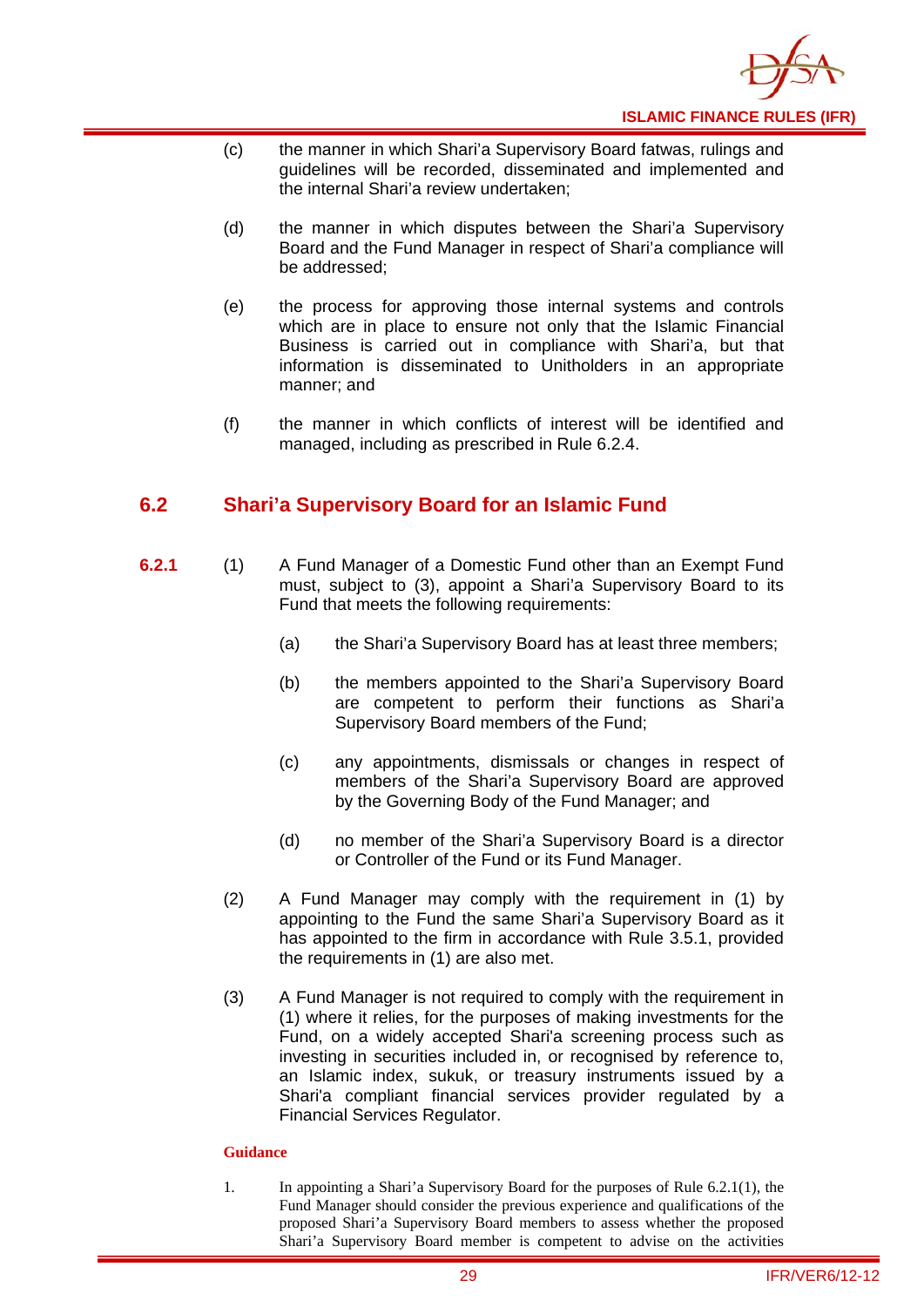

undertaken by the Islamic Fund. If the Fund Manager is appointing the same Shari'a Supervisory Board as it has appointed to the firm pursuant to Rule 6.2.1(2), the Fund Manager should still consider whether the requirements in both Rule 3.5.1(1) and 6.2.1(1) are met in respect of that board.

- 2. If the Fund Manager is relying on Shari'a screening methodologies such as the Dow Jones Shari'a index, such screening is generally regarded as widely accepted and accessible. However, if less widely known methodologies are used, the Fund Manager should be able, upon request by the DFSA, to demonstrate to the satisfaction of the DFSA the grounds on which it considers the particular methodology used to be acceptable and reliable.
- 3. Although the Fund Managers of Exempt Funds are not subject to the requirement for the appointment of a Shari'a Supervisory Board for an Exempt Fund, they would need to ensure that the Exempt Funds they manage continue to meet the applicable Shari'a requirements applicable to the Fund. They may use a member of the Shari'a Supervisory Board appointed at the firm level for the purposes of ascertaining compliance with the Shari'a requirements. The manner in which they demonstrate to the Unitholder of the Exempt Fund as to how they achieve such compliance is a matter left to negotiation (i.e. subject to contractual terms) between the Unitholders and the Fund Manager.
- 4. An External Fund Manager may not be able to take advantage of IFR 6.2.1(2), unless it has a Shari'a Supervisory Board appointed at the firm level. In contrast the Fund Manager of an External Fund will be able to use its Shari'a Supervisory Board to meet the Shari'a Supervisory Board requirement relating to the Fund as set out in IFR 6.2.1(2).
- **6.2.2** (1) Subject to (2), the Fund Manager of a Fund must document the Fund's policy in relation to:
	- (a) how appointments, dismissals or changes will be made to the Shari'a Supervisory Board;
	- (b) the process through which the suitability of Shari'a Supervisory Board members will be considered; and
	- (c) the remuneration of the members of the Shari'a Supervisory Board.
	- (2) If the Fund Manager, pursuant to Rule 6.2.1(2), appoints to the Fund the same Shari'a Supervisory Board it has appointed to the firm, the documents required under Rule 6.2.2(1) must be included in or otherwise form part of the records required under Rule 3.5.2.
- **6.2.3** (1) Subject to (2), the Fund Manager of a Fund must establish and retain, for six years, records of:
	- (a) its assessment of the competency of the Shari'a Supervisory Board members;
	- (b) the agreed terms of engagement of each member of the Shari'a Supervisory Board; and
	- (c) the matters in Rules  $6.2.1(1)(c)$  and  $6.2.2$ .
	- (2) If the Fund Manager, pursuant to Rule 6.2.1(2), appoints to the Fund the same Shari'a Supervisory Board it has appointed to the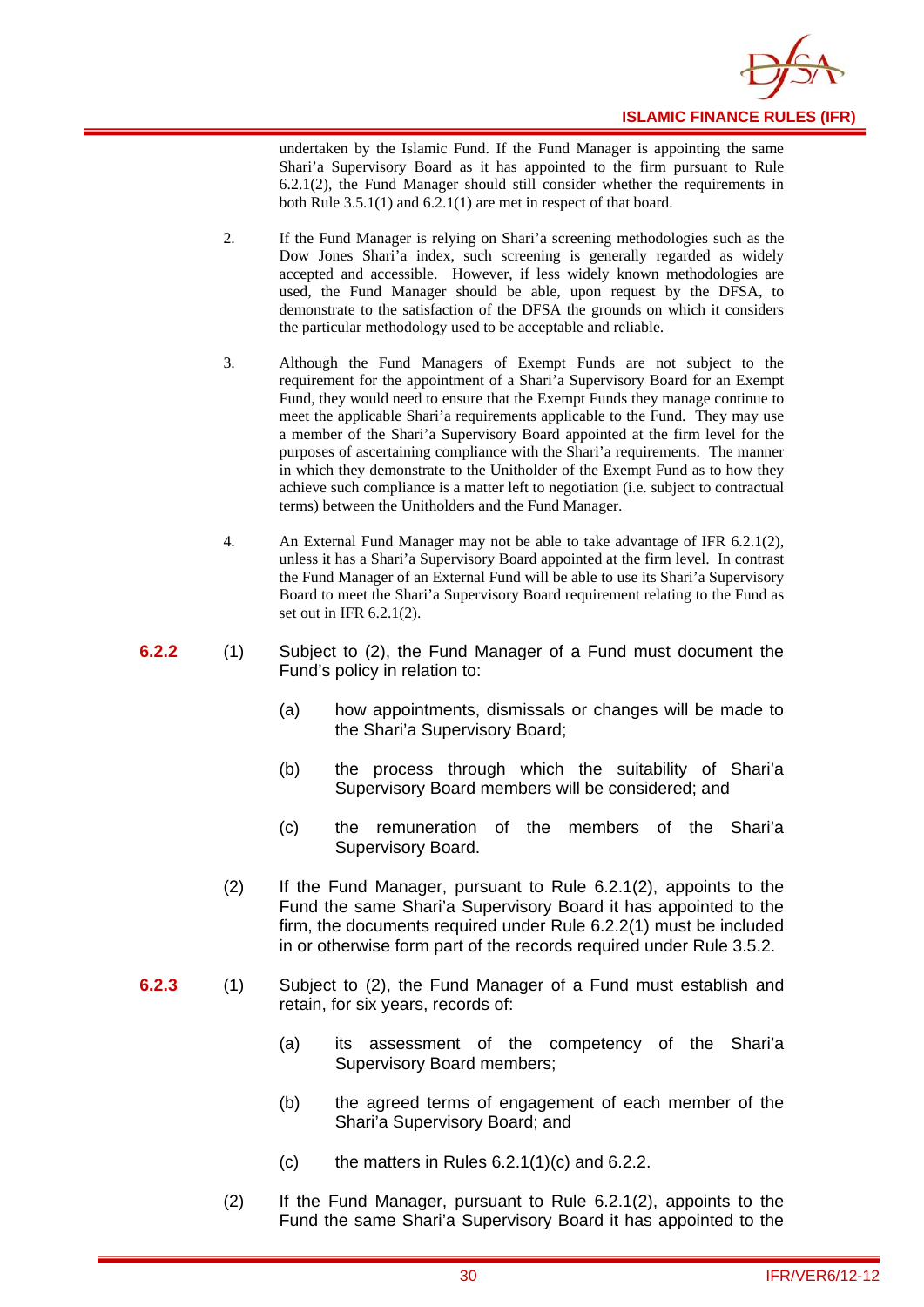

firm, the records required under Rule 6.2.3(1) must be included in or otherwise form part of the records required under Rule 3.5.3. **Guidance** 

- 1. The records of the assessment of competency of Shari'a Supervisory Board members should clearly indicate, at least:
	- a. the factors that have been taken into account when making the assessment of competency;
	- b. the qualifications and experience of the Shari'a Supervisory Board members;
	- c. the basis upon which the Fund Manager has deemed that the proposed Shari'a Supervisory Board member is suitable; and
	- d. details of any other Shari'a Supervisory Boards of which the proposed Shari'a Supervisory Board member is, or has been, a member.
- 2. If the Fund Manager is relying on Rule 6.2.1(2), then the due diligence process, and the records maintained under Rules 3.5.2 and 3.5.3, should be augmented with the matters specified under Rule 6.2.1(1).
- **6.2.4** (1) The Islamic Financial Business policy and procedures manual must provide that:
	- (a) a member of the Shari'a Supervisory Board is obliged to notify the Fund Manager of any conflict of interest that such member may have with respect to the Fund or the Fund Manager, and if appointed, or in the case of an Investment Trust, the Trustee; and
	- (b) the Fund Manager will take appropriate steps to manage any such conflict of interest so that the Islamic Financial Business is carried out appropriately and in compliance with Shari'a, the interest of a Unitholder is not adversely affected and all Unitholders are fairly treated and not prejudiced by any such interests.
	- (2) If a Fund Manager is unable to manage a conflict of interest as provided above, it must dismiss or replace the member as appropriate.
- **6.2.5** The Fund Manager of a Fund must provide the DFSA at its request with information on the qualifications, skills, experience and independence of the individuals who are appointed or proposed to be approved as members of the Shari'a Supervisory Board.
- **6.2.6** (1) The Fund Manager of a Fund must take reasonable steps to ensure that the Fund Manager and the Fund's Employees:
	- (a) provide such assistance as the Shari'a Supervisory Board reasonably requires to discharge its duties;
	- (b) give the Shari'a Supervisory Board right of access at all reasonable times to relevant records and information;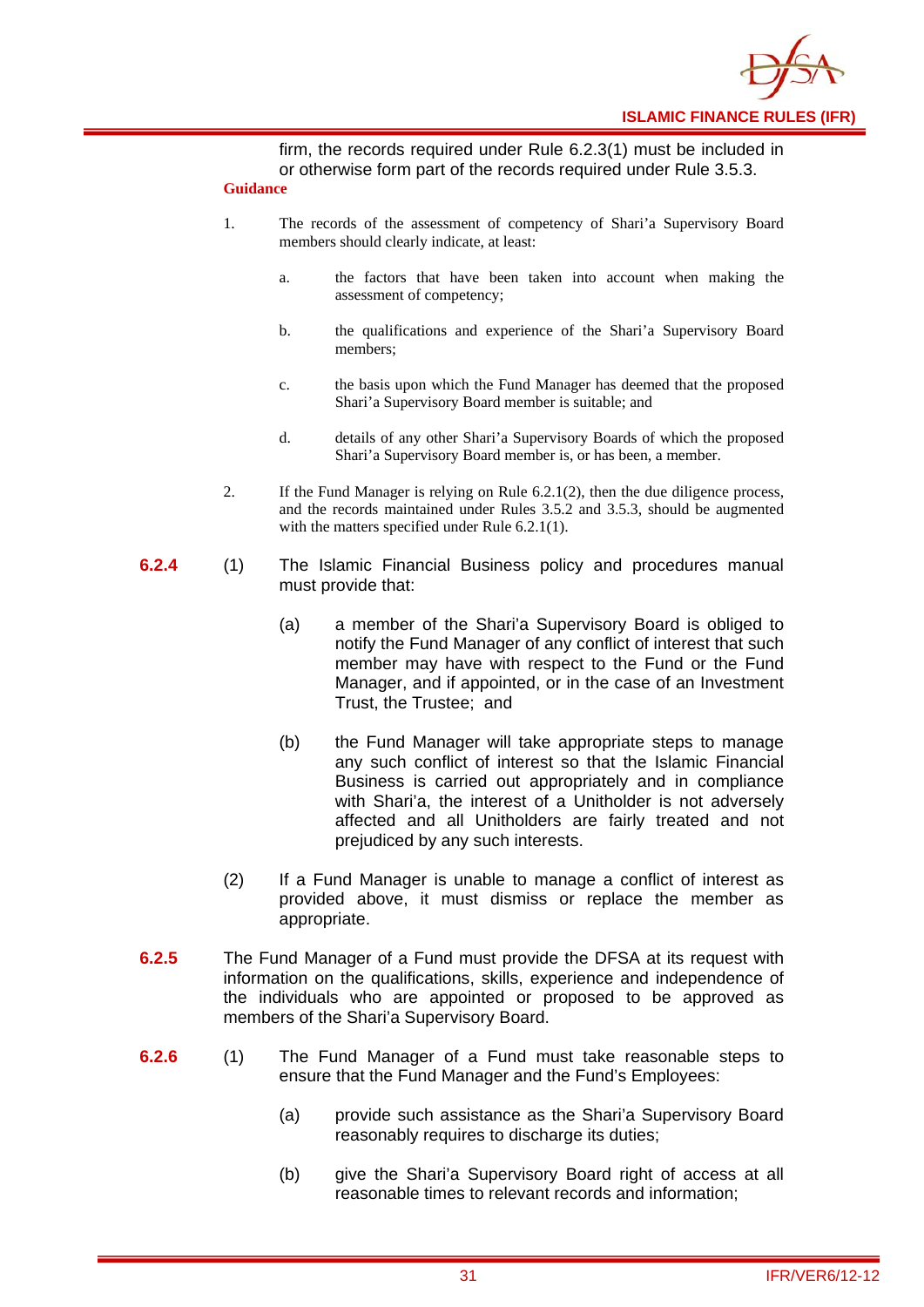

- (c) do not interfere with the Shari'a Supervisory Board's ability to discharge its duties; and
- (d) do not provide false or misleading information to the Shari'a Supervisory Board.
- (2) If appointed, the Trustee must also take reasonable steps to ensure that its Employees comply with (1)(a)-(d).

## **6.3 External Shari'a reviews and periodic reports**

- **6.3.1** A Fund Manager of a Domestic Fund, other than an Exempt Fund or a Fund relying on the exemption in Rule 6.2.1(3), must ensure that all Shari'a reviews of the Fund are undertaken by the Shari'a Supervisory Board in accordance with AAOIFI GSIFI No 2.
- **6.3.2** (1) In the case of a Domestic Fund other than an Exempt Fund or a Fund relying on the exemptions in Rule 6.2.1(3), the Fund Manager must commission an interim and an annual report relating to the Fund operations from the Shari'a Supervisory Board which complies with AAOIFI GSIFI No 1.
	- (2) The Fund Manager must deliver a copy of the annual interim report referred to in (1) to the Unitholders in accordance with CIR Rule 9.4.4 and must include the report of the Shari'a Supervisory Board in the annual report required under CIR Rule 9.4.5.

#### **Guidance**

Although the Fund Managers of Exempt Funds are not subject to the Shari'a review process required under section 6.3, they would need to ensure that the Exempt Fund continues to meet the applicable Shari'a requirements, particularly for the purposes of their annual and interim reports, which are required to be prepared under CIR section 9.4. However, the manner in which they demonstrate to the Unitholders of the Fund how they achieve such compliance is a matter left to negotiation (i.e. subject to contractual terms) between the Unitholders and the Fund Manager.

## **6.4 Internal Shari'a review**

- **6.4.1** (1) The Fund Manager of a Domestic Fund other than an Exempt Fund must perform an internal Shari'a review to assess the extent to which the Fund complies with fatwas, rulings and guidelines issued by the Fund's Shari'a Supervisory Board.
	- (2) The Fund Manager must perform the internal Shari'a review in accordance with AAOIFI GSIFI No. 3.
	- (3) The Fund Manager of an Umbrella Fund which has an Islamic Sub-Fund must, to the extent possible, perform the internal Shari'a review in accordance with AAOIFI GSIFI No. 3 and must document the manner in which it will conduct that part of the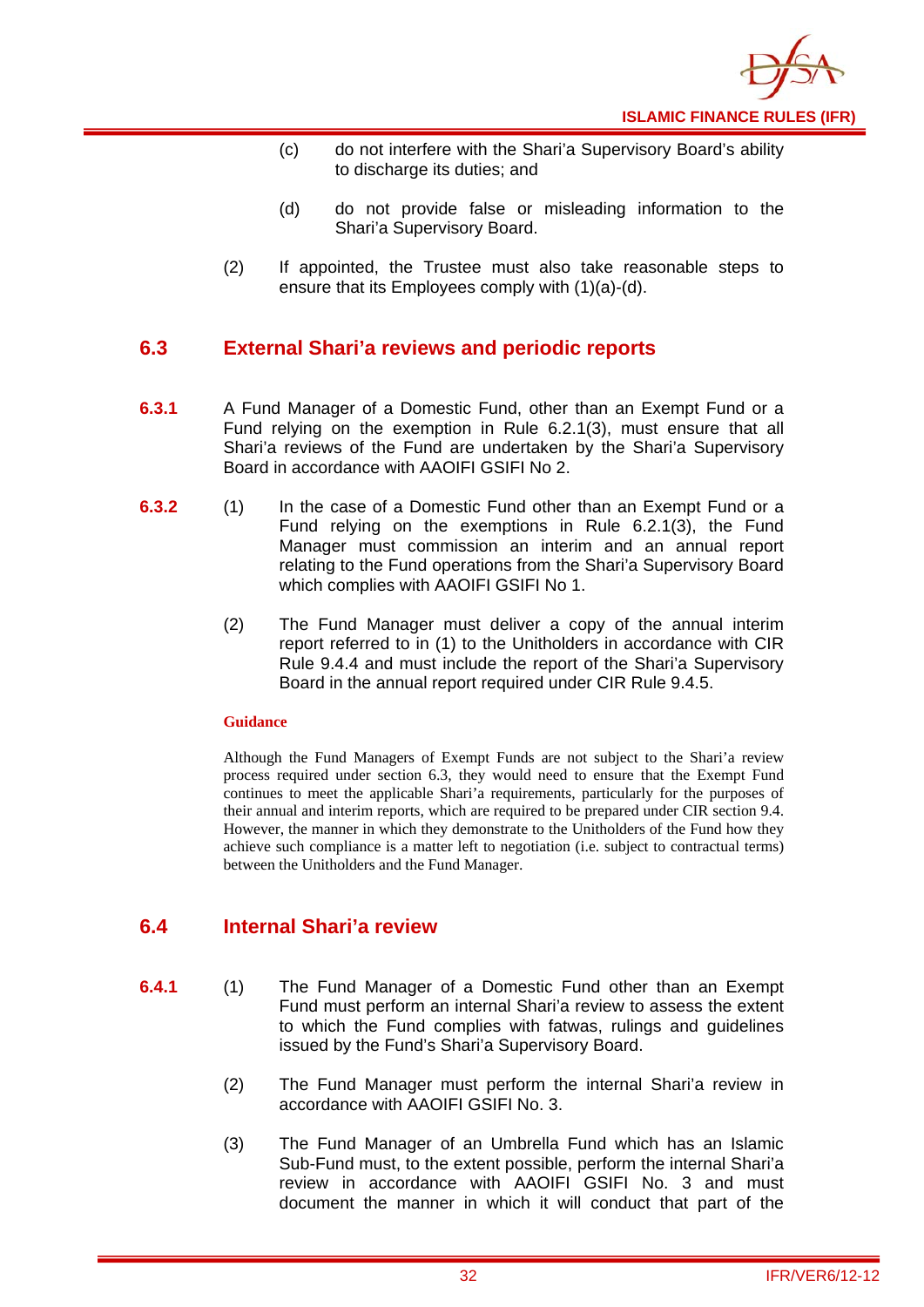

internal Shari'a review that is not conducted in accordance with AAOIFI GSIFI No. 3.

#### **Guidance**

- 1. Although the Fund Managers of Exempt Funds are not subject to the specific internal Shari'a requirements under section 6.4, they would need to ensure that the Exempt Fund continues to meet the applicable Shari'a requirements. However, the manner in which they demonstrate to the Unitholders of the Fund how they achieve such compliance is a matter left to negotiation (i.e. subject to contractual terms) between the Unitholders and the Fund Manager.
- 2. GSIFI No. (3) (Internal Shari'a Review) establishes standards and provides guidance on the internal Shari'a review in institutions that conduct business in conformity with Shari'a. The standard covers the following:
	- a. objectives;
	- b. internal Shari'a Review;
	- c. independence and objectivity;
	- d. professional proficiency;
	- e. scope of work;
	- f. performance of the internal Shari'a Review work;
	- g. management of the internal Shari'a Review;
	- h. quality assurance; and
	- i. elements of an effective internal Shari'a Review control system.
- **6.4.2** The Fund Manager must ensure that the internal Shari'a review referred to in this section is performed by the internal audit function of the Fund or the compliance function of the Fund and that the individuals or departments involved in performing the review are competent and sufficiently independent to assess compliance with Shari'a.

#### **Guidance**

For the purposes of assessing competency of personnel or departments which perform the internal Shari'a review, Fund Manager should consult AAOIFI GSIFI No. 3 paragraphs 9 to16 inclusive.

## **6.5 Additional disclosure in a Prospectus of an Islamic Fund which is a Public Fund**

#### **Guidance**

Chapter 14 and in particular Rule 14.3.1 of the CIR module set out the Public Fund Prospectus requirements. In addition to complying with those requirements as applicable to the particular Fund, the Fund Manager of an Islamic Fund that is a Public Fund must comply with the additional requirements set out in this section.

**6.5.1** A Fund Manager of an Islamic Fund which is a Public Fund must state in the Fund's Prospectus: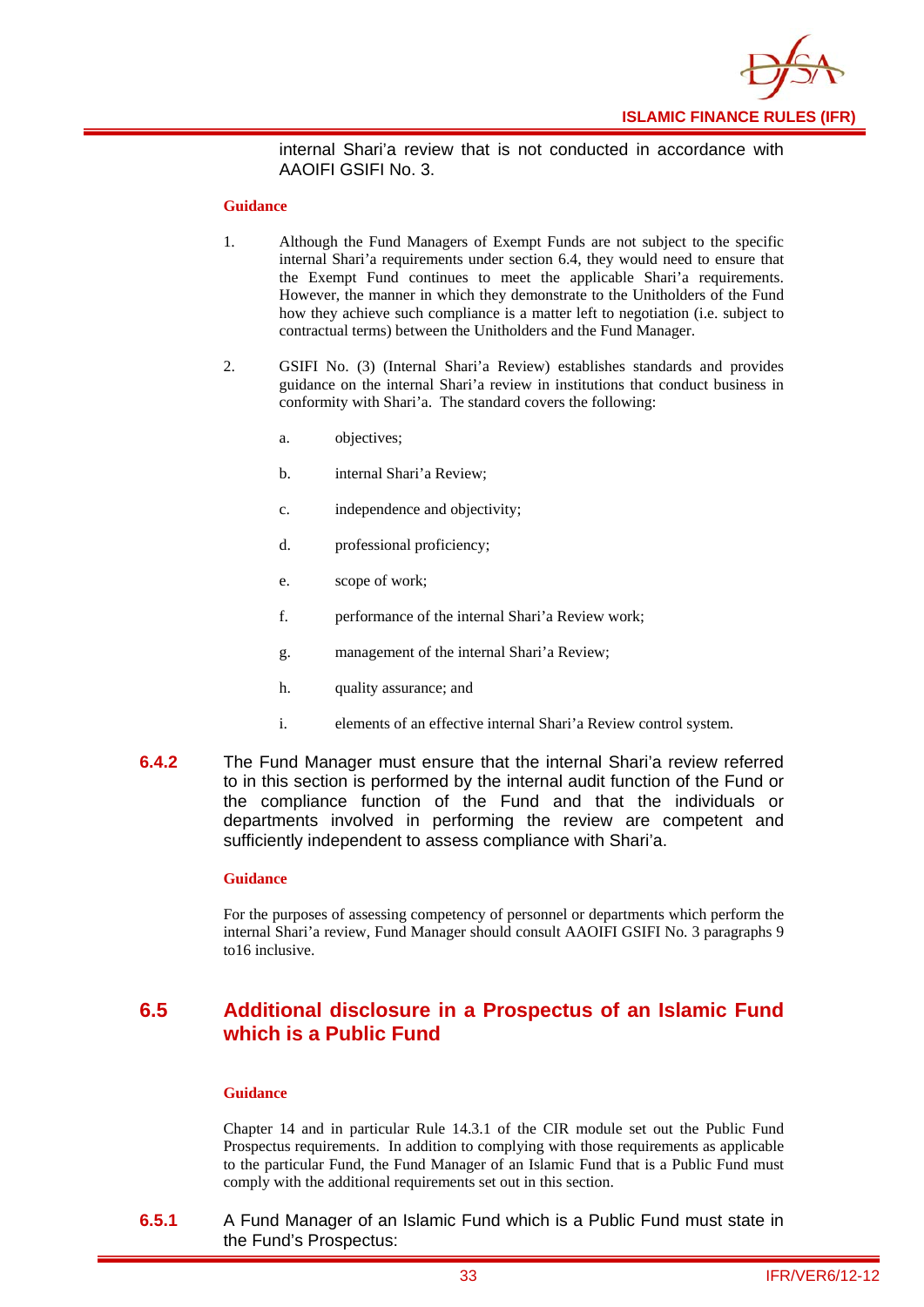

- (a) that all the operations in relation to the Fund will be conducted in accordance with Shari'a;
- (b) if the Fund has a Shari'a Supervisory Board appointed to it, the names of the members of the Shari'a Supervisory Board and their qualifications and experience experience and, whether or not the Fund Manager's Shari'a Supervisory Board is appointed to the Fund pursuant to Rule 6.2.1(2);
- (c) if the Fund does not have a Shari'a Supervisory Board appointed to it pursuant to Rule 6.2.1(3), what widely acceptable screening methodologies are used by the Fund to ensure Shari'a compliance with respect to investments made for the Fund, and the board that has approved them;
- (d) if applicable, the manner and frequency of Shari'a reviews ;
- (e) how earnings prohibited by Shari'a will be disposed of;
- (f) whether Zakah is the responsibility of the Fund or the responsibility of the Unitholders; and
- (g) the additional disclosure, if applicable, prescribed under section A1.1 of App 1.

#### **Guidance**

- 1. A Fund Manager should consider providing additional information to support the statement under Rule 6.5.1(a) as indicated in 2 and 3 below.
- 2. The Fund Manager should provide sufficient details setting out the basis upon which the Fund has been approved and certified as Shari'a compliant by its Shari'a Supervisory Board. Such details should include the basis of the underlying principles, i.e. the Fatwas or rulings, including reference to any relevant Ijtihad, Ijma, Qiyas or other. Where applicable, reference should be made to any Islamic indices to be used. In addition, where applicable, the screening process and any filters used should be identified.
- 3. The Fund Manager should set out each of the key features of the Fund and explain the rationale for determining why each of these features are considered Shari'a compliant by the Fund's Shari'a Supervisory Board.

## **6.6 Additional disclosure in a Prospectus of an Islamic Fund which is a Private Fund**

#### **Guidance**

Chapter 14 and in particular Rules 14.3.2, 14.3.4 and 14.3.5 of the CIR module set out the Private Fund Prospectus requirements and, the disclosures set out in this section are additional requirements.

**6.6.1** A Fund Manager of an Islamic Fund which is a Private Fund must state in the Fund's Prospectus: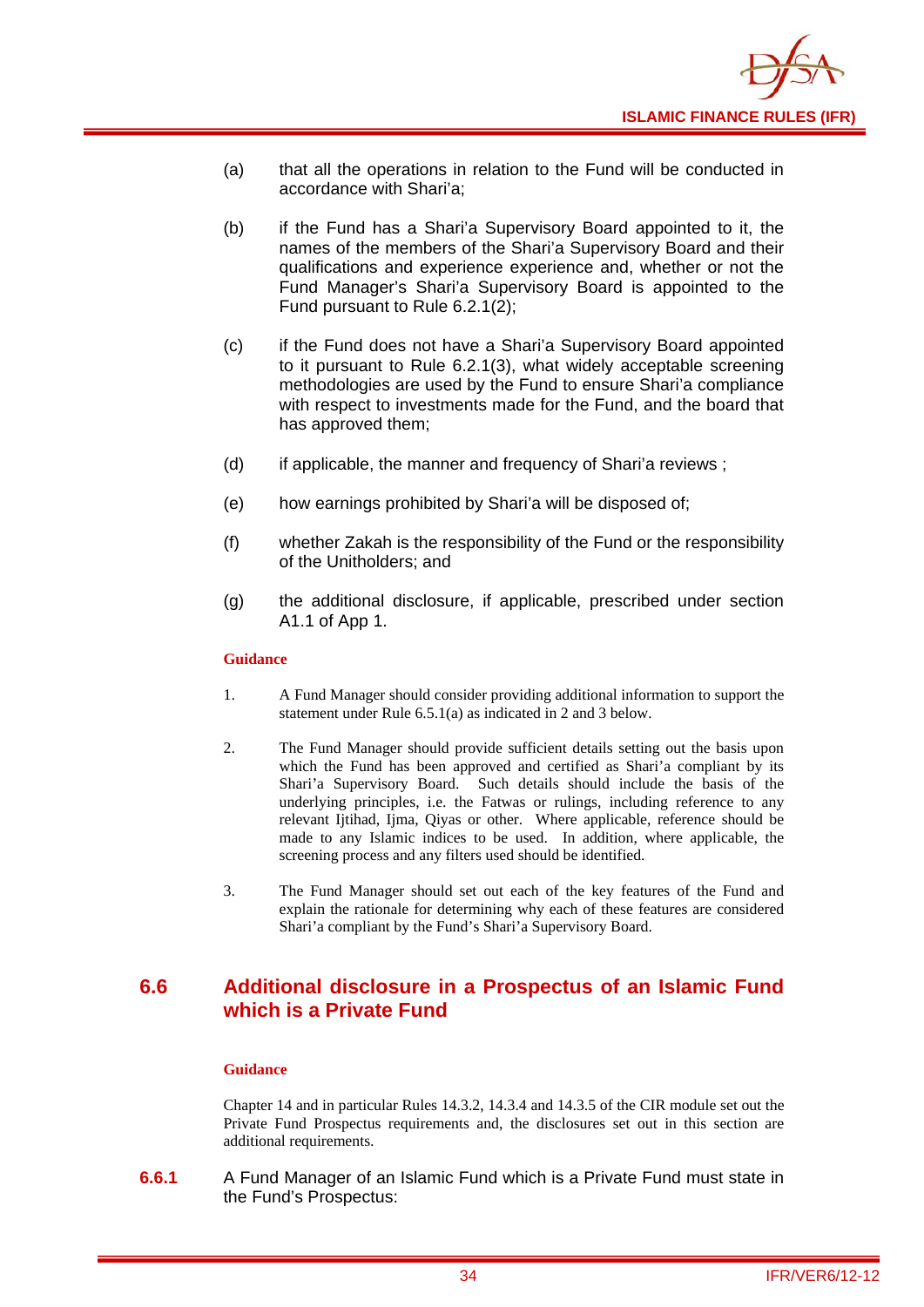

- (a) that all the operations in relation to the Fund will be conducted in accordance with Shari'a;
- (b) if the Fund has a Shari'a Supervisory Board appointed to it, the names of the members of the Shari'a Supervisory Board and their qualifications and experience and, whether or not the Fund Manager's Shari'a Supervisory Board is appointed to the Fund pursuant to Rule 6.2.1(2);
- (c) if the Fund does not have a Shari'a Supervisory Board appointed to it pursuant to Rule 6.2.1(3), what widely acceptable screening methodologies are used by the Fund to ensure Shari'a compliance with respect to investments made for the Fund and the board that has approved them;
- (d) if applicable, the manner and frequency of Shari'a reviews;
- (e) how earnings prohibited by Shari'a will be disposed of;
- (f) whether Zakah is the responsibility of the Fund or the responsibility of the Unitholders; and
- (g) the additional disclosure, if applicable, prescribed under section A1.1 of App 1 of CIR.

## **6.7 Investments in other Funds**

- **6.7.1** (1) An Islamic Fund which is a Public Fund may invest in Units of another Fund only where the Fund Manager has taken reasonable care to determine that:
	- (a) the other Fund is the subject of an independent annual audit conducted in accordance with relevant IFRS or other standards as applicable;
	- (b) the other Fund has mechanisms in place to enable Unitholders to redeem their Units within a reasonable time; and
	- (c) the other Fund is prohibited from having more than 20% of its value in the Units of Funds.
	- (2) The Fund Manager must also have ascertained that there is a proper and disclosed basis for asset valuation and the pricing before investing in Units in the other Fund.

## **6.8 Deleted**

## **6.9 Deleted**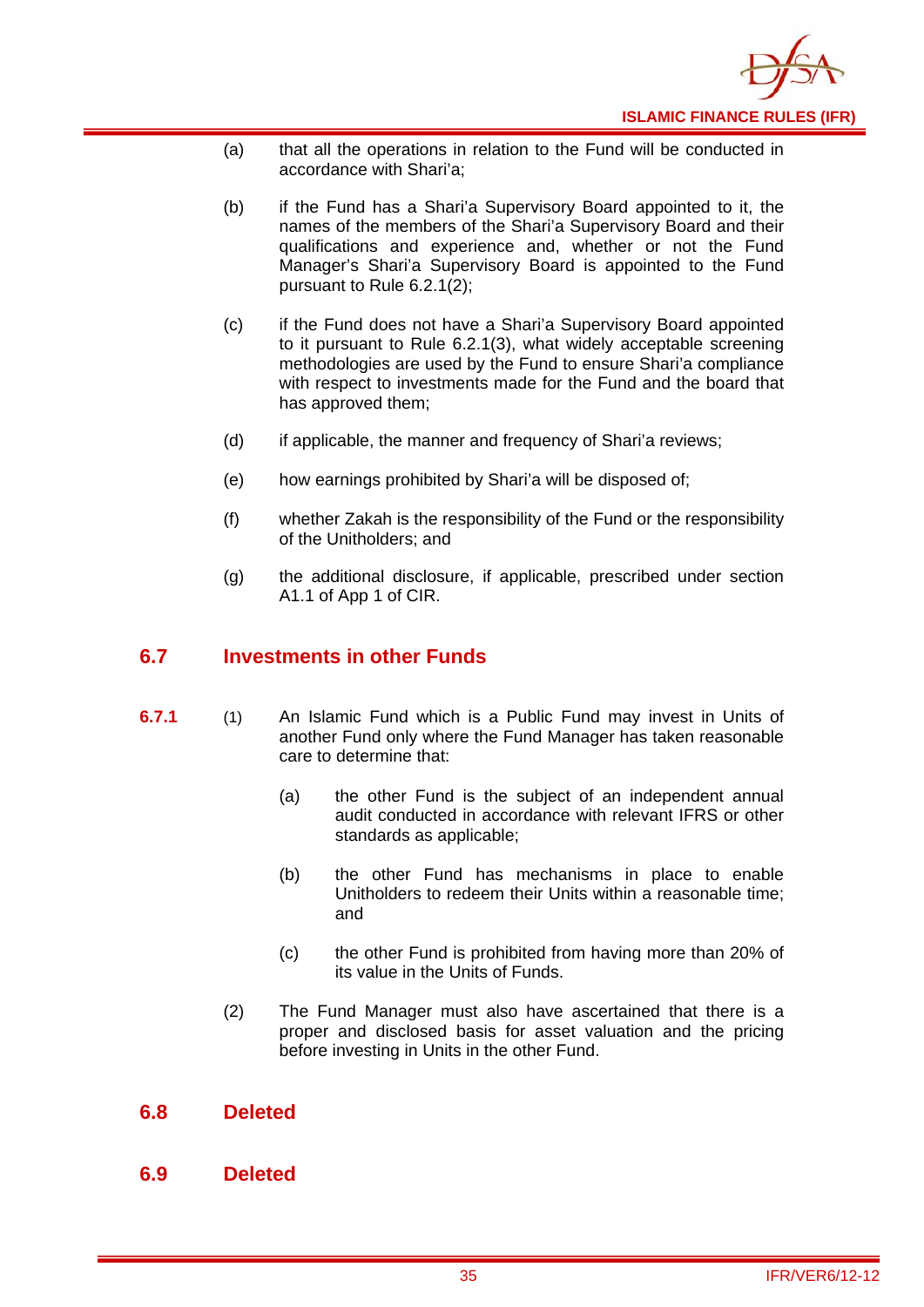

## **6.10 Periodic Reports of an Islamic Fund**

#### **Guidance**

Chapter 9 of CIR sets out the periodic reports and related requirements. These are additional requirements that apply to Islamic Funds.

**6.10.1** In addition to the matters specified in CIR section 9.4, an annual report of an Islamic Fund, other than a Fund which is an Umbrella Fund, must contain the report specified in Rule 6.3.2(2).

## **6.11 Islamic Real Estate Investment Trusts (Islamic REITs)**

- **6.11.1** (1) A Fund Manager must ensure that it does not call, or otherwise hold out, a Fund as being an Islamic Real Estate Investment Trust or as being an Islamic REIT unless it is a Public Property Fund which is constituted in accordance with (2).
	- (2) An Islamic REIT is a Public Property Fund which:
		- (a) is constituted either as an Investment Company or as an Investment Trust;
		- (b) is primarily aimed at investments in income generating Real Property which complies with Shari'a principles; and
		- (c) distributes to the Unitholders at least 80% of its audited annual net income.
- **6.11.2** (1) A Fund Manager of an Islamic REIT must ensure that it distributes to the Unitholders as dividends each year an amount not less than 80% of its audited annual net income.
	- (2) The Persons providing oversight functions in respect of the Fund must determine if any;
		- (a) revaluation surplus credited to income, or
		- (b) gains on disposal of Real Property,

shall form part of net income for distribution to Unitholders.

- **6.11.3** Where an Islamic REIT holds any Real Property via one or more Special Purpose Vehicles, the Fund Manager must ensure that each Special Purpose Vehicle distributes to the Fund all of its income as permitted by the laws and regulations of the jurisdiction where the Special Purpose Vehicle is established.
- **6.11.4** (1) A Fund Manager of an Islamic REIT must ensure, subject to (2), that any investment made in respect of property under development whether on its own or in a joint venture is undertaken only where the REIT intends to hold the developed property upon completion.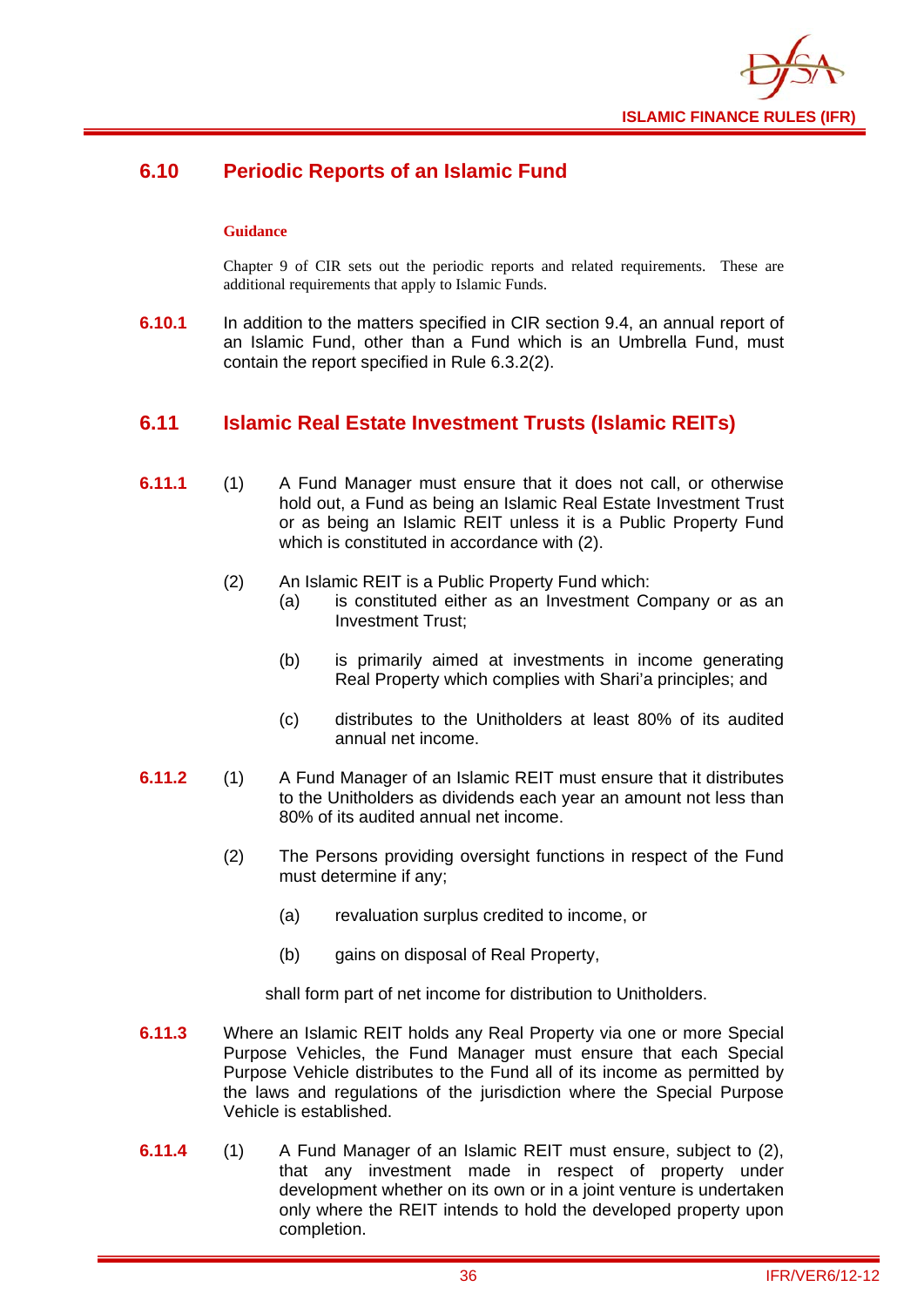

(2) The total contract value of the property under development in (1) must not exceed 30% of the net asset value of the Fund Property of the Islamic REIT.

#### **Guidance**

For the purposes of this Rule, the DFSA would not consider property development activities to include refurbishment, retrofitting and renovation.

**6.11.5** A Fund Manager of an Islamic REIT may borrow either directly or through its Special Purpose Vehicle up to 70% of the total net asset value of the Fund and such borrowings are Shari'a compliant.

#### **Guidance**

As there are no specific risks that arise by virtue of a Fund being an Islamic Fund, the prudential requirements that apply to a Category 3 firm as set out in the PIB module apply to such Fund Managers. However, if the underlying assets of the Fund are invested in financial products or instruments that are Islamic and have certain features which would raise any prudential risks, it is the responsibility of the Fund Manager to address such risks. The DFSA would provide any additional clarifications regarding such matters upon request.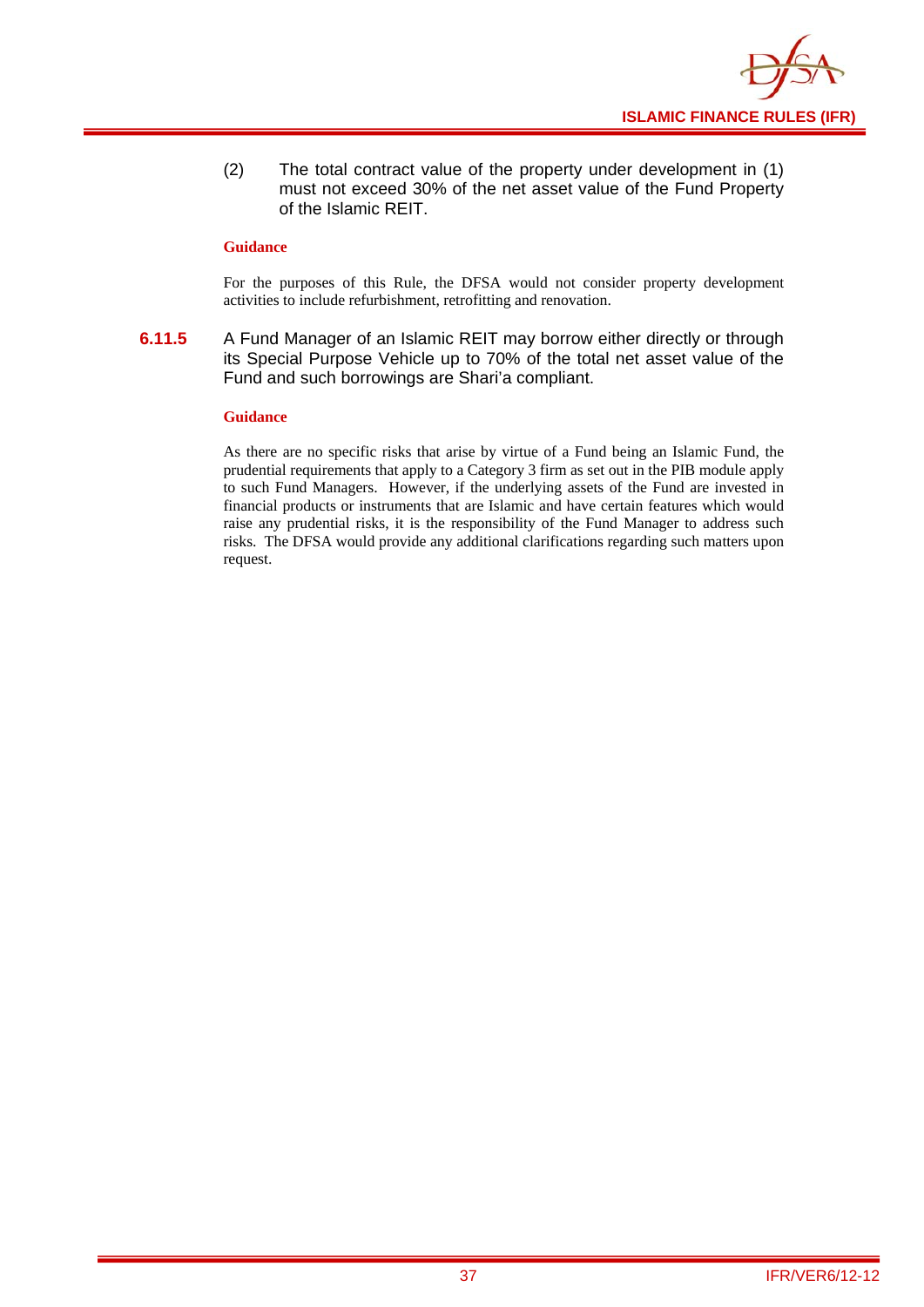

## **7. CONDUCT RULES FOR OFFERS OF ISLAMIC SECURITIES**

## **7.1 Application**

- **7.1.1** (1) Subject to (2), this chapter applies to any Person who Offers Islamic Securities in or from the DIFC.
	- (2) A Person making Offers of Islamic Securities in or from the DIFC must comply with the requirements in the Markets Law 2012 and the MKT module except to the extent otherwise provided in this chapter.
	- (3) Islamic Securities, for the purposes of this chapter, do not include Units of an Islamic Fund.

#### **Guidance**

- 1. The issue of Securities is not an activity that constitutes a Financial Service. Therefore, the activities such as the issue of Shares, Debentures (Sukuks) or Warrants do not attract the Financial Services prohibitions in the Regulatory Law 2004. However, the Offer of Securities is an activity to which the Markets Law 2012 and the MKT module apply. Under the Markets Law 2012, a Person making an Offer of Securities in or from the DIFC is subject to numerous disclosure requirements, unless exempt.
- 2. Offers of Islamic Securities which are Units of a Fund are not subject to the requirements in this section because the Collective Investment Law 2010 and CIR module provide for such activities to be regulated. Chapter 6 of this module sets out additional requirements that apply to the Fund Manager when Offering Units of an Islamic Fund.
- 3. The definition of the term Islamic Securities is in the GLO module.

## **7.2 Contents of a Prospectus for Islamic Securities**

- **7.2.1** Deleted.
- **7.2.2** Deleted.
- **7.2.3** Where the relevant Securities are held out as being in accordance with Shari'a, the Prospectus relating to those Securities must include:
	- (a) details of the members of the Shari'a Supervisory Board appointed by the Issuer who have undertaken the review of the relevant Securities;
	- (b) details of the qualifications and experience of each of those Shari'a Supervisory Board members;
	- (c) in the case of issuance of Sukuks: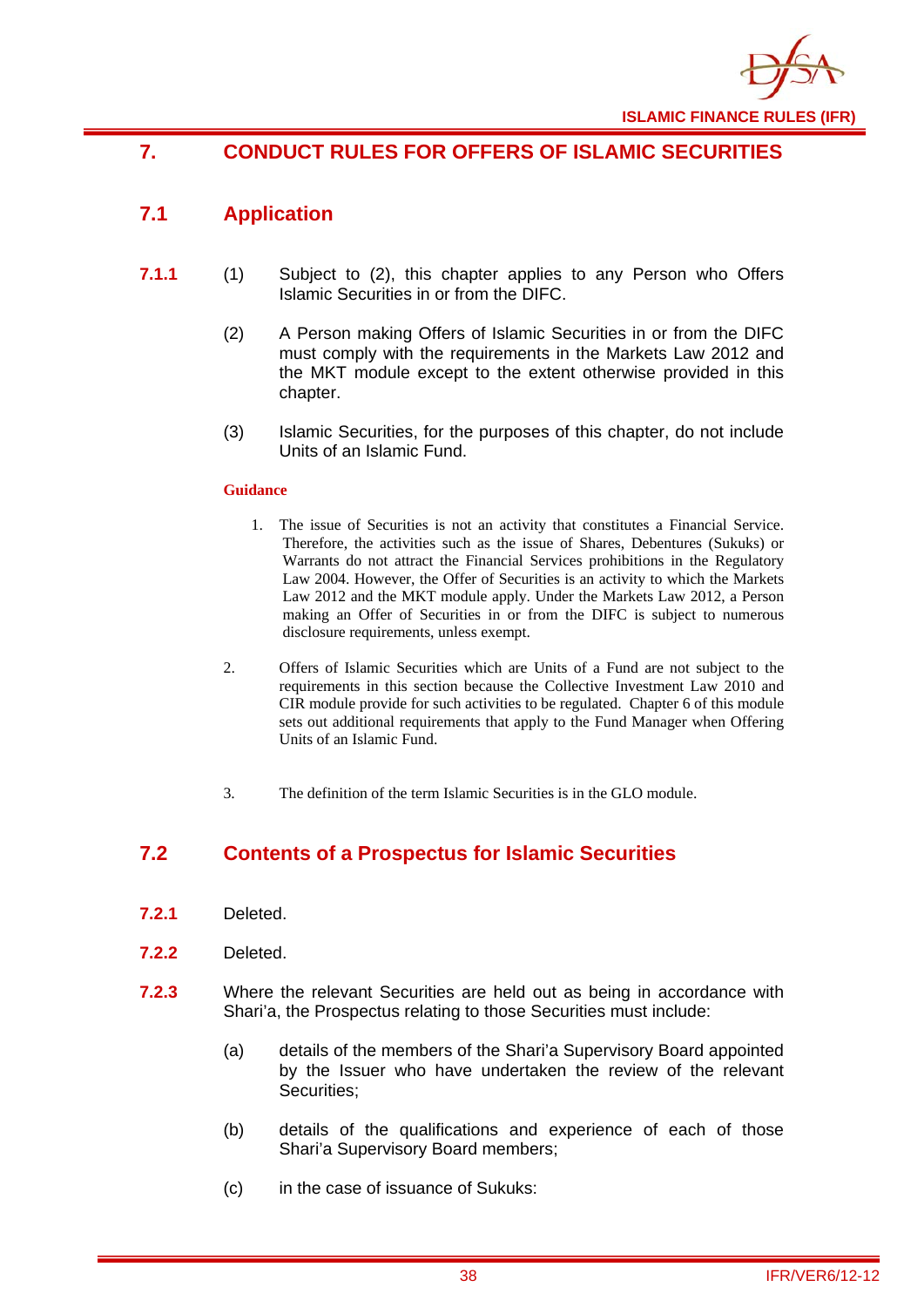

- (i) the opinion of the Shari'a Supervisory Board in respect of whether the Securities are Shari'a compliant;
- (ii) a description of the structure of the underlying transaction and an explanation of the flow of funds; and
- (iii) where applicable, the disclosures required by the Shari'a Standards published from time to time by AAOIFI in respect of investment Sukuks; and
- (d) instead of the statement required under MKT Rule 2.5.1(3)(d), a prominent disclaimer in bold, on the front page of this Prospectus as follows:

"The DFSA does not accept any responsibility for the content of the information included in the Prospectus, including the accuracy or completeness of such information. The liability for the content of the Prospectus lies with the issuer of the Prospectus and other Persons, such as Experts, whose opinions are included in the Prospectus with their consent. The DFSA has also not assessed the suitability of the Securities to which the Prospectus relates to any particular investor or type of investor and has not determined whether they are Shari'a compliant. If you do not understand the contents of this Prospectus or are unsure whether the Securities to which the Prospectus relates are suitable for your individual investment objectives and circumstances, you should consult an authorised financial advisor."

## **7.3 Continuing disclosure relating to Islamic Securities**

**7.3.1** The Reporting Entity responsible for Islamic Securities must, without delay, disclose to the markets and the DFSA details of any changes to the membership of its Shari'a Supervisory Board, the identity, qualifications and experience of any new Shari'a Supervisory Board members and the identity of any Shari'a Supervisory Board members who resign or are dismissed.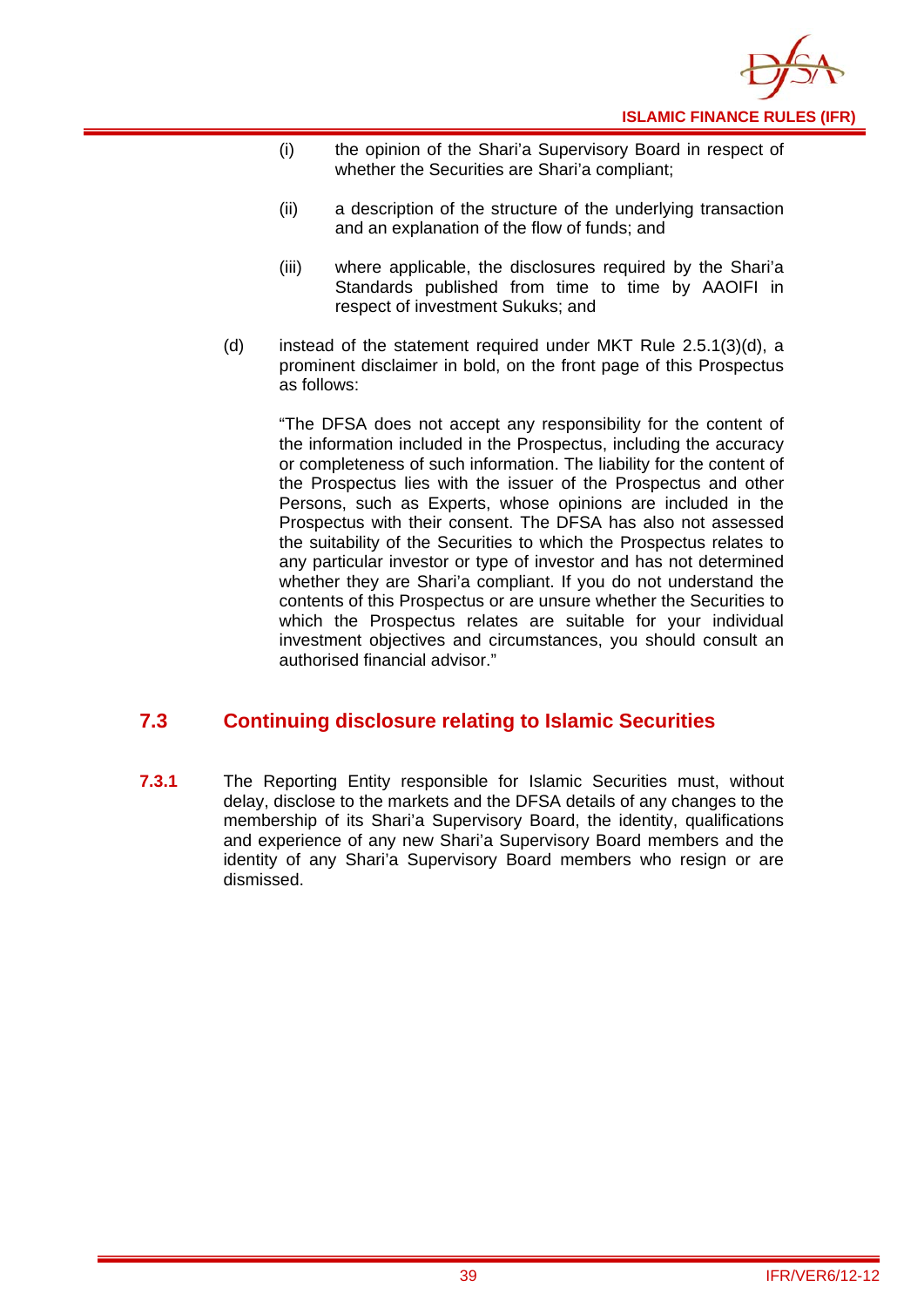

## **8. TAKAFUL INSURANCE**

## **8.1 Application**

- **8.1.1** (1) This chapter applies to a Person who carries on or holds out as carrying on Insurance Business or Insurance Intermediation as Takaful Insurance.
	- (2) In addition to the requirements in this chapter, the requirements that apply to conventional Insurance Business or Insurance Intermediation continue to apply to such a Person.

## **8.2 Specific disclosure for Takaful insurance**

- **8.2.1** Where an Insurer or an Insurance Intermediary conducts Takaful Insurance with a Retail Client, the disclosure for the purposes of COB section 7.7 must include:
	- (a) the nature of the contracts between the Takaful fund and the operator;
	- (b) the method of calculation of any fees or share of profits paid from the Takaful fund to the operator;
	- (c) the basis on which any surpluses in the Takaful fund will be shared; and
	- (d) any circumstances in which additional contributions to the Takaful fund may be required.

#### **Guidance**

- 1. Firms conducting Insurance Business comprising Takaful must comply with the requirements in PIN. Takaful related prudential requirements are not included in this module because of the closely integrated nature of such requirements with the requirements that apply to conventional insurance.
- 2. Note that structures of Takaful Insurers (including reinsurers) vary, as do the Islamic contracts governing their business. As the DFSA has not as yet thought it appropriate to limit the permissible structures and contracts, the DFSA is willing to consider modifications to its Rules to apply the most appropriate prudential regime to a Takaful entity. For many Takaful companies, this is likely to involve capital tests at the level of the Takaful participants' fund or funds, and for the firm as a whole.